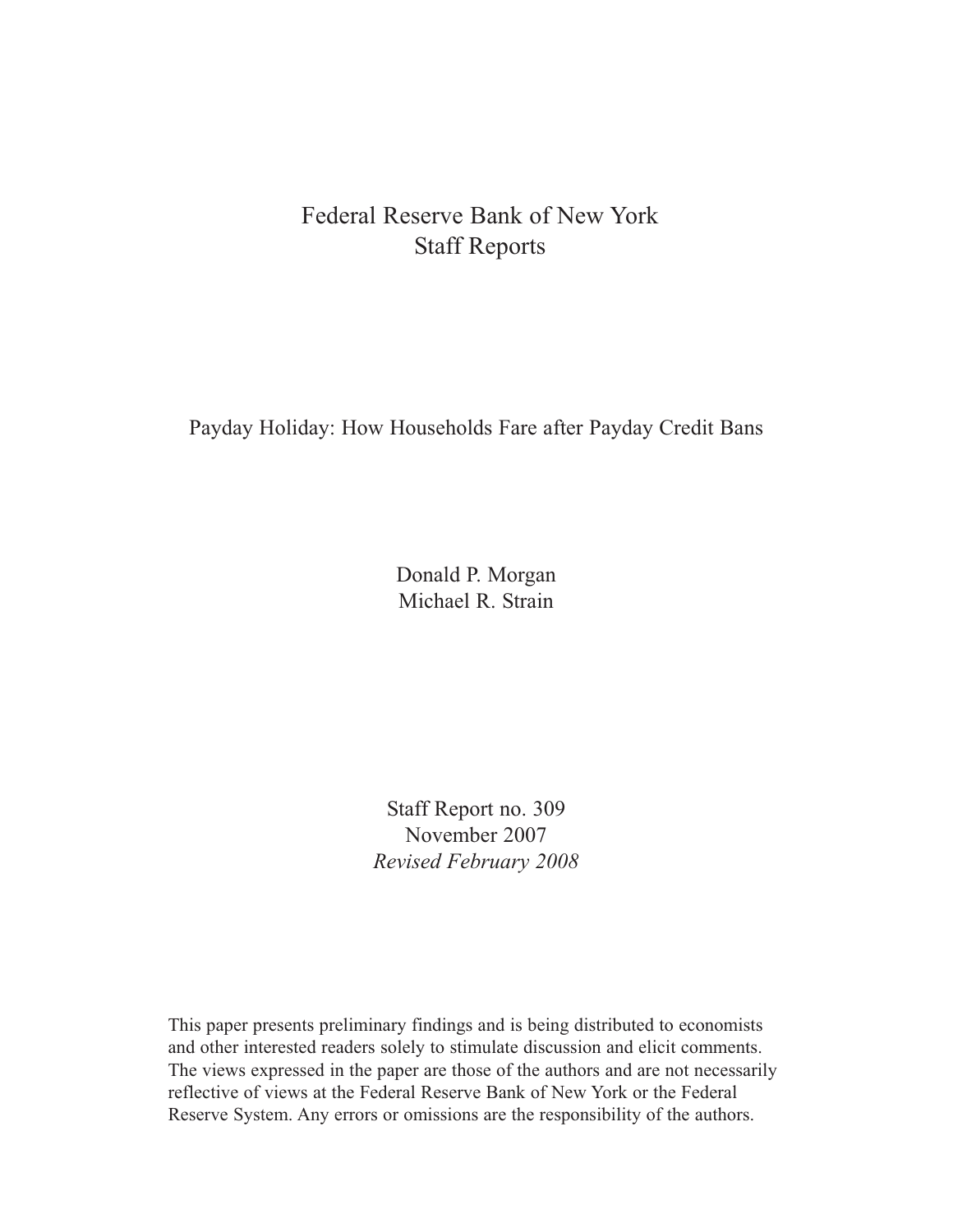### **Payday Holiday: How Households Fare after Payday Credit Bans**

Donald P. Morgan and Michael R. Strain *Federal Reserve Bank of New York Staff Reports*, no. 309 November 2007; revised February 2008 JEL classification: G21, G28, I38

### **Abstract**

Payday loans are widely condemned as a "predatory debt trap." We test that claim by researching how households in Georgia and North Carolina have fared since those states banned payday loans in May 2004 and December 2005. Compared with households in states where payday lending is permitted, households in Georgia have bounced more checks, complained more to the Federal Trade Commission about lenders and debt collectors, and filed for Chapter 7 bankruptcy protection at a higher rate. North Carolina households have fared about the same. This negative correlation—reduced payday credit supply, increased credit problems—contradicts the debt trap critique of payday lending, but is consistent with the hypothesis that payday credit is preferable to substitutes such as the bounced-check "protection" sold by credit unions and banks or loans from pawnshops.

Key words: payday credit, consumer welfare, bounced check protection, informal bankruptcy

Morgan: Federal Reserve Bank of New York. Strain: graduate student, Cornell University. Address correspondence to Donald P. Morgan (don.morgan@ny.frb.org). The authors thank the following: Anna Peterson and Mathew Botsch for research assistance; Richard Stevens from the Federal Trade Commission for compiling complaints data; and Angel Annussek, John Caskey, Richard Hynes, Ronald Mann, Mike Morgan, James Vickery, Til Schuermann, and Charles Steindel for helpful comments. The views expressed in this paper are those of the authors and do not necessarily reflect the position of Cornell University, the Federal Reserve Bank of New York, or the Federal Reserve System.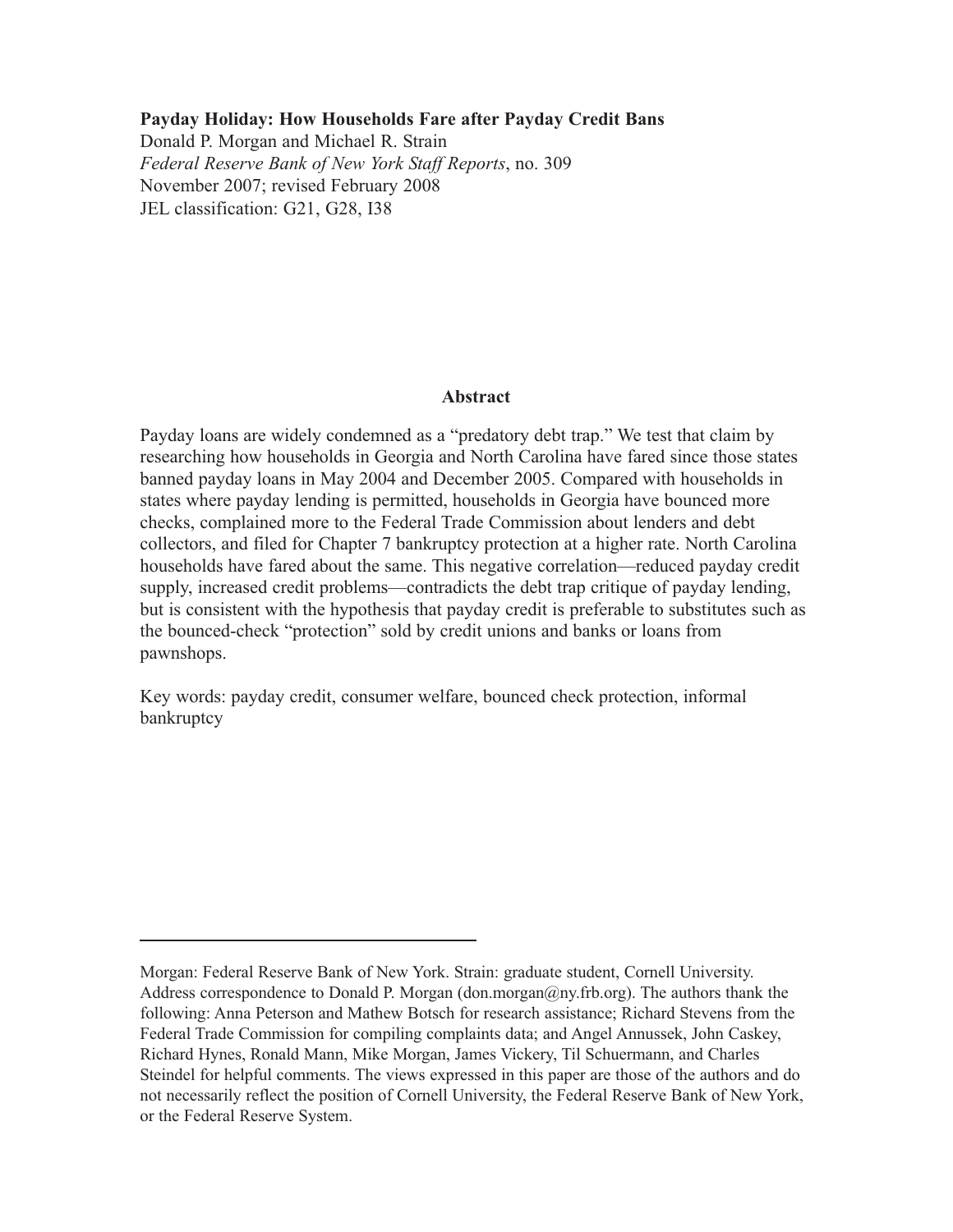The payday loan industry depicts itself as a financial crutch propping up struggling borrowers until their next paycheck. In truth, the loans are financial straitjackets that squeeze the working poor into a spiral of mounting debt (Atlanta (GA) Journal-Constitutional Editorial, 12/8/2003)

#### **I. Introduction**

 $\overline{a}$ 

In 1933 President Roosevelt closed all banks in the U.S. The "bank holiday" was a desperate effort to calm bank depositors and halt the runs that were draining money and credit from circulation.

In 2004 and 2005 the governments of Georgia and North Carolina permanently closed all the payday lenders operating in their state. Payday lenders are "fringe banks" (Caskey 1994): small, street-level stores selling \$300 loans for two weeks at a time to millions of mostly lower middle income urban households and members of the military. The credit is popular with customers, but despised by critics, hence the bans in Georgia and North Carolina. This paper investigates whether those "payday holidays" helped households in those states. Why might less credit help? Because payday loans, unlike loans from mainstream lenders, are considered "debt traps" (Center for Responsible Lending  $2003$ ).<sup>1</sup>

The debt trap critique against payday lenders seems based on three facts: payday loans are expensive ("usurious"), payday lenders locate near their customers ("targeting"), and most payday customers are repeat ("trapped") borrowers. After documenting that the typical customer borrows 8 to 12 times per year, the CRL (Center for Responsible Lending) concluded:

…borrowers are forced to pay high fees every two weeks just to keep an existing loan outstanding that they cannot afford to pay off. This ..."debt trap" locks borrowers into revolving high-priced short-term credit instead of …reasonably priced longer-term credit (Ernst, Farris, and King 2003, p. 2)

<sup>&</sup>lt;sup>1</sup> Jane Bryant Quinn (financial columnist in *Newsweek*) recently warned that "payday loans can be a debt trap" (October 8, 2007).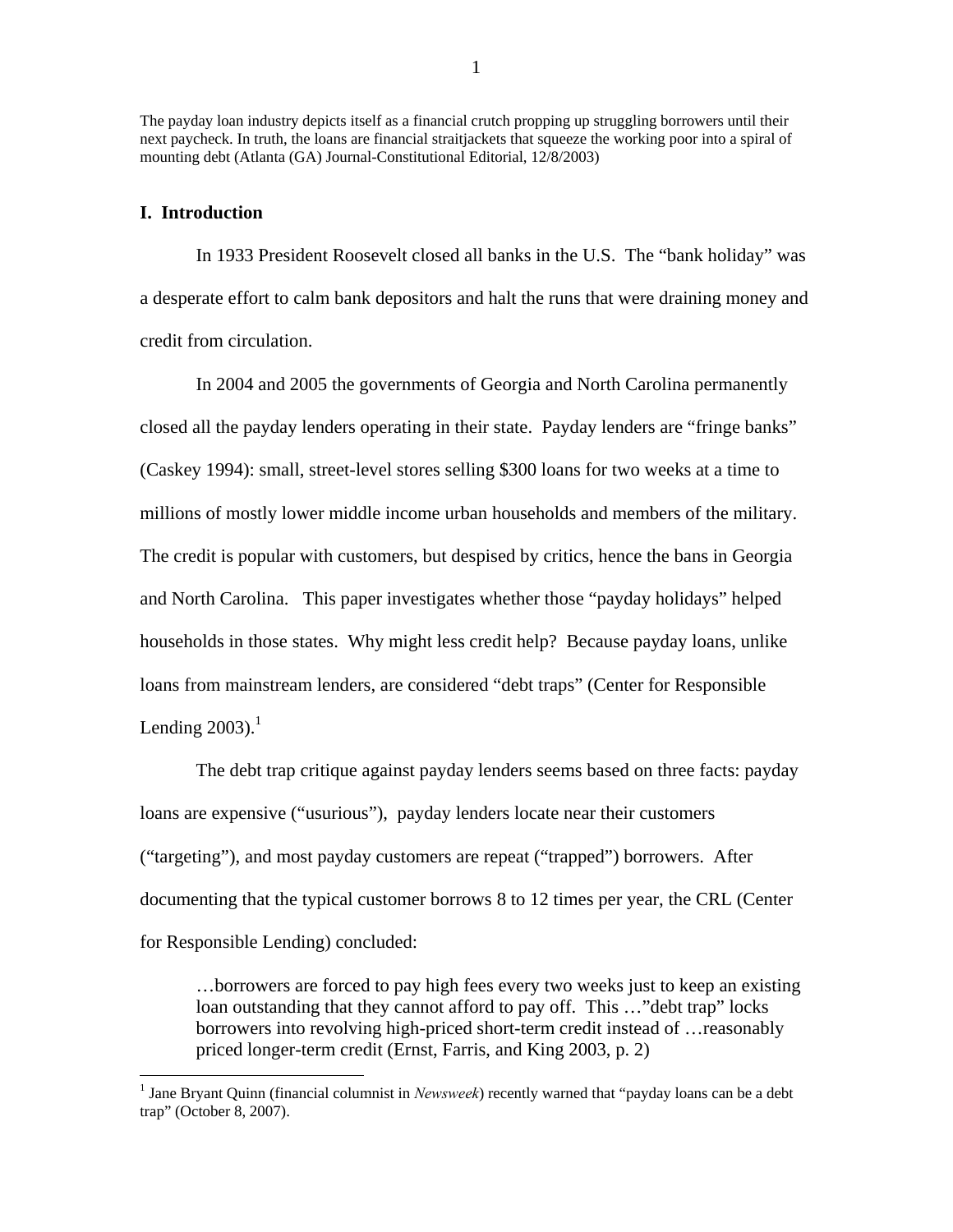The CRL study went on to estimate that 5 million trapped American families were paying \$3.4 billion annually to "predatory" payday lenders. $2$ 

The debt trap critique has influenced lawmakers at every level to restrict payday credit or ban it outright. Oakland and San Francisco limit the number and location of payday stores. Oregon and Pennsylvania recently joined Georgia and North Carolina in banning payday loans. New York, New Jersey, and most New England states have never granted entry.<sup>3</sup> By contrast, some western states (Washington, Idaho, Utah, and until recently New Mexico) have maintained relatively laissez-faire policies toward payday lending. That patchwork regulation means that millions of people use payday credit repeatedly in some states, while their counterparts in other states go without. However one sees payday credit—as helpful or harmful—the uneven regulations means millions of households are potentially being wronged.

We test the debt trap hypothesis by investigating whether Georgia and North Carolina households had fewer financial problems, relative to households in other states, after payday credit was banned. The study we depart from is Stegman and Faris (2003). They find that "pre-existing" debt problems-- bounced checks or contact by debt collectors--were the most significant predictors of payday credit demand by lower income households in North Carolina. $4$  We follow up by researching whether problems

 2 The CRL study did not distinguish repeat borrowing from *serial* borrowing (rolling the same loan over and over). The relative extent of serial and repeat borrowing is still not entirely clear.

 $3$  At the federal level, the Military Personnel Financial Services Protection Act of 2006 effectively prohibits payday loans to soldiers and other military personnel.

<sup>&</sup>lt;sup>4</sup> Stegman and Farris (2001) conclude that payday lending encourages "chronic" borrowing, but stop short of recommending bans of payday lending lest borrowers resort to more expensive, "underground" credit. They relate a telling anecdote: in states that prohibit payday loans, loan "sharks" have been observed at check cashing stores, waiting to collect from borrowers who have just cashed their work paychecks. The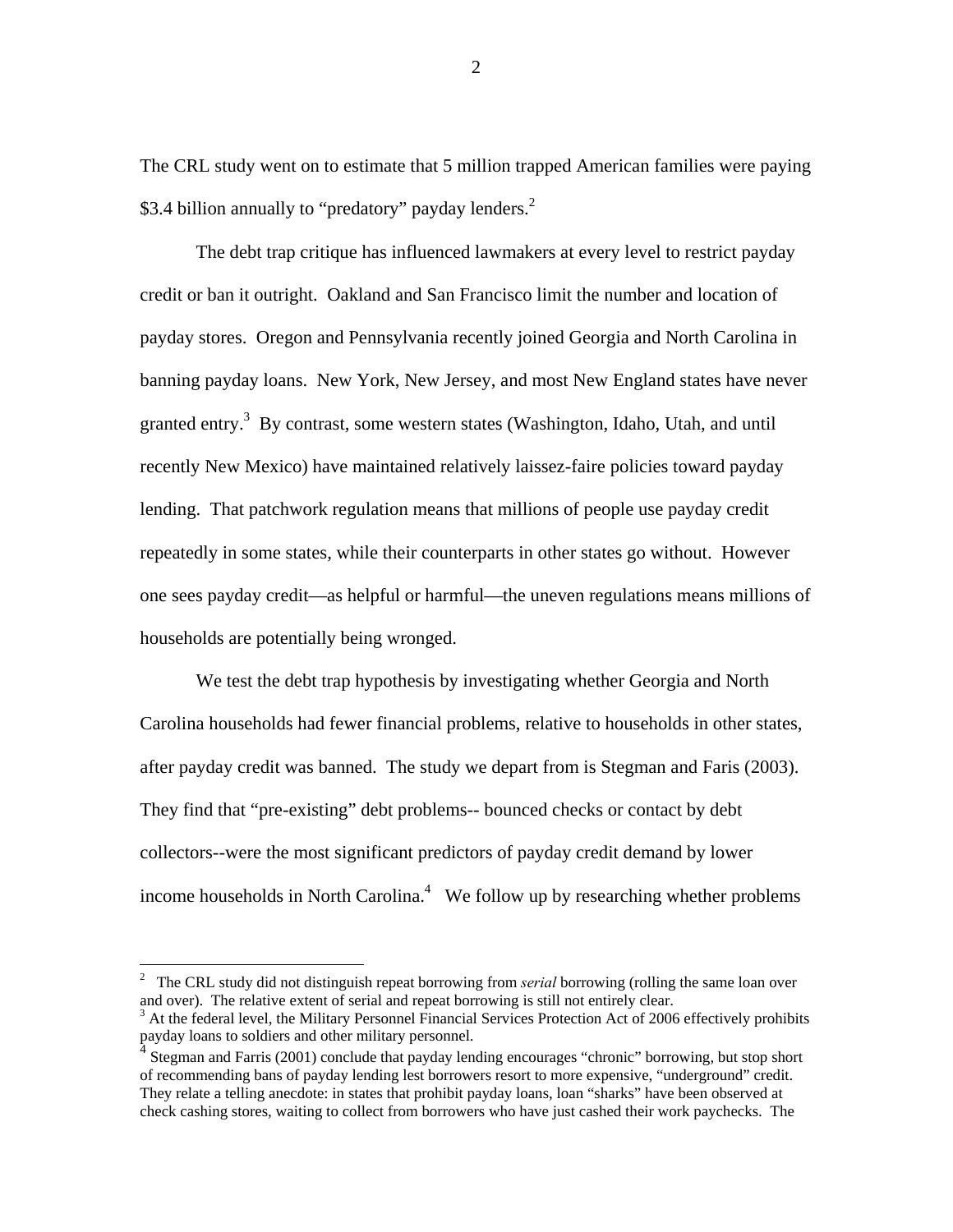go down when payday credit gets banned. Is payday credit part of the problem, or part of the solution?

We study patterns of returned (bounced) checks at Federal Reserve check processing centers, complaints against lenders and debt collectors filed by households with the FTC (Federal Trade Commission), and federal bankruptcy filings. The monthly complaints data are new to this study; we obtained them from the FTC under the Freedom of Information Act. We use changes in complaints within a state to identify changes in household welfare (well-being), a distinct advantage compared to the ambiguous measures (interest rates and repeat borrowing) emphasized by critics of payday lending. How do we know when credit is *so* expensive or burdensome that households are better off without it? The real test is whether household welfare is higher with or without payday credit, and complaints are a measure of welfare.

Most of our findings contradict the debt trap hypothesis. Relative to other states, households in Georgia bounced more checks after the ban, complained more about lenders and debt collectors, and were more likely to file for bankruptcy under Chapter 7. The changes are substantial. On average, the Federal Reserve check processing center in Atlanta returned 1.2 million more checks per year after the ban. At \$30 per item, depositors paid an extra \$36 million per year in bounced check fees after the ban. Complaints against debt collectors by Georgians, the state with the highest rate of complaints to begin with, rose 64 percent compared to before the ban, relative to other states. Preliminary results for North Carolina are very similar. Ancillary tests suggest that the extra problems associated with payday credit bans are not just temporary

source of the anecdote noted that two week rate of interest charged by the shark outside his store was 20 percent. The typical rate for payday credit is 15 percent.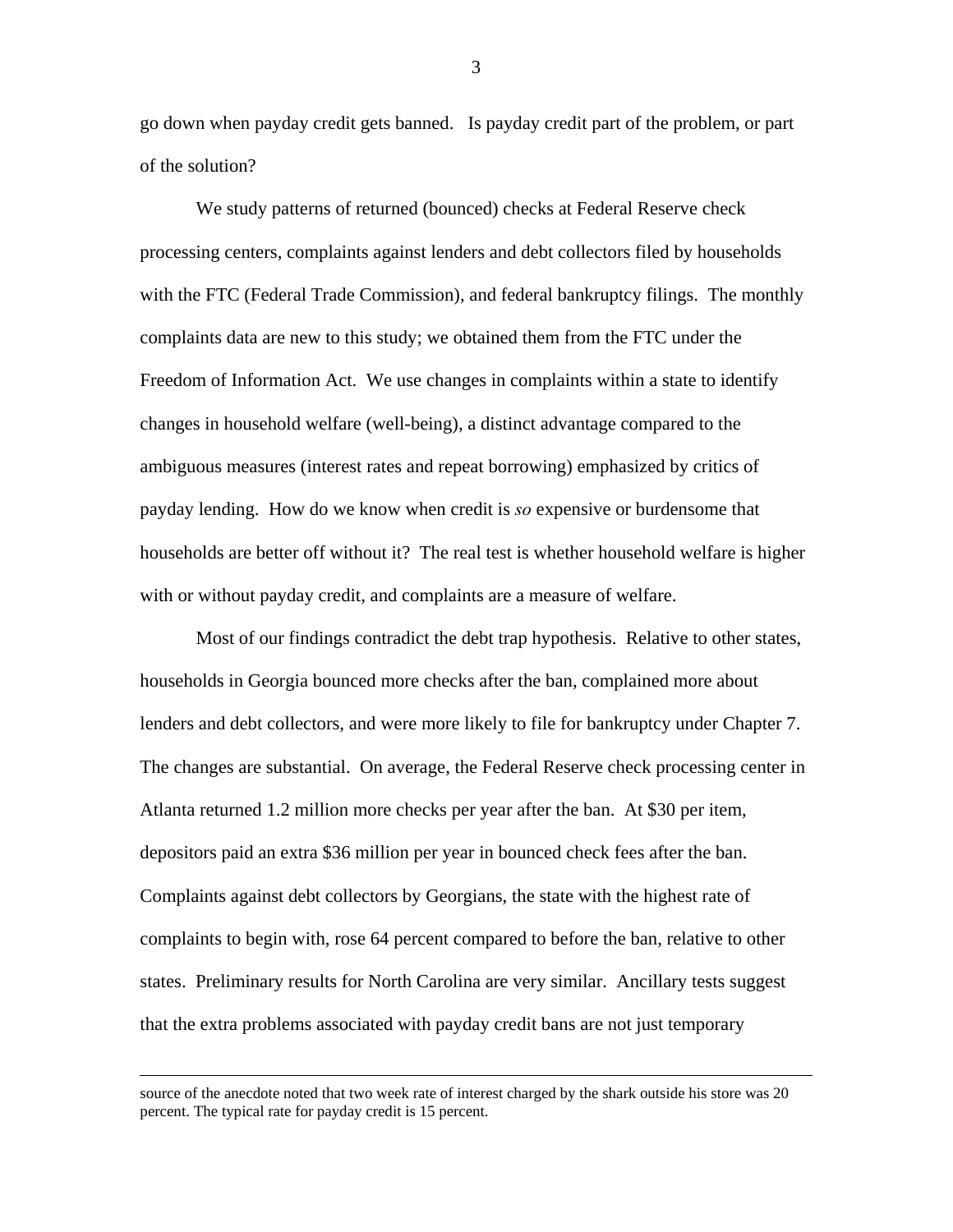"withdrawal" effects; Hawaiians' debt problems declined, and become less chronic, after Hawaii doubled the maximum legal "dose" of payday credit in 2003.

Our findings will come as no surprise to observers who have noticed that payday credit, as expensive as it is, is still cheaper than a close substitute: bounced check "protection" sold by credit unions and banks (Stegman 2007). Bounce protection spares check writers the embarrassment of having a check returned from a merchant, and any associated merchant fees, but the protection can be quite expensive. The Woodstock Institute survey of overdraft protection plans at eight large Chicago banks estimated the (implicit) APR for bounced check "protection" averaged 2400 percent (Westrich and Bush 2004).<sup>5</sup> Sheila Bair (2005), now head of the Federal Deposit Insurance Corp., observed that the "enormous" fees earned on bounced protection programs discouraged credit unions and banks from offering payday loans. She warned that customers were "catching on" and turning to payday credit for their "cheaper product."6

Our findings reinforce and extend other recent research on the consumer benefits payday credit. Morgan (2007) finds that households with risky income (and hence, high demand for credit) are less likely to miss debt payments if their state allows unlimited payday loans. That study looked at variation in credit supply between states; this study

<sup>&</sup>lt;sup>5</sup>The average fee in the Woodstock survey was \$29 per overdraft. Bouncing one \$150 check for two weeks (1/26 of a year) implies an APR =  $(29/150)x26 = 503$  percent. Bounced checks like company: the APR for bouncing two  $$75$  checks =  $(58/150)x26 = 1006$  percent. The APRs Woodstock calculated were higher (but probably more realistic) because they (1) factored in the daily overage fees levied by some banks and credit unions and (2) assumed five \$40 overage of \$200 over 14 days. Lehman (2005) calculates overdraft APRs of the same order using data from Washington Department of Financial Institutions. 6  ${}^{6}$ Bair, Sheila, Presentation at the Federal Reserve Bank of Chicago Bank Structure Conference, 2005, http://www.chicagofed.org/cedric/files/2005\_pres\_session1\_bair.pdf, accessed June 9, 2007. Appelbaum (2006) reported that North Carolina banks began advertising their overdraft services more actively after payday lending was banned. Interestingly, payday lending boomed about the same time that bank consultants began marketing bounce check "protection" to credit unions and banks as revenue enhancers (Consumer Federation of America).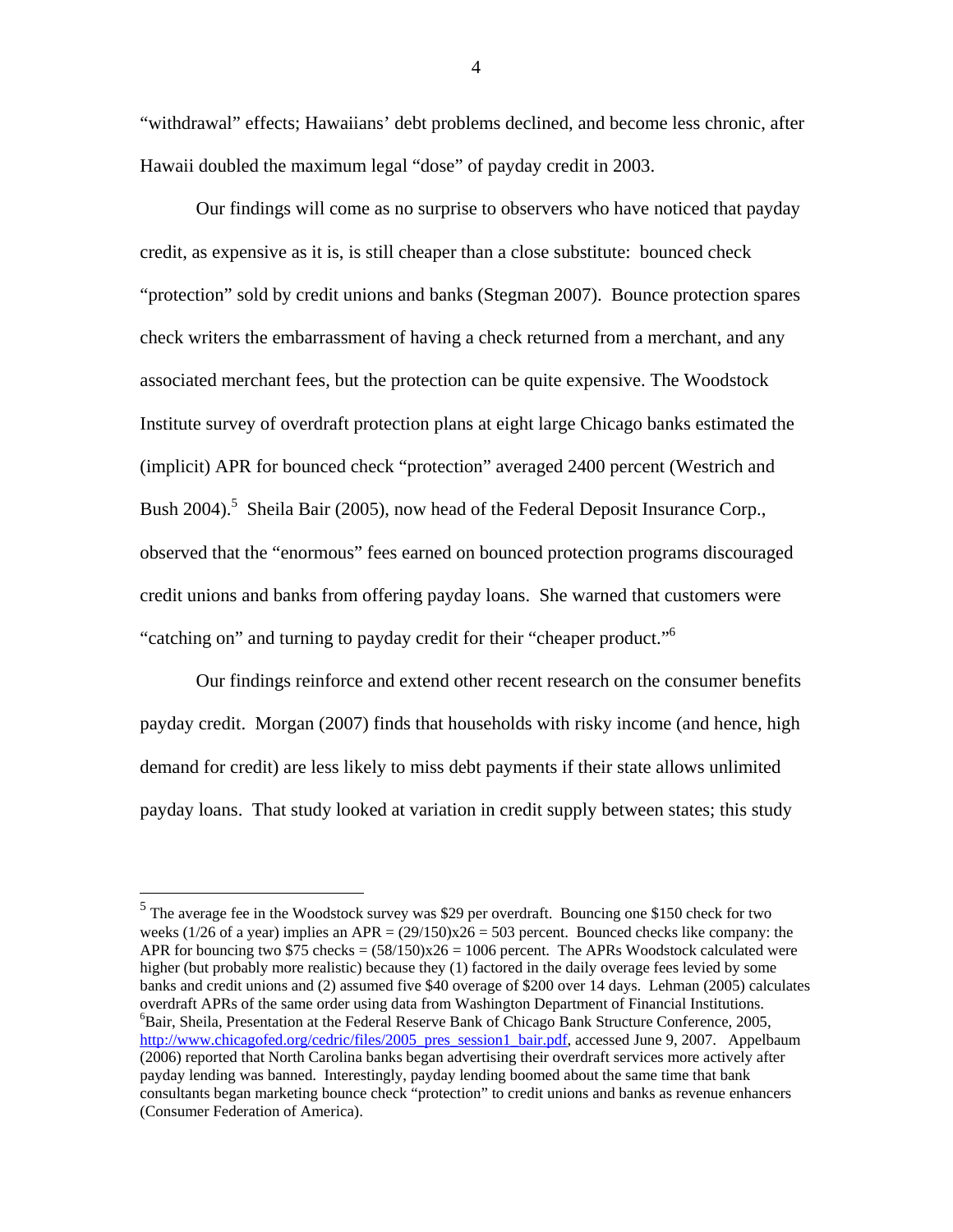looks within states.<sup>7</sup> Morse (2006) finds that California households weather floods, fires and other natural disasters with less suffering (foreclosures, illness, and death) if they happen to live closer to the types of places where payday lenders tend to congregate. Her findings show that payday credit can be profoundly beneficial, even lifesaving, in extraordinary events.<sup>8</sup> Our findings show it helps avoid more quotidian disasters, like bouncing a mess of checks, or getting hassled at work by debt collectors.

Our findings may not be consistent with Skiba and Tobacman (2006). Using data from a single large payday lender in Texas, they find "suggestive but inconclusive evidence" (p. 1) that payday loan applicants who are denied loans are less likely than applicants granted loans to file for rescheduling of their debts under Chapter 13 of the bankruptcy Act. By contrast, filings under Chapter 7 were not affected. We too find lower Chapter 13 filings after payday loans are banned (denial at the state level) but we find higher Chapter 7 filings. Now recall that rescheduling under Chapter 13 is for filers with substantial assets to protect, while Chapter 7 ("no assets") is for everyone else, including, as seems likely, most payday borrowers. Combined with our findings of more bounced checks and more problems with debt collectors, we take our results as evidence of a slipping down in the lives of would-be payday borrowers: fewer bother to

http://www.responsiblelending.org/issues/payday/briefs/page.jsp?itemID=31489963

 $\overline{a}$ 

<sup>&</sup>lt;sup>7</sup> The CRL argues that Morgan (2007) mistakenly classified some states with active payday lending markets as non-payday states (e.g. North Carolina).

They make a fair point. However, the forthcoming revised version of Morgan (2007) shows that his main results and conclusions are largely unchanged if those disputed states are omitted from the analysis. That invariance is not surprising as the identification in that study came by comparing states that allowed *unlimited* payday loans to states with limited (or no) payday credit. The disputed states did not allow unlimited payday loans, and in fact, many did not allow it at all.

<sup>&</sup>lt;sup>8</sup> Karlan and Zinman's (2006) powerful credit experiment, set in South Africa, shows that marginal credit applicants that are granted (expensive) loans are less likely to go unemployed, poor, or hungry than are denied applicants.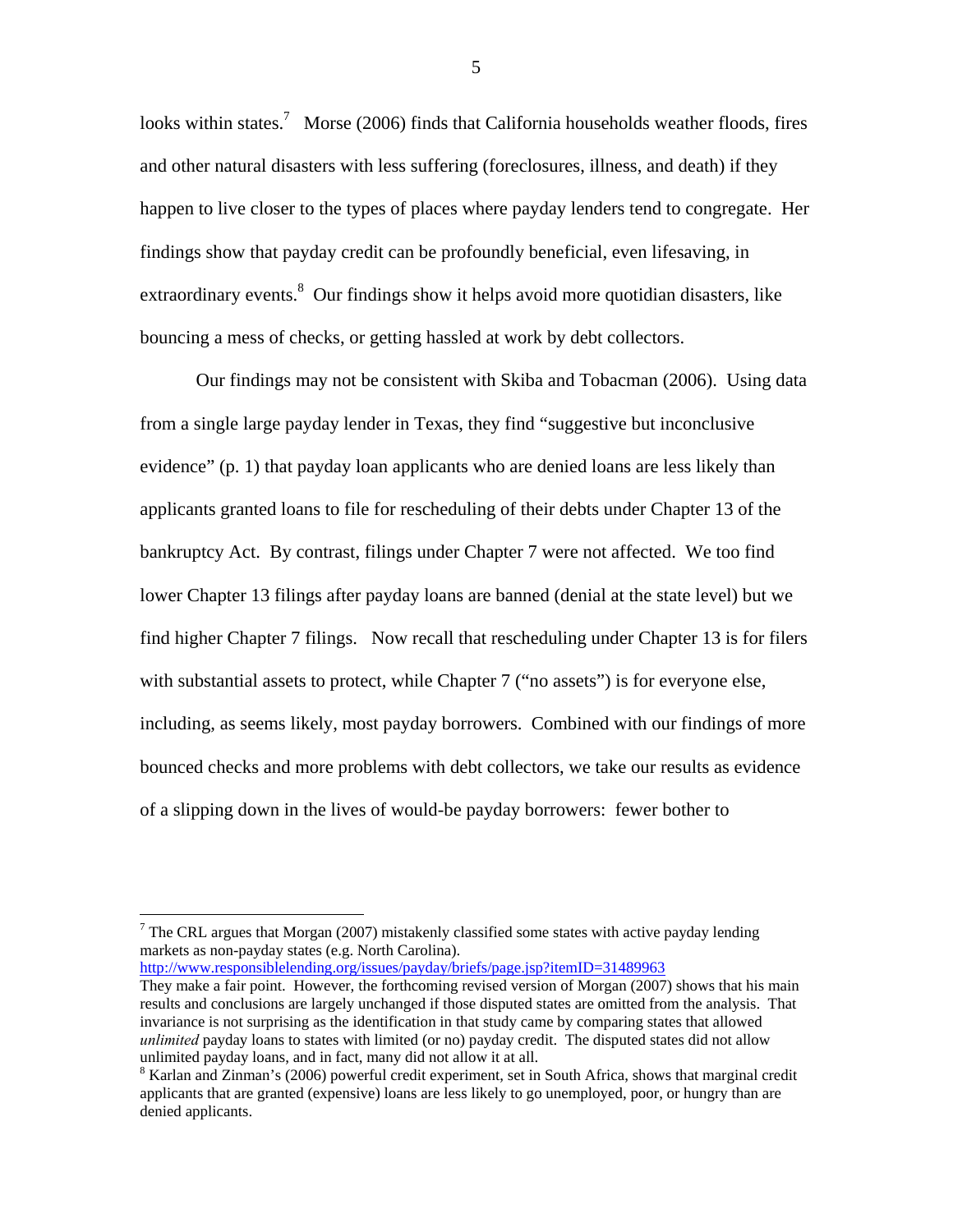reschedule debts under Chapter 13, more file for Chapter 7, and more simply default without filing for bankruptcy.<sup>9</sup>

Section II describes the payday credit market and the debt trap critique that led Georgia and North Carolina to close the market in those states. Section III illustrates how higher interest rates might push households from a sustainable debt path to an unsustainable path with accumulating debt and problems. Section IV introduces the debt problems we study and documents how national events have influenced their trends. Section V presents the main results: most problems increased in Georgia and North Carolina, relative to the national average, after those states banned payday credit. Ancillary tests show that Hawaiians' debt problems (complaints) declined and became less chronic after the payday loan limit was doubled. Section VI concludes.

#### **II. Payday Credit and its Critics**

 $\overline{a}$ 

Here we describe the payday credit market — the loan, the people who demand payday loans, and the firms that supply them — and critics' objection to the market.

**The loan.** The typical payday loan is \$300 for two weeks (Stegman 2007). The typical price is about \$45 (\$15/\$100), implying an annual percentage rate (APR) of 390 percent. Payday lenders require proof of employment (pay stubs) and a bank statement. Some lenders require only that, others may also check Equifax to see if the borrower has defaulted on previous payday loans. If approved, the borrower gives the lender a postdated check for the loan amount plus interest, say \$345. Two weeks later the lenders

<sup>&</sup>lt;sup>9</sup> Credit constrained borrowers may also resort to selling assets, thus obviating filing for Chapter 13. Increased asset sales after the ban were reported to us by a large (one of the big five) payday lender that also operates pawnshops, and we also found lower auto repossession rates after Hawaii doubled the payday loan limit (repossession rates are not available for North Carolina and Georgia). Those results are available upon request. "A Slipping-Down Life," Anne Tyler's novel (1969, Random House) about diminished prospects, is set in North Carolina.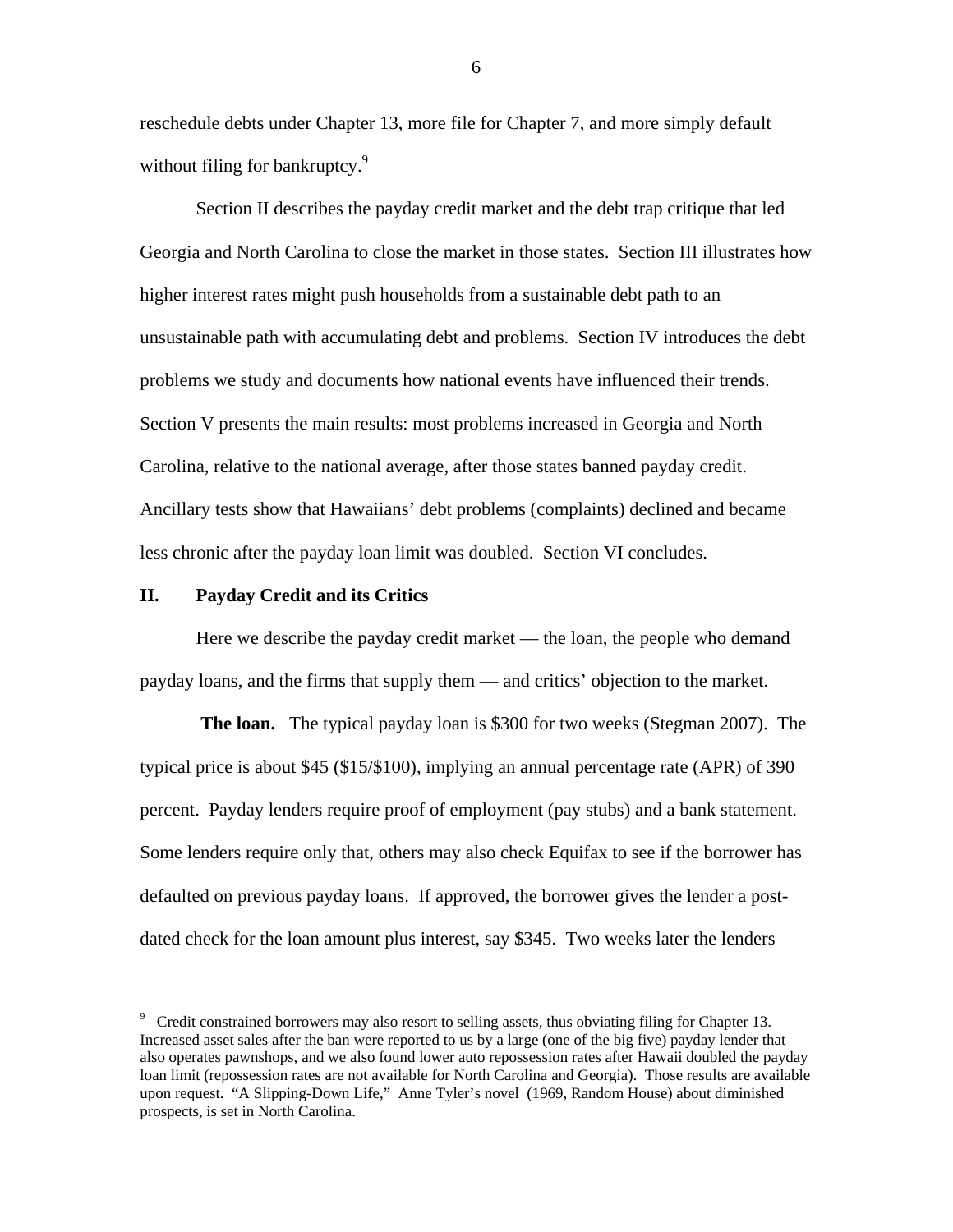deposits the check and the credit is extinguished. If borrowers wish to roll over (extend) the loan, they pay the \$45 interest charge and write a new, post-dated check for \$345. The initial check is returned (uncashed) to the borrower.

Payday lending evolved from check cashing in the early 1990s (Caskey 1994). Once a customer had cashed a paycheck (or assistance check) repeatedly, lending against future checks was a natural step.<sup>10</sup> Payday lenders are  $2<sup>nd</sup>$  generation check cashers that learned to lend. That evolution suggests payday credit was not contrived specifically to trap borrowers, though it may have devolved.

**Demand.** At least ten million households borrow from a payday store every year (Skiba and Tobacman 2006). All payday borrowers, by definition, have jobs and bank accounts.<sup>11</sup> From a large survey of payday customers commissioned by the payday trade association we know the typical customer is about 40 years old and earns between \$30,000 and \$40,000 per year (Ellihausen and Lawrence 2001). Only 20 percent have a college diploma, compared to 35 percent of all adults Customers tend to be disproportionately female, and Black or Hispanic (Skiba and Tobacman 2006). Activeduty military personnel demand more payday credit than their civilian counterparts (Stegman 2007).

 Payday customers are risky. The rate of bankruptcy among the customers Skiba and Tobacman (2006) studied was an "order of magnitude" (ten times) higher than the

 $10$  Modern payday lending resembles "salary buying" of a century ago, where lenders buy someone's next paycheck at discount (see Chessin citation in Stegman 2007). This may be gratuitous, but *all* credit is payday credit in the sense that repayment comes from future income (or profits).

Second generation banked households studied by Stegman and Farris (2003) were less likely to demand payday credit than 1<sup>st</sup> generation banked households, suggesting borrowers graduate to more mainstream credit.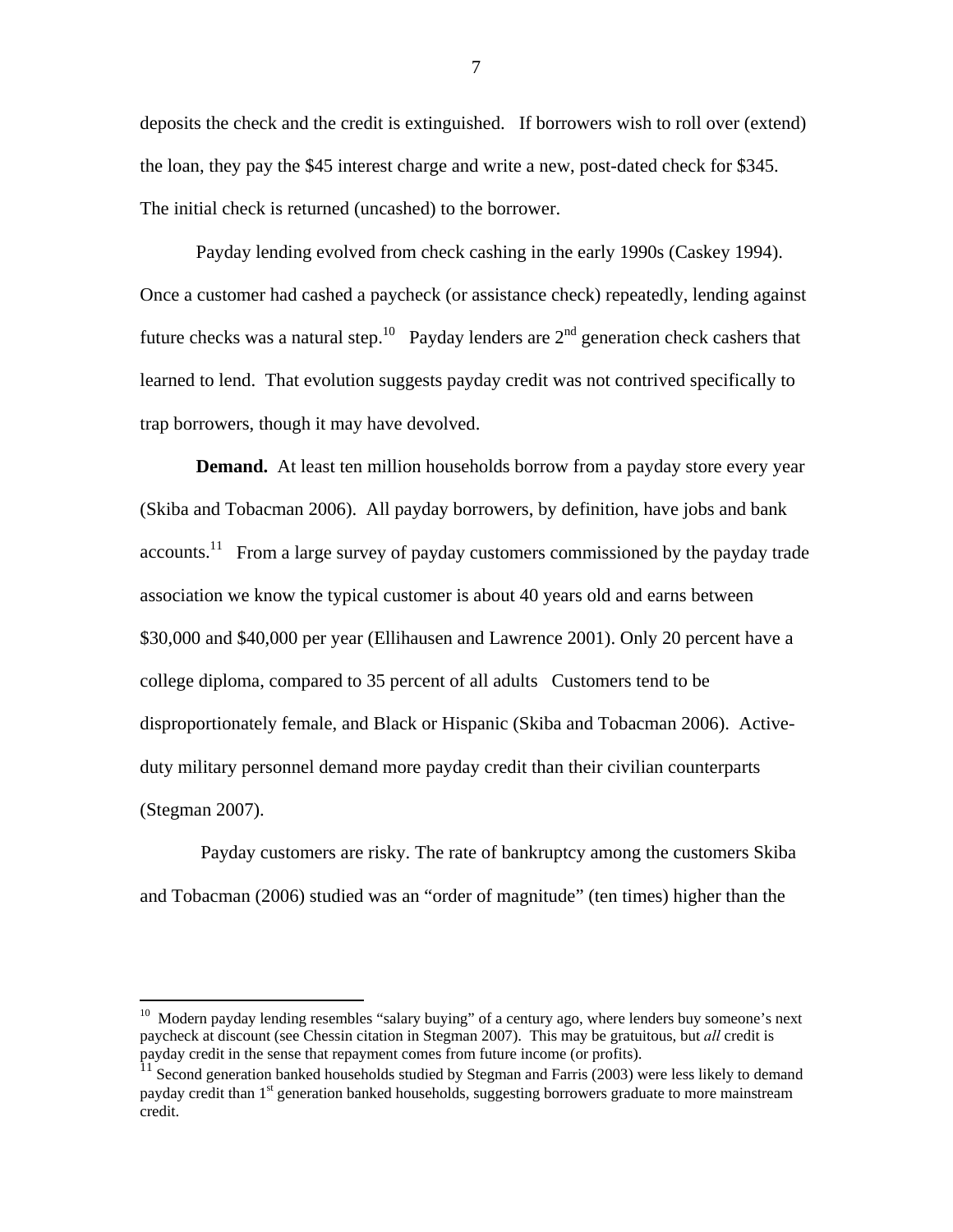national average. Sixty percent of the customers surveyed by Elliehausen and Lawrence (2001) reported they had "maxed out" (borrowed to the limit on) their credit cards.

Most payday borrowers are repeat customers; if they borrow once, they are likely to borrow 8 to 12 times per year (Center of Responsible Lending (2003) and Skiba and Tobacman (2006)). The extent of *serial* borrowing (rolling the same loan over and over) versus repeat borrowing is not entirely clear.

**Supply.** The number of payday credit stores has grown from essentially zero in the mid-1990s to over 20,000 today. As with mainstream banks, the distribution of payday lending firms is bimodal: a handful of very large corporate firms operate thousands of payday stores in virtually every state that allows it, while hundreds of small firms operate just a few stores within a single city, state, or region. Several of the multistate firms have publicly traded stock. Stegman (2007) documents the phenomenal expansion in the number of payday stores in states that permit them. In just five years, store numbers in Ohio and Oregon doubled, and in Arizona they tripled. Nationally, payday lenders are said to outnumber McDonald's restaurants (Stegman 2007).<sup>12</sup>

While rapid entry suggests low entry costs and/or high expected returns, recent profitability studies find relatively normal returns. After analyzing firm level data provided by two large payday lending corporations, Flannery and Samolyk (2005) conclude that payday lending prices seem roughly commensurate with costs. Huckstep (2007) concludes similarly after examining costs and returns of publicly traded payday lending firms. Normal returns suggest entry and competition work to limit payday loan

 $12$  For relative numbers of payday lenders and McDonalds in each state see http://www.csun.edu/~sg4002/research/mcdonalds\_by\_state.htm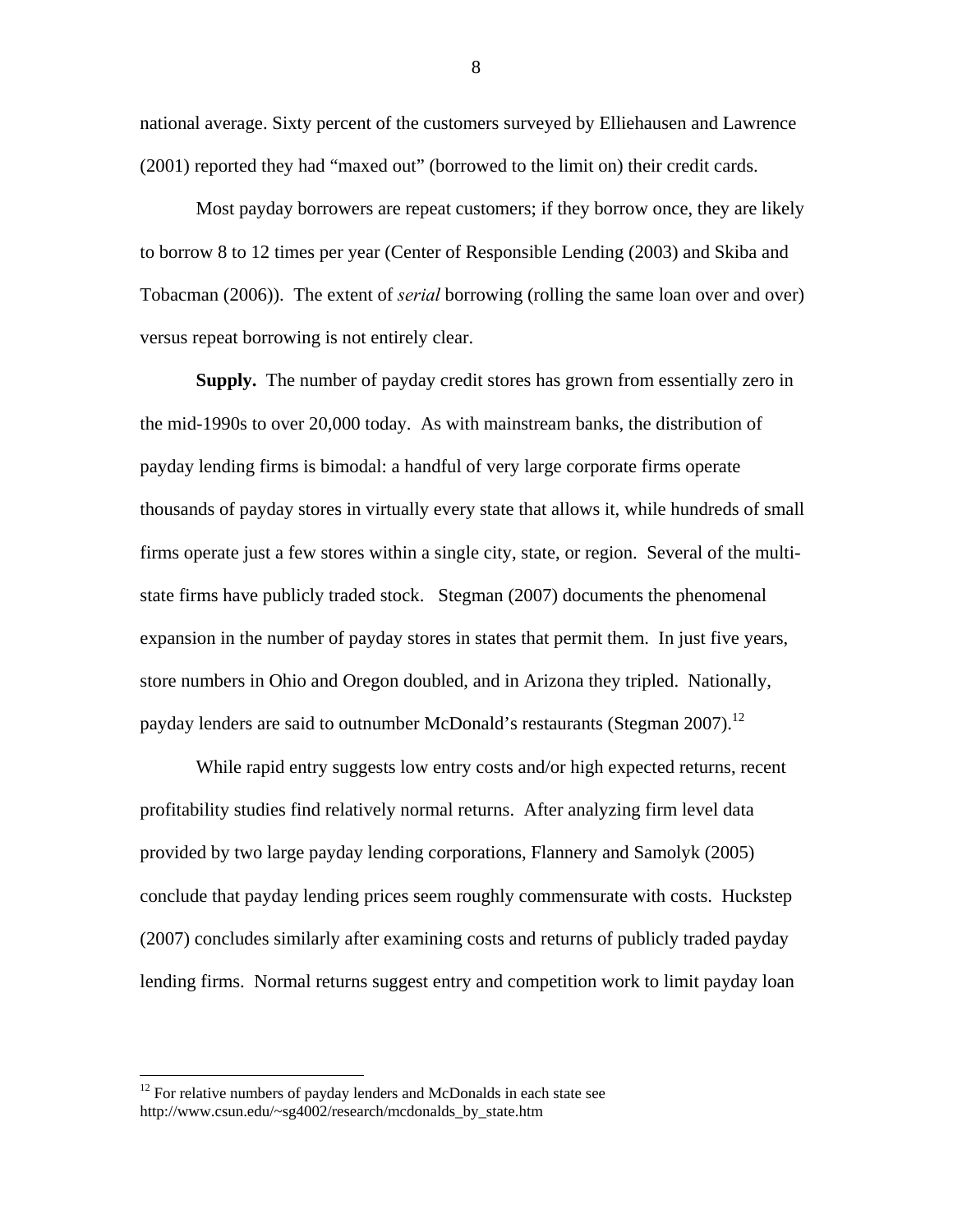prices and profits. Using "found data" Morgan (2007) finds lower payday loan prices in cities with more payday stores per capita, consistent with the competition hypothesis.<sup>13</sup>

**Against payday lending.** Payday lenders' many critics include consumer advocates, journalists, competitors, and increasingly, the government at all levels.<sup>14</sup> Their main objections, again, are "targeting" (women, minorities, and soldiers), high prices, and repeat borrowing. Payday lenders are said to locate near their prey, then hook them on expensive credit they cannot payoff. Repeat borrowing is seen as proving the debt trap hypothesis: borrowers are tempted into borrowing \$300 for two weeks expecting to pay \$45, but wind up paying many times that amount as they borrow repeatedly.

The CRL (Center for Responsible Lending), a non-profit, non-partisan research institute headquartered in North Carolina, has been an especially influential of payday lending in particular and predatory lending in general. The CRL is affiliated with Self Help credit union.<sup>15</sup> After finding the typical payday customer borrows 8 to 13 times per year, the CRL estimated that payday lenders extracted \$3.4 billion per year from "trapped" households (that borrowed more than 5 times per year). Those findings were cited by the Chairman of the NAACP (National Association for the Advancement of Colored People) in an editorial published by the Atlanta Journal Constitutional while the Georgia legislature was debating whether to ban payday lending:

1

 $^{13}$  In a study of Colorado payday lenders, DeYoung and Phillips (2006) also find lower prices in markets with more lenders per capita. On the other hand, they also find evidence that government price ceilings provide a focal point that enables collusion, and thus, inhibits competition.

<sup>&</sup>lt;sup>14</sup> Googling "Credit Unions Payday Lenders" produces many hits where credit union executives and consultants lament the harm done to their customers b**y** payday lenders, *and* the loss of customers. For example: http://www.npr.org/templates/story/story.php?storyId=15276522

<sup>15</sup> http://www.responsiblelending.org/about/index.html.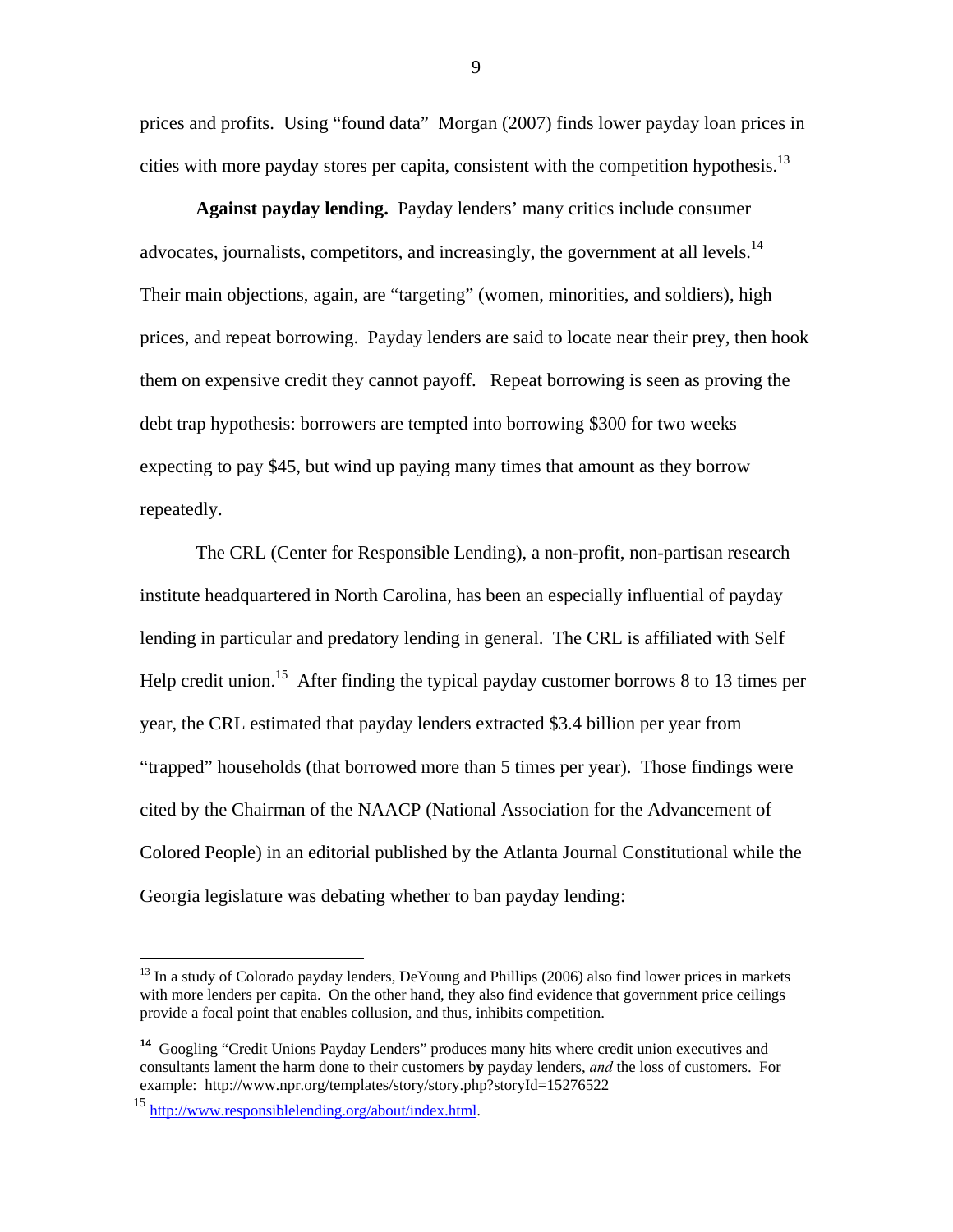"the dirty secret of payday lending is that its business model is utterly dependent on extracting huge fees from those borrowers unable to pay the loan back." (Atlanta Journal Constitutional 3/4/2004, p.A14)

A follow-up study by the CRL projected that banning payday lending would save Georgia and North Carolina households \$147 million and \$153 million, respectively (King, Parrish, and Tanik 2006, table 5).

Georgia made payday lending a felony subject to class-action lawsuits and prosecution under racketeering in May 2004. Store counts provided to us by five large multi-state payday lending firms confirm that the ban caused payday credit supply to contract as intended (Chart 1): shortly after the felonizing, stores operated by the "big five" in Georgia fell from 125 to  $0<sup>16</sup>$ 

North Carolina has gone back and forth with payday lenders (Hefner 2007). In 1997 the NC legislature exempted payday lenders from the state's usury limits for a three year trial. Critics prevailed on the legislature to let the law expire in 2001. Many small stores closed, but the largest firms circumvented the usury limits by affiliating with a national or state chartered bank (the bank agency or "rent-a-charter" model). A cat-andmouse game followed, with bank regulators trying to limit charter-renting and payday lenders trying to evade the limits. In December 2005, the NC Commissioner of Banks ruled that the bank agency model violated NC law, "…effectively end(ing) payday

<sup>16</sup> Payday lenders defended themselves, of course, along with the occassional customer willing to testify on their behalf: "During her lunch hour Friday, (payday customer Audrey Richardson) went to Ruff's (payday) business for \$300 to cover her car insurance bill until payday a week off, but she was turned away. "This could be devastating for people like me… this has bailed me out numerous times." (Quoted by Rhonda Cook in "Payday Lenders Cry 'Mayday' as Laws Tighten," Atlanta (GA) Journal-Constitution, March 6, 2004, E1). The Georgia House of Representatives passed the law against payday lending the same day they outlawed "bullying behavior'' in schools.

http://www.legis.state.ga.us/legis/2003\_04/house/house%20information/daily%20wraps/daily%2016.htm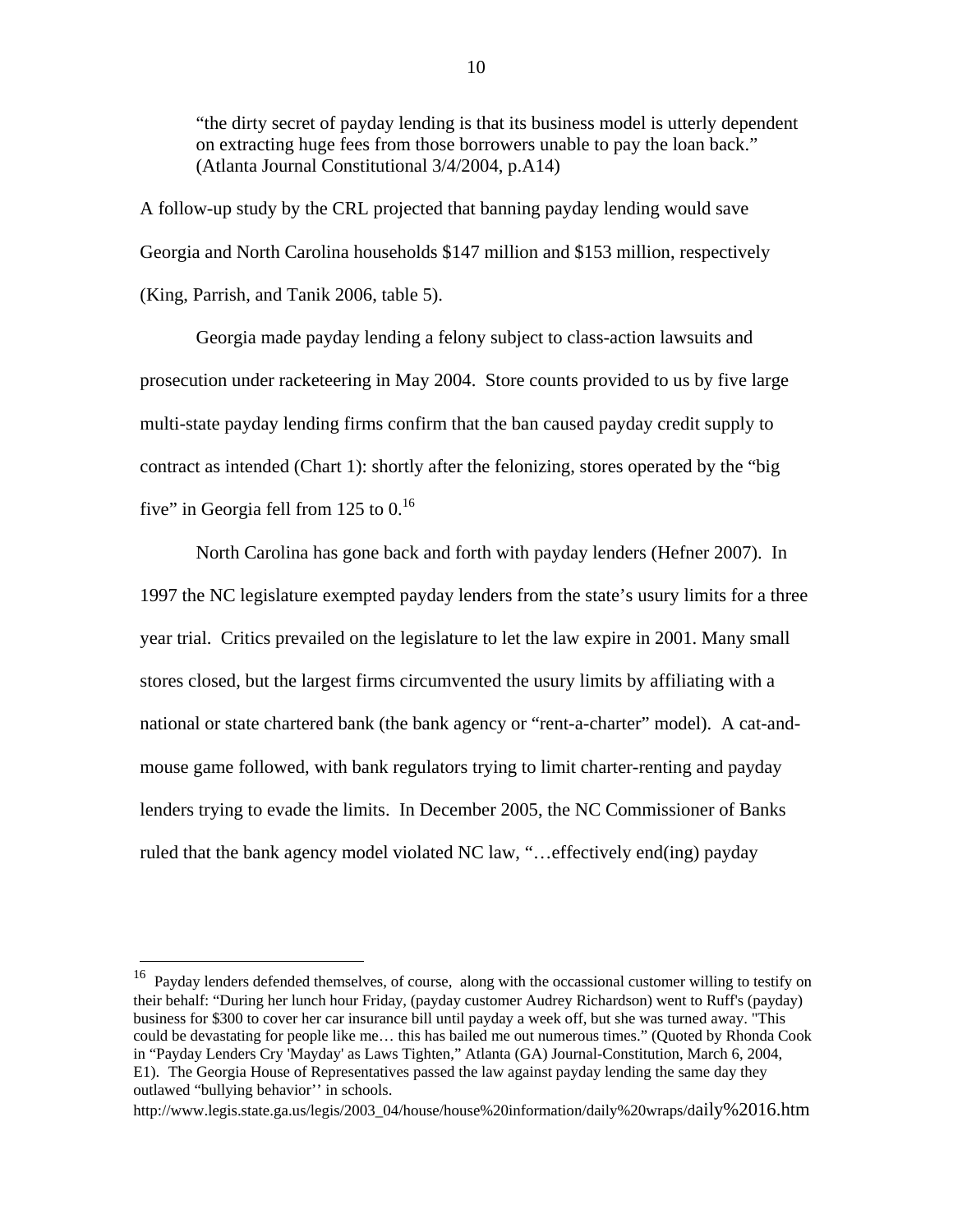lending in North Carolina" (Hefner 2007). The big five promptly closed 250 stores (Chart 1). $^{17}$ 

Before we investigate whether those payday credit bans improved households' financial health, we contemplate the debt trap critique that prompted the ban.

#### **III. Debt Trap Concepts**

 $\overline{a}$ 

 "Trap: 1) A contrivance for catching and holding animals… 2) A stratagem for catching or tricking an unwary person…"18

Debt traps and predatory lending are not features of standard economic models of household borrowing. In standard models, households demand credit to sustain their consumption when their income temporarily falls or expenses temporarily rise. If credit is costly, households demand smaller quantities. Elastic demand ensures that households' debt burden does not exceed their debt capacity. Absent shocks or subterfuge, rational households keep themselves free of debt traps and predators' clutches.

Recent research departs the standard model by imagining lenders who trick households into borrowing at inimical terms. Della Vigna and Malmendier (2004) show how credit card lenders can get the better of procrastinating borrowers by using "teaser" rates or other price manipulation. Morgan (2007) imagines predators who can, at some cost, exaggerate the income prospects of gullible households, thereby driving up their loan demand. Especially gullible households may borrow up to the brink of default. It could be said that the prey in those models get trapped — they certainly get tricked.

 $17$  Payday lenders agree to stop making new loans, to collect only the principal on existing loans, and to pay \$700,000 to non-profit organizations for relief.

http://www.ncdoj.com/DocumentStreamerClient?directory=PressReleases/&file=paydaylenders3.06.pdf<br><sup>18</sup> American Heritage Dictionary, 3<sup>rd</sup> ed. 1992, Houghton and Mifflin Co. Boston and New York.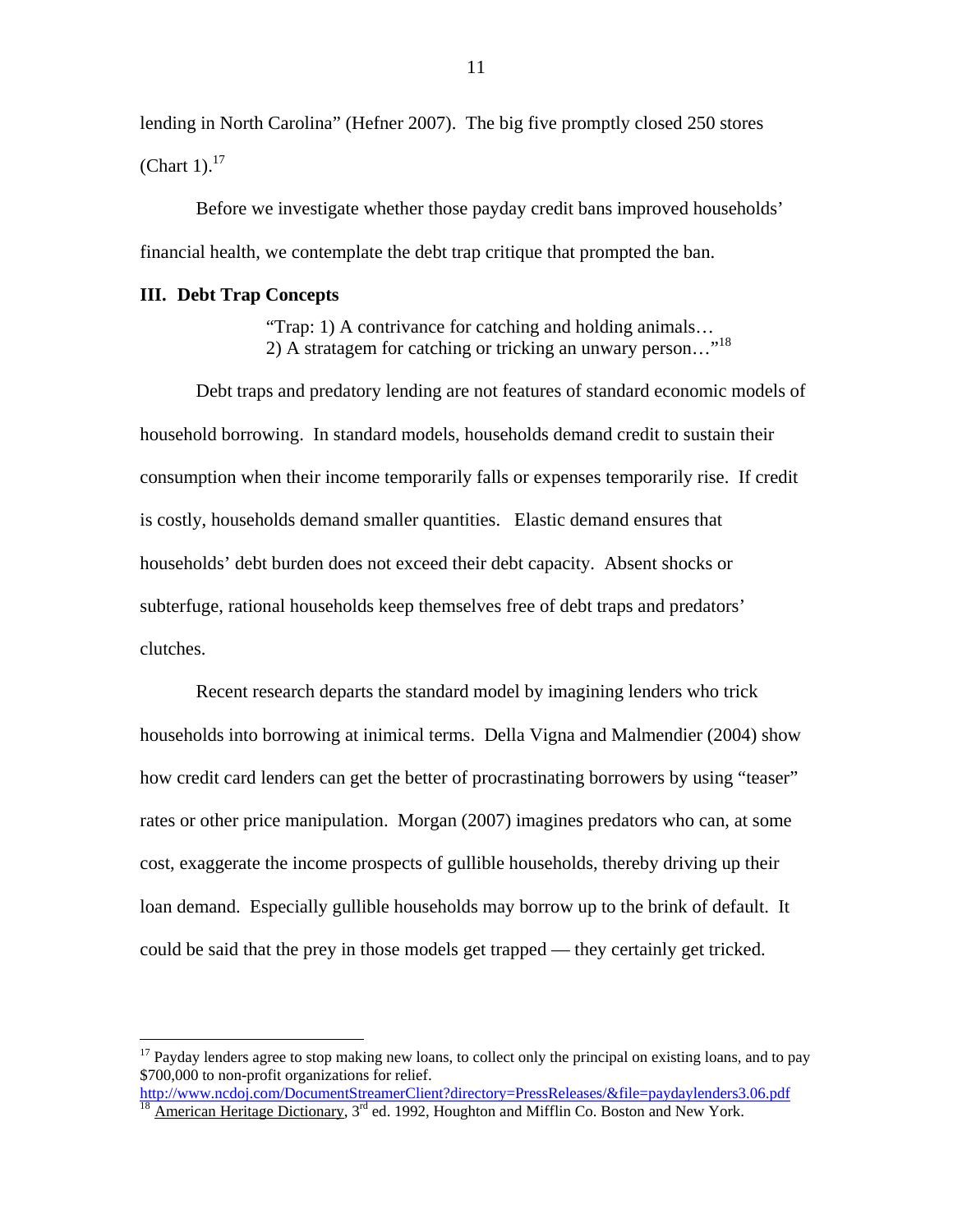Bond et al. (2006) show how even fully rational households can get trapped by better informed lenders.<sup>19</sup>

The stratagems in those theories seem more complicated than the debt trap critique levied against payday lenders.<sup>20</sup> Critics maintain that payday credit is prohibitively expensive, meaning repayment of the full \$345 required for the typical two week loan is beyond borrowers' reach; the best borrowers can do is extend the loan indefinitely.

That debt trap concept seems closer to the "poverty trap" model in Sachs (1983). His model shows how a nation gets mired in poverty if its debt burden becomes too great. Debt servicing slows capital accumulation, which slow income growth and reduces saving. Reduced saving feeds back to reduce capital still further, so a downward spiral ensues. Debt *relief*, a reduction in borrower costs (or debt amnesty) can reverse the spiral. A simpler *debt* trap version of that model illustrates the basic arithmetic of a debt trap, and show how a rise in the cost of credit (the advent of payday lending?) might push households that *were* in a sustainable financial condition into an unsustainable path with accumulating debt and compounding problems. $^{21}$ 

<sup>&</sup>lt;sup>19</sup> While those predatory lending models vary, two principles are the same: (1) collateral excites predators' instincts (because it reduces the hazard of bankruptcy), and (2) competition limits the harm predators can inflict (since competitors can profit by undoing the harm). Morgan (2007) finds lower payday loan prices in cities with more payday loans per capita, consistent with the competition hypothesis.

<sup>&</sup>lt;sup>20</sup> To our knowledge, not even critics of payday lending allege that payday lenders are opaque about their borrowing terms. By contrast, bounce protection providers have been criticized for (1) providing protection by default, (2) encouraging overdrafts, and (3) not converting fees to equivalent annual rates (Bush and Westrich 2004). Skiba and Tobacman (2006) discuss a more sophisticated debt trap hypothesis that has payday lenders preying on hyperbolic discounters (procrastinators) who cannot commit themselves to repay the credit. As far as we know, there is no evidence for that hypothesis.

 $21$  Incorporating more flexible household behavior into our (admittedly) mechanical model would complicate the dynamics, without altering the basic result. Following Sachs (1982), we could allow debt problems (e.g., repossession of the borrowers' car) to lower productivity and slow income growth. Slower income growth reduces d\* further, so *d* accelerates. Allowing feedback between debt problems and income growth makes the debt trap easier to fall into and harder to escape.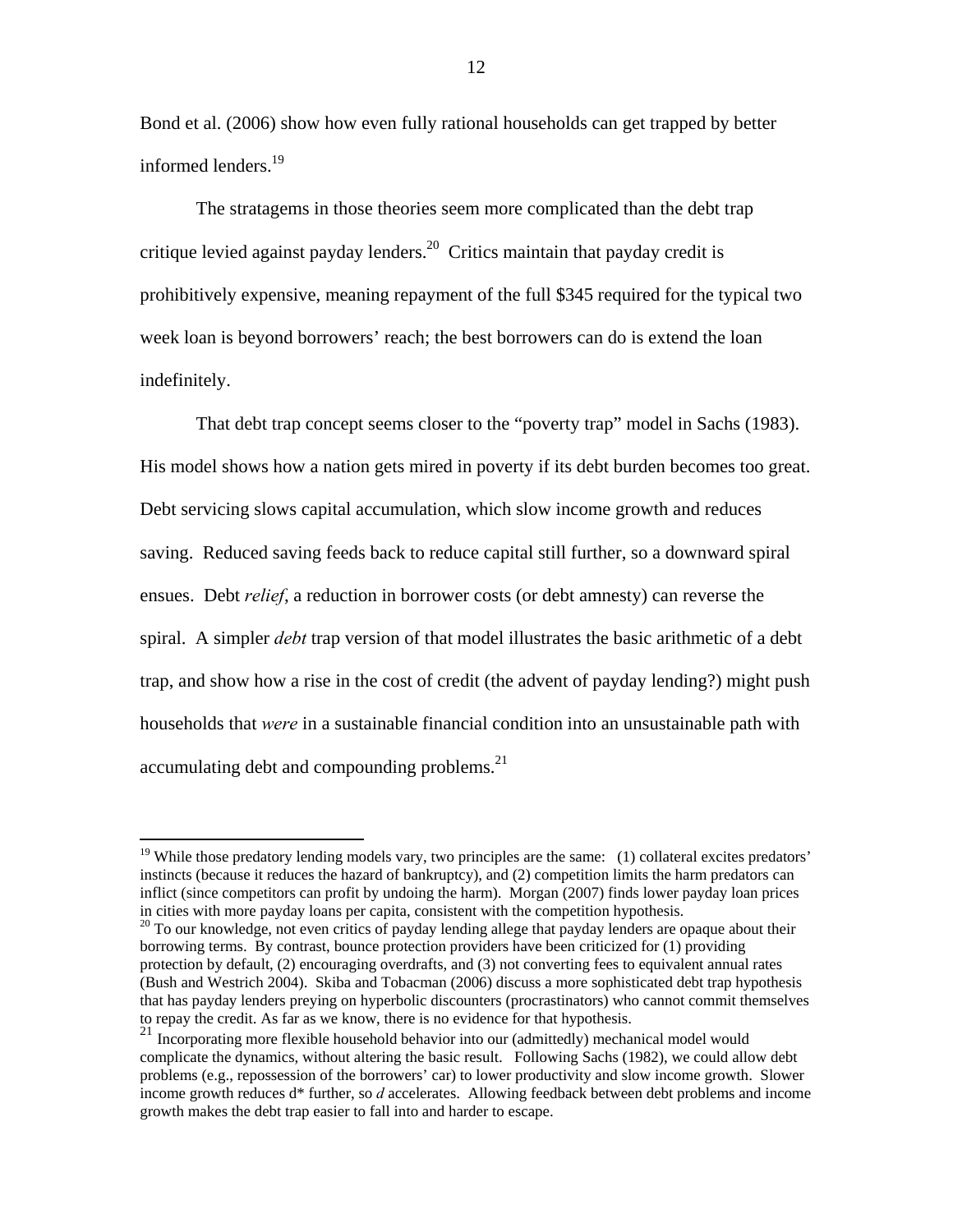Imagine a household whose income *Y* grows exponentially over time (*t*) at rate *n: Y(t)* =  $Y_0e^{nt}$ . Households save a fixed fraction  $\sigma$  of their income:  $S(t) = \sigma Y(t)$ . The household owes  $D(t)$ . The stock of debt increases whenever interest on the debt exceeds savings:  $\frac{\partial D(t)}{\partial t} = rD - \sigma Y(t)$ . How much can the household afford to borrow? Because income is growing, sustainable debt should be defined relative to income:  $D/Y \equiv$ d. Steady state debt-income ratio ( $d^*$ ) is where debt and income grow apace:  $\delta D/\delta t =$  $\delta Y/\delta t \Rightarrow rD(t)$ -  $S(t) = nY(t) \Rightarrow d^* = (\sigma + n)/r$ . The sustainable debt-income is increasing in income growth  $(n)$  and decreasing in the interest rate  $r$ ; the more debt cost, the less the household can afford. An exogenous increase in *r* will push households that *were* in sustainable financial condition onto a path of unsustainable debt accumulation and compounding problems. Critics may see advent of expensive payday credit as just such an interest rate shock.

The model tells us that the variable we would like to identify is the marginal cost of credit after payday credit gets banned. Short of knowing whether the alternatives offered by banks and credit unions are preferable, our strategy is to test whether households debt problems subside after the ban.<sup>22</sup> If the substitutes are cheaper, or less entrapping, households should look financially better off after the ban.

#### **IV. Financial Problems**

We study three financial problems that seem endemic to payday borrowers: (1) returned checks, (2) complaints against lenders and debt collectors, and (3) bankruptcy. We think of bounced checks as a small setback that might cascade into problems with debt collectors, or even bankruptcy.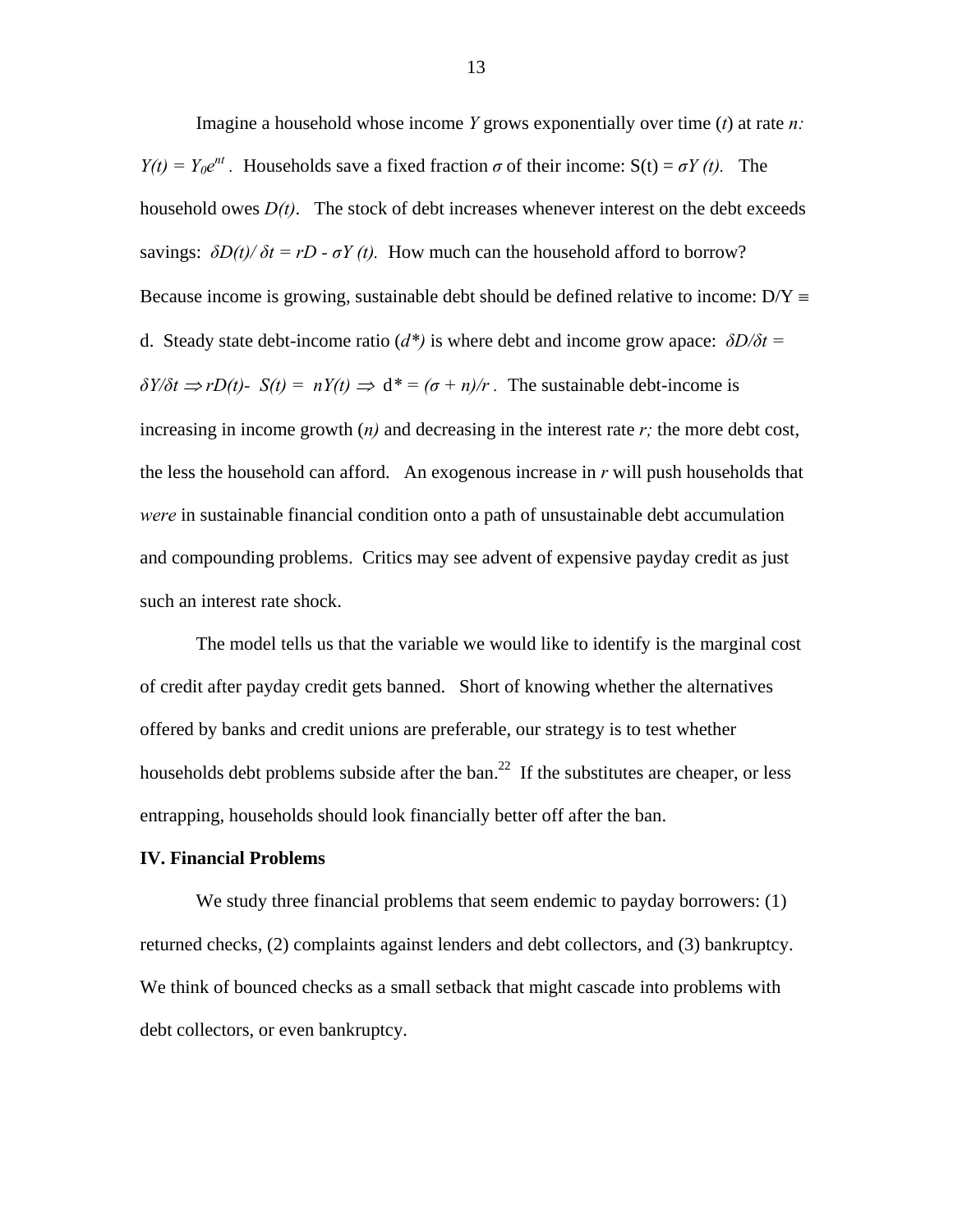**Returned Checks.** Checks are returned (bounced) if the check amount exceeds funds in the payer's account. To the uninitiated, bouncing a check is embarrassing, expensive, and potentially criminal*.* 23 Check bouncing may be especially problematic for payday borrowers as they are prone to bounce checks (Stegman and Faris 2003).

 We study the quarterly rate of returned checks at Federal Reserve check processing centers (cpc) from 1997:q1 to 2007:q1 (Chart 2).<sup>24</sup> The returned check rate is calculated two ways: 1) the number of returned checks per 100 checks processed, or 2) the dollar value of returned checks per \$100 worth of checks processed. The rate in number terms seems more relevant to (small dollar) payday credit users.

 The rebound in returned check rates in 2004, after years of declines, reflects Check 21 (Check Clearing Act for the 21st Century), a new federal law that took effect October of that year. Check 21 lets depository institutions debit payers' accounts more quickly (using electronic presentment) without crediting payees' account more promptly.<sup>25</sup> Less "float" for check writers means more bounced checks.

More bounced checks means more demand for payday credit and/or "bounce protection" as ways to avoid bounced check.<sup>26</sup> Of course, households in Georgia and

 $22$  The model also says our test should control for state economic conditions, because the impact of a change in interest rates (*r*) on steady state debt income ( $d^*$ ) depends on income growth (*n*).<sup>23</sup> For a comparison of states' criminal penalties for writing bad checks see

http://www.ckfraud.org/penalties.html.<br><sup>24</sup> The Federal Reserve processes (clears) checks for banks and a variety of other depository institutions, including credit unions. The 2004 Federal Reserve Payment Study estimates 36.7 billion checks were written in 2003 (http://www.frbservices.org/Retail/pdf/2004PaymentResearchReport.pdf.) The Federal Reserve processed 14 billion checks in 2003, about 38 percent of the total (Federal Reserve 2005 Check Restructuring Factsheet:

http://www.federalreserve.gov/boarddocs/press/other/2004/20040802/attachment2.pdf. .

 $25$ <sup>T</sup> The maximum time banks can wait to credit payees' accounts is governed by the Expedited Funds Availability Act. That law requires the Federal Reserve Board to reduce maximum hold times in step with reductions in actual check-processing times.

http://www.federalreserve.gov/paymentsystems/truncation/default.htm<br><sup>26</sup> See http://www.federalreserve.gov/pubs/bounce/ for a comparison of "courtesy overdraft protection" plans offered by banks and credit unions.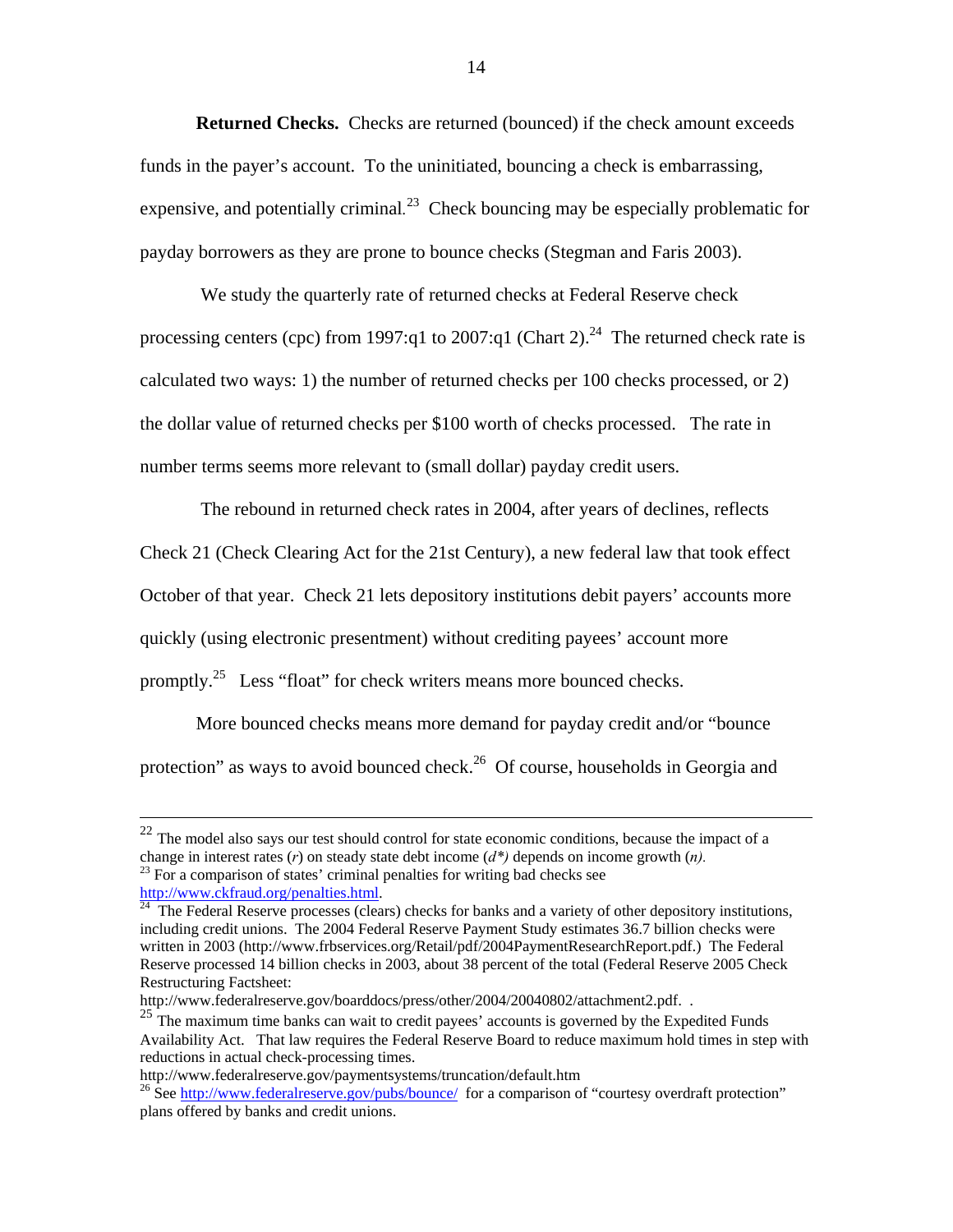North Carolina had only one choice once payday credit was banned. If we observe higher bounced check rates afterwards, it tells us payday credit was the preferred choice (else depositors would protect themselves completely with bounce protection). Unlike with payday credit, fees under bounce protection can quickly accumulate as unwitting depositors get charged for *every* ATM withdrawal.<sup>27</sup> Thus, a rash of bounced checks might be the initial setback that leads to more severe problems.

**Complaints against Lenders and Debt Collectors (Informal Bankruptcy).** 

Borrowers who default (quit paying debt) without officially filing for bankruptcy protection are subject to debt collection efforts by lenders and debt collectors, including wage garnishment, foreclosure, and asset repossession. Dawsey and Ausubel (2004) call default without bankruptcy protection "informal bankruptcy." Our 2<sup>nd</sup> measure of debt problems--complaints against lenders and debt collectors — makes a good measure of informal bankruptcy.

The complaints are collected by the FTC (Federal Trade Commission), the agency charged with enforcing the Fair Debt Collection Practices Act of 1978, the federal law intended to civilize third party debt collectors. Among other things, the law prohibits abusive, deceptive, and unfair collection practices by debt collectors. The FTC maintains a toll free number (877—FTC-- HELP) for households to call and complain about debt collectors. Households can also complain online, or by mail. $^{28}$ 

 Consumers filed 66,000 complaints against debt collectors in 2005. That is a small number *per capita*, but the FTC considers it a "small percentage" of all household

<sup>&</sup>lt;sup>27</sup> If depositors refuse to pay overage fees, they may become unbanked. Chexsystems lets banks and credit unions track depositors' willingness to pay overdraft fees. http://www.chexsystemssolutions.com/ <sup>28</sup> "Lenders" comprises banks, credit unions, finance companies, mortgage lenders, installment lending, health care provider lending, and other lenders. Separate tallies are not available.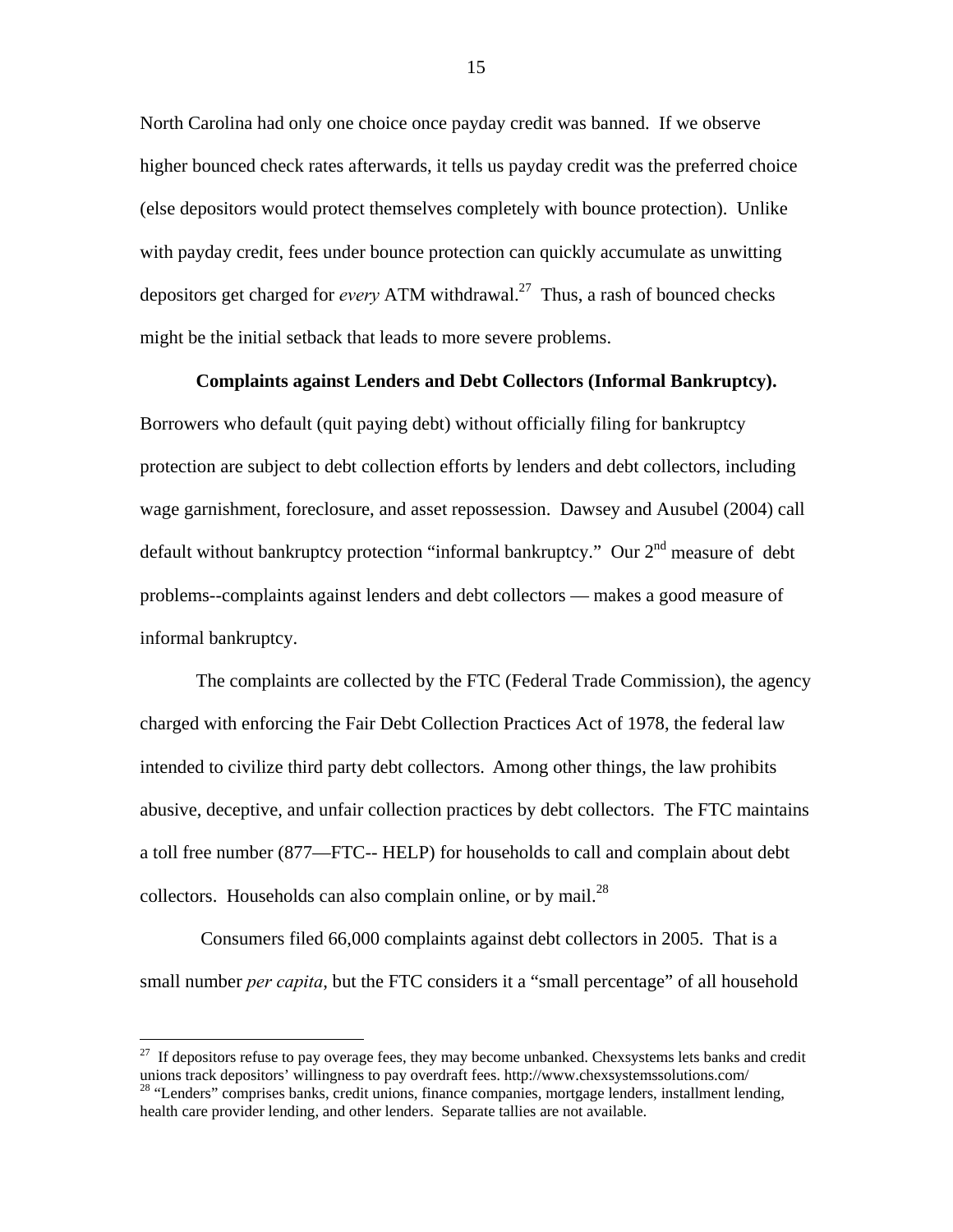that experienced problems with debt collectors (Commission 2006, p4). Here is the litany of complaints (percent of total complaints received in 2005):

- Exaggerating amount or legal status of debts (43%)
- Calling continuously, before 8 am, or after 9 pm (24.6%)
- Repeatedly calling family, friends, and neighbors (11%)
- Obscene language (12%)
- False threats of dire consequences (9.6%)
- Impermissible calls to employer  $(6.3\%)$
- Revealing debt to  $3<sup>rd</sup>$  parties (4.5%)
- Threatened violence (0.4%).

We consider complaints the most revealing of the three debt problems we study, for several reasons. First, complaints measure *welfare*—households are sufficiently bothered to appeal to the government for protection.<sup>29</sup> Second, the data are monthly. Third, they are intuitive. Recalling the model above, suppose a sudden rise in interest rates causes a household to default. Dunning by lenders and third party collectors follow. Until the defaulter files for bankruptcy, collection efforts escalate: wages get garnished, assets get repossessed. The most aggrieved defaulters will complain, and the tally of their complaints will register the financial shock like a simple seismograph. We maintain that variations in per capita complaints *within* a state reflect changes in household problems, rather than changes in debt collectors' practices. Collectors may become more or less aggressive over the business cycle, but that can be controlled for using state unemployment rates. $30$ 

<sup>&</sup>lt;sup>29</sup> "Abusive collection practices ... are known to cause substantial consumer injury" (Commission 2006, p.1).

 $30$  The level of complaints may not be a good indicator of the extent of problems, as noted above, but the change in complaints should reliably indicate whether household debt burdens have gotten heavier.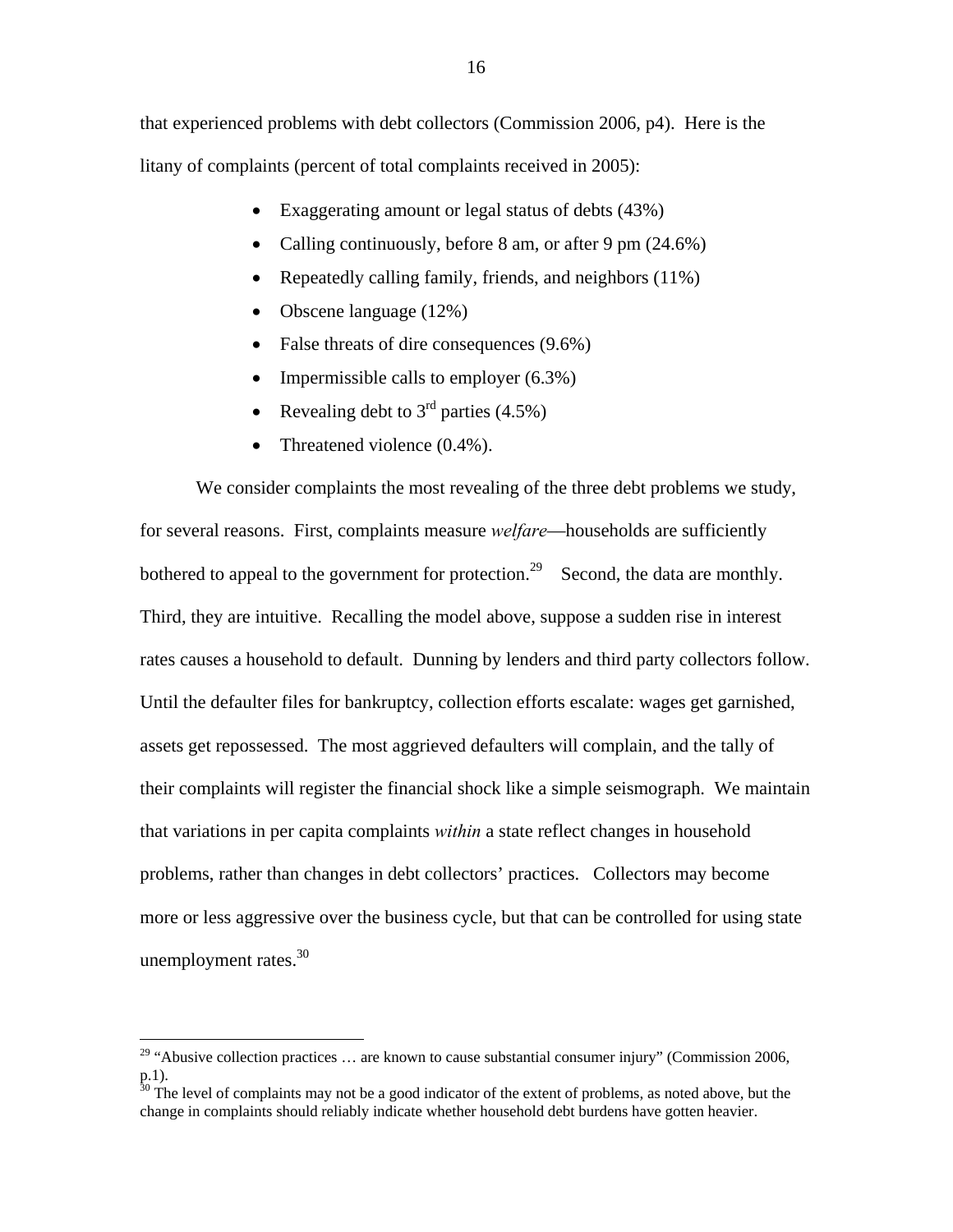We acquired separate series on complaints against lenders and debt collectors between July 1997 and April 2007 for \$200. Both series are expressed per 100,000 persons (Chart 3). Complaints against debt collectors are several times higher than complaints against lenders, suggesting lenders outsource the rough trade to third party collectors. The widening gap between the series after 2002 probably reflects rising identify theft (Commission 2006).<sup>31</sup> Across states, average complaints *per capita* were higher in Georgia than in any other state. Only Washington D.C. had more complaints per capita. Complaints in North Carolina were about average.

**Bankruptcy.** If bounced checks are the beginning of a financial crisis, and informal bankruptcy the middle, bankruptcy is the end, and like many unhappy endings, bankruptcy has multiple versions. Under Chapter 13 (rescheduling), filers keep all their assets and agree to repay debts out of future income according to a revised schedule. Under Chapter 7 (liquidation), filers hand over any non-exempt assets and keep their future income free and clear.<sup>32</sup> Naturally, Chapter 7 is preferred by households with few assets or who live in states with high exemptions. Until the bankruptcy reform in 2005, roughly two-thirds of filings were under Chapter 7, and most of those were "no asset" cases.<sup>33</sup> Given their lower income status, we suspect payday customers who wind up bankrupt are more likely to file under Chapter 7 than under Chapter 13.

 $31$  Credit card thieves charge up debts that rightful card owners are loath to pay, so dunning ensues. We control for the national trend in complaints (due to ID theft or other aggregate factors) using fixed year effects.

 $32$  Exemptions are the opposite of collateral—they are dollar amounts of assets (home equity, autos, tools of trade, jewelry, etc.) that creditors cannot claim.

<sup>33 &</sup>quot;Most chapter 7 cases are 'no-asset' cases" http://bankruptcy.lawyers.com/Chapter-7-Bankruptcy-Basics.html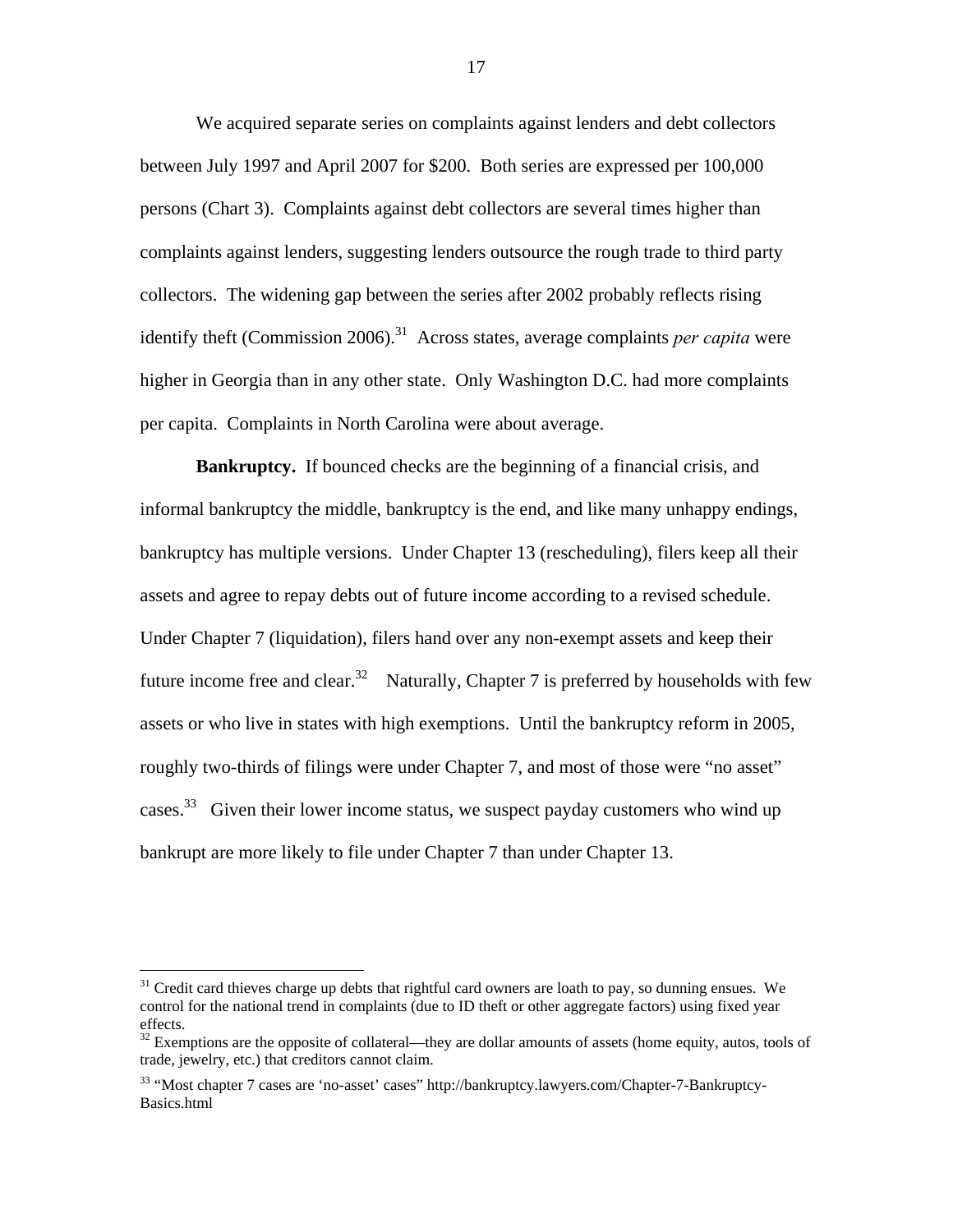We study quarterly, state consumer bankruptcy filings per 10,000 persons by chapter between 1998:q2 and 2007:q1 (Chart 4).<sup>34</sup> The rise and fall in Chapter 7 filings in 2005 and 2006:q1 reflects the new bankruptcy law: Bankruptcy Abuse Prevention and Consumer Protection Act of 2005. BAPCPA restricts the "supply" of bankruptcy protection, for one, by requiring a means test to qualify for Chapter 7, so households rushed to file before the law took effect on October 17, 2005.<sup>35</sup> BAPCPA happened just two months before North Carolina banned payday loans.

#### **Changes in Problems after Payday Credit Bans**

 $\overline{a}$ 

Before we calculate precisely how each problem changed, we look at some pictures showing the trends in problems in each state *relative* to all other states. Returned check rates at the Atlanta and Charlotte check procession centers, particularly the rate per check, surged about the time Georgia and North Carolina banned payday loans (Chart 5a).<sup>36</sup> Were it not for the fluke drop at the Charlotte cpc shortly before the NC ban, returned checks there would be off the scale.<sup>37</sup> Complaints against lenders and debt collectors (informal bankruptcy) obviously increased in Georgia (Chart 5b). Complaints in North Carolina veered upward somewhat before the ban, but complaints appear

 $34$  The data before 2000 are from Dick and Lehnert (2007). The rest are from the American Bankruptcy Institute.<br><sup>35</sup> Ashcraft, Dick, and Morgan (2007) analyze the impact of BAPCPA on borrowers and lenders.

 $36$  In 2004, the Atlanta cpc also processed checks for institutions Chattanooga, Tennessee. In personal correspondence, a project manager at the Atlanta cpc estimated that about 2/3 of checks processed at the Atlanta cpc in 2004 were drawn on financial institutions in Georgia. To the extent the Atlanta cpc processes checks drawn on financial institutions outside of Georgia, the impact of the payday ban in Georgia will be attenuated, e.g., the ban would have no effect on returned checks at the Boston cpc.

 $37$  The decline in returned checks rates at the Charlotte NC cpc in 2004 reflects that operations were transferred there from the Columbia SC cpc as part of the Federal Reserve's consolidation effort. http://www.federalreserve.gov/boarddocs/Press/other/2003/20030206/default.htm In personal correspondence, a project manager at the Charlotte cpc estimated that about 50 percent of checks processed at that cpc were drawn on NC institutions. To the extent the Charlotte cpc processes checks from outside North Carolina, the effect of the North Carolina payday ban on returned checks at the Charlotte cpc will be attenuated.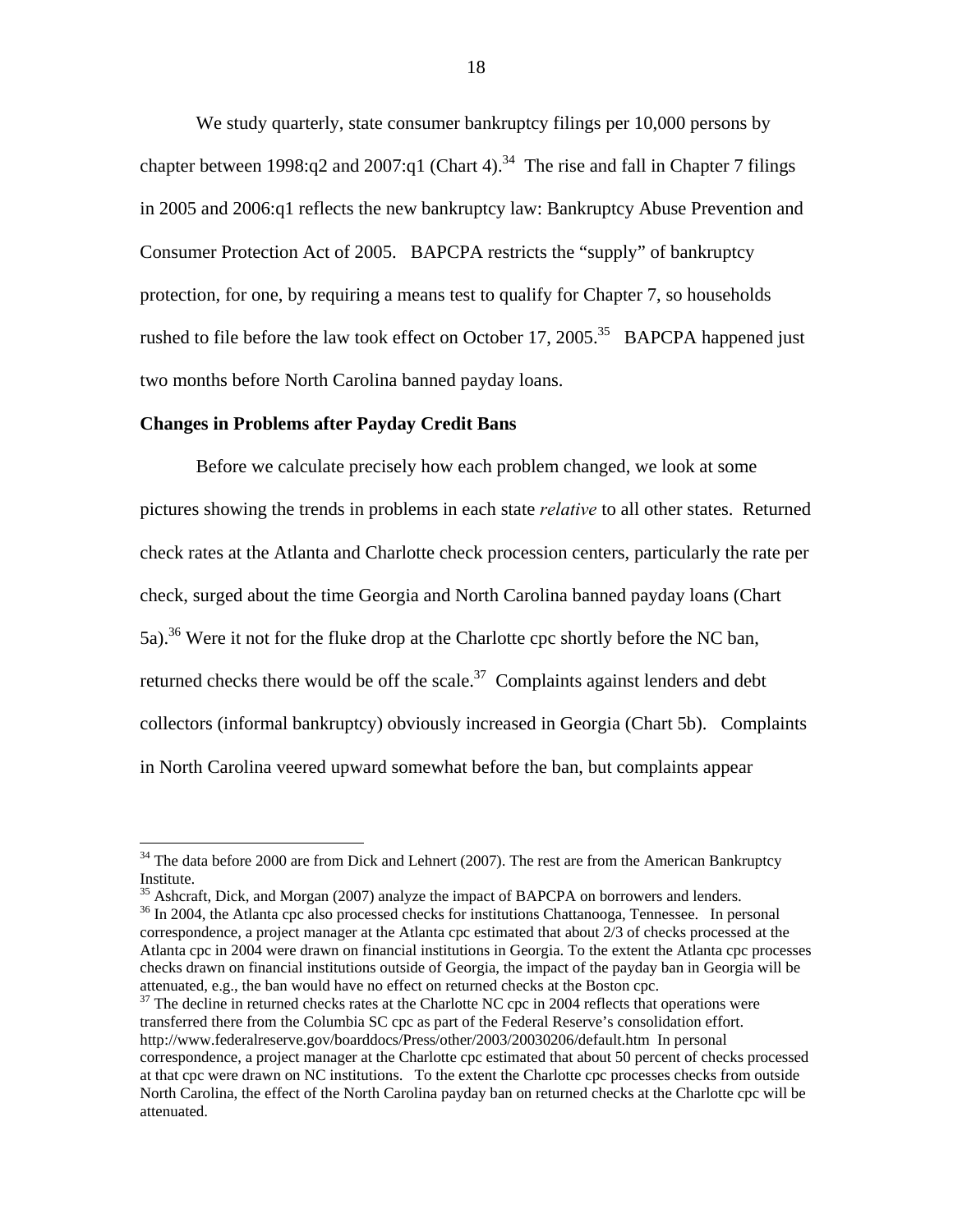consistently higher afterwards. Chapter 7 bankruptcy filing rates rose in Georgia and North Carolina after the ban while Chapter 13 filing rates fell (Chart 5c-5d).

#### **Differences-in-Differences (diffs-in-diffs)**

 $\overline{a}$ 

Table 1 reports how each problem in Georgia differed after the ban (diff 1). For comparison, we also report how debt problems in other states differed after same date (diff 2). The difference-in-difference (diff  $1 - \text{diff2}$ ) indicates whether problems in Georgia declined more than they did problems in other states. In experimental terms, Georgia is the subject, other states are the control, and the treatment is the withdrawal of payday credit.

Note that the control group comprises states that allow payday lending and states (approximately ten) that do not.38 Since the treatment is the *withdrawal* of payday credit, the sign of the difference-in-difference does not depend on the status of payday lending in other states. To see that, consider two extreme cases. First suppose that all other states prohibited payday loans. Assuming the debt trap hypothesis to be true and all else to be equal, problems for Georgians and North Carolinians would be higher than average before the ban, but lower than average after. Now suppose all other states allow payday lending. Then problems for Georgians and North Carolinians would be average before the ban, but lower than average after. In either case, if the debt trap hypothesis is correct, the withdrawal of payday credit should show up as negative difference-indifference.<sup>39</sup>

<sup>&</sup>lt;sup>38</sup> Although the set of states that allow payday lending makes a more obvious control, identifying those states is problematic because payday lenders may operate without enabling legislation (*via* the bank agency model).

 $39$  If the difference in problems per capita per period between permitting and prohibiting states is constant, the sign and the size of the difference-in-difference is invariant to definition of the control group. Denote the mean in Georgia before ban and after by  $M_{GB}$  and  $M_{GA}$ . Denote the mean for other states before that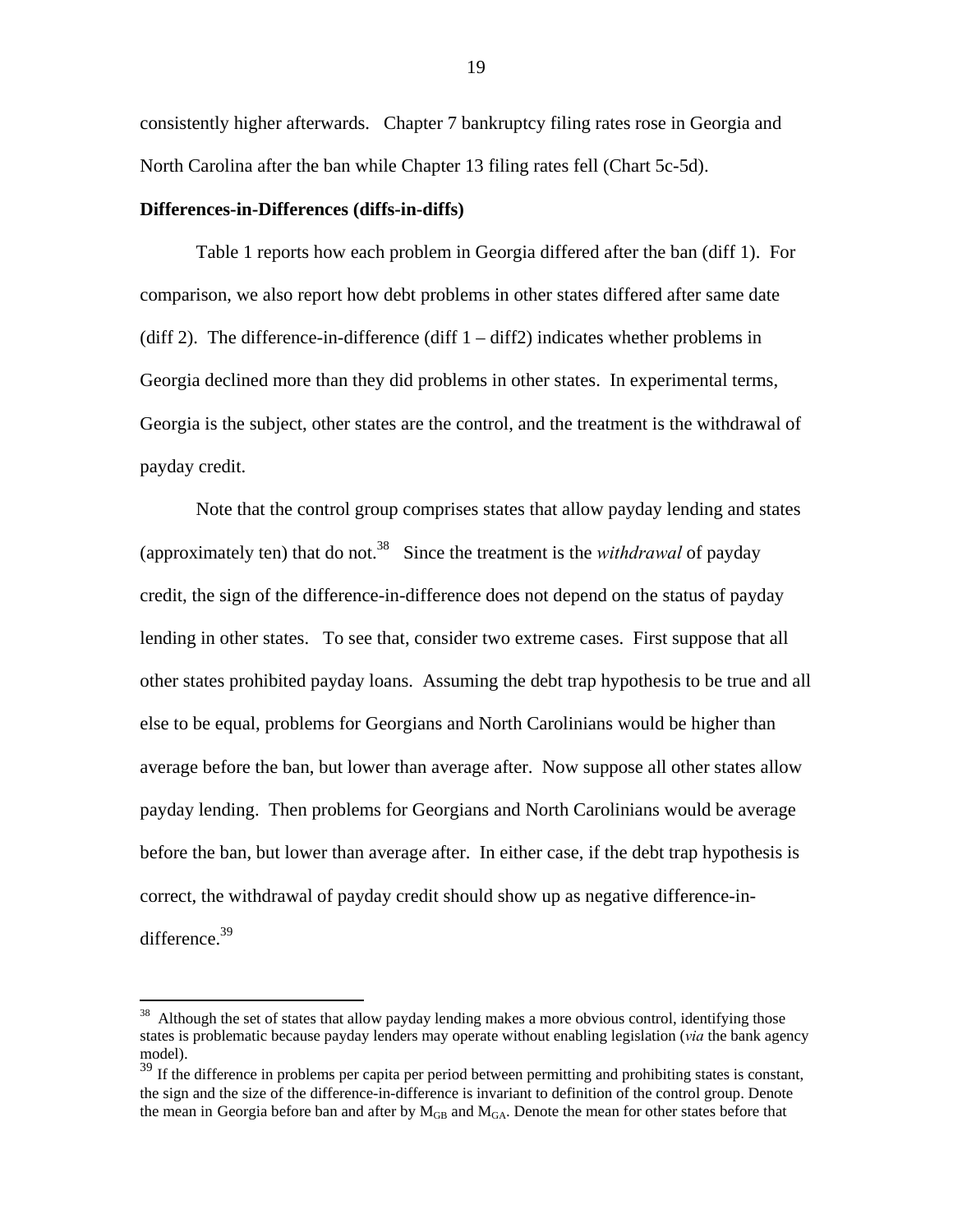Returned checks per 100 checks processed at the Atlanta cpc increased by 0.02 percent after the ban (diff1). Returned checks per 100 at all other cpc declined by 0.14 (diff2). The difference-in-difference (diff1 – diff2) is positive and significant at the 1 percent level. The diff-in-diff estimate of 0.16 implies a 13 percent increase in the returned check rate at the Atlanta cpc compared to before the ban. What does that mean in dollar terms? The Atlanta cpc processed 188 million checks per quarter on average before the ban. The diff-in-diff of 0.16 per 100 checks processed implies 300,800 (0.16x1.88 million) more bounced checks each quarter. If each returned check cost depositors \$30, depositors paid an extra \$9 million per quarter (\$36 million per year) in returned check fees after the ban.

Georgians had a lot more problems with lenders and debt collectors after the ban. The difference-in-difference for complaints against debt collectors was 0.7 per 100,000, a 64 percent increase compared to the pre-ban average. Complaints against lenders also went up, but not so much. $40$ 

Bankruptcy filings went in opposite directions by Chapter. Chapter 7 filing rates increased. The diff-in-diff of 0.7 per 10000 persons represents an 8.5 percent increase in Chapter 7 filings relative to average before the ban. By contrast, Chapter 13 fell. The decline in Chapter 13 filings more than offset higher filings under Chapter 13, implying total filings fell. As noted, Chapter 13 is for filers with substantial assets to protect, and

date and after by  $M_{\text{O}_B}$  and  $M_{\text{O}_A}$ . The difference-in-difference is  $M_{\text{G}_A}$  -  $M_{\text{G}_B}$  -  $[M_{\text{O}_A}$  -  $M_{\text{O}_B}]$ . If the fraction of other states that permit payday lending is *f,* the difference for other state equals the weighted average of the means for states that *per*mit payday lending and the mean for states that *pro*hibit it:

 $M_{OA}$  -  $M_{OB} = f M_{O\_perA} + (1-f) M_{O\_proA}$  -{f  $M_{O\_perB} + (1-f) M_{O\_proB}$ } Now suppose  $M_{O_{perA}} = M_{O_{perA}} + P$  and  $M_{O_{perB}} = M_{O_{perB}} + P$ , where  $P > 0$  as implied by the debt trap hypothesis. Substituting into the equation above implies

 $M_{OA}$  -  $M_{OB} = fM_{O\_perA} + (1-f)(M_{O\_perA} - P) - \{fM_{O\_perB} + (1-f)(M_{O\_perB} - P\} = M_{O\_perA} - M_{O\_perB}$ <br><sup>40</sup> Which lenders were the object of complaints by Georgians is something we can only wonder about (we do not have that information); presumably it was whichever lenders replaced payday lenders.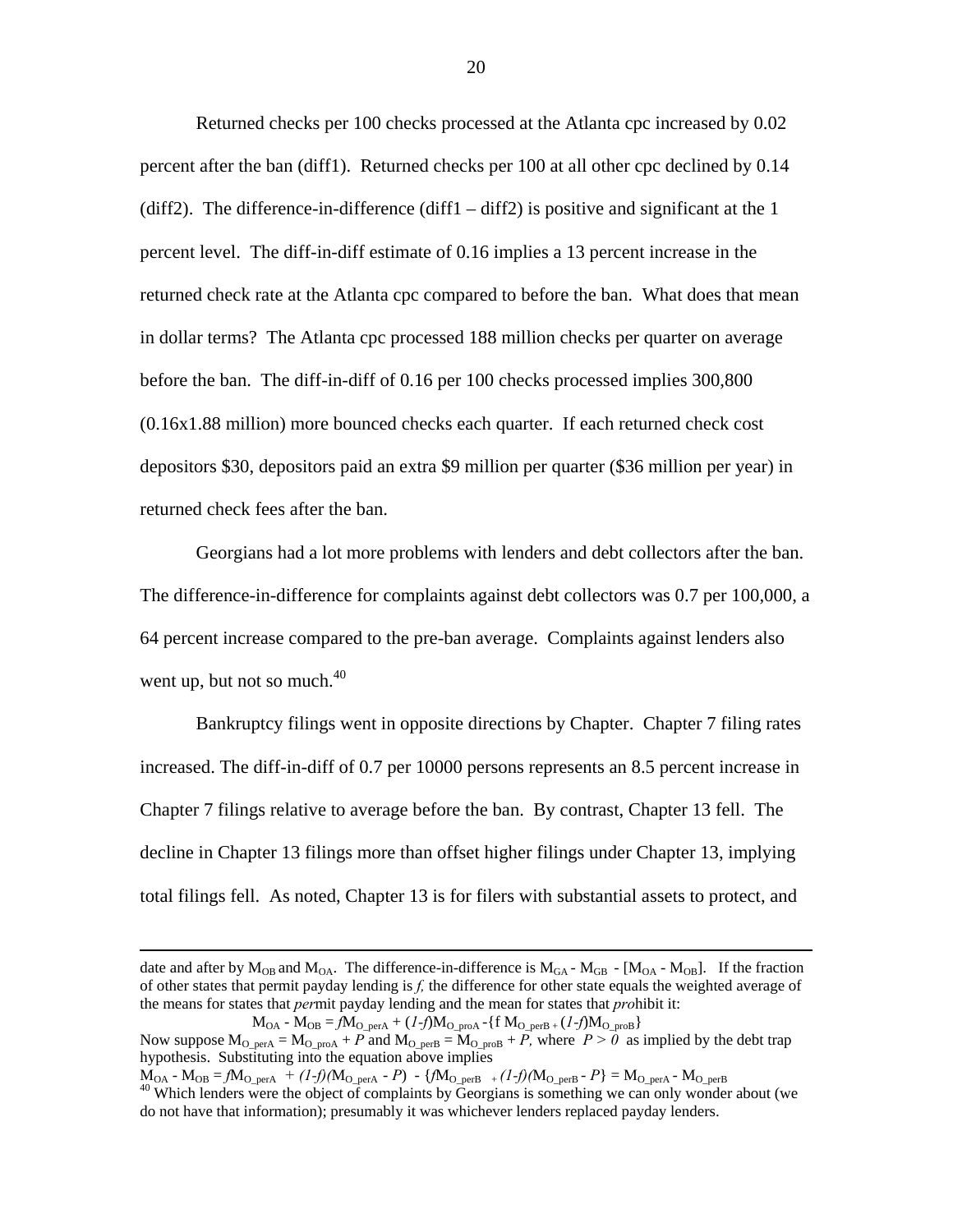that does not seem to fit the profile of payday borrowers. We would expect bankrupt payday borrowers to wind up in "no asset" Chapter 7 bankruptcy.

In sum, what we saw in Georgia after the ban was more bounced checks, more problems with lenders debt collectors (informal bankruptcy), more bankruptcy under chapter 7, but lower bankruptcy under chapter 13. Here is how we interpret those facts. The contraction in payday credit supply caused former borrowers to bounce more checks, thus aggravating their already marginal circumstances. To stave off bankruptcy, distressed borrowers pawned or sold assets.<sup>41</sup> For those who ultimately succumbed to their financial problems, the loss of assets made chapter 7 the natural choice. Others slipped into informal bankruptcy (defaulted without filing). Though sad to say, that slipping down, with less rescheduling of debts, but more "deadbeats" and "no asset" bankruptcies, seems to fit the picture a marginal payday customer pushed over the edge.

North Carolina banned payday credit in December 2005. With so few quarters elapsed, and a potentially confounding event (bankruptcy reform), we advise treating our North Carolina results as preliminary.<sup>42</sup> That said, the difference-in-differences for North Carolina tell the same story (Table 2). Bounced check rates at the Charlotte (NC) processing center rose relative to other processing centers after the ban, although the increases were not significant. Total complaints against lenders and debt collectors rose by over a third relative to other states. Chapter 7 filing rates were higher in NC, relative to other states, while Chapter 13 filing rates were lower. The rise in Chapter 7 filings

 $41$  In fact, increased asset sales after the ban were reported to us by a large (one of the big five) payday lender that also operates pawnshops. Thus, we interpret the "suggestive but inconclusive" increase in chapter 13 filing risk after receipt of payday loans found by Skiba and Tobacman (2006) as evidence that the extra credit obviated asset sales but not, alas, bankruptcy.<br><sup>42</sup> The bankruptcy reform would have to have a more pronounced effect in North Carolina to explain the

relative increases in chapter 7 filing rates. Ashcraft, Dick, and Morgan (2007) find the rush to file before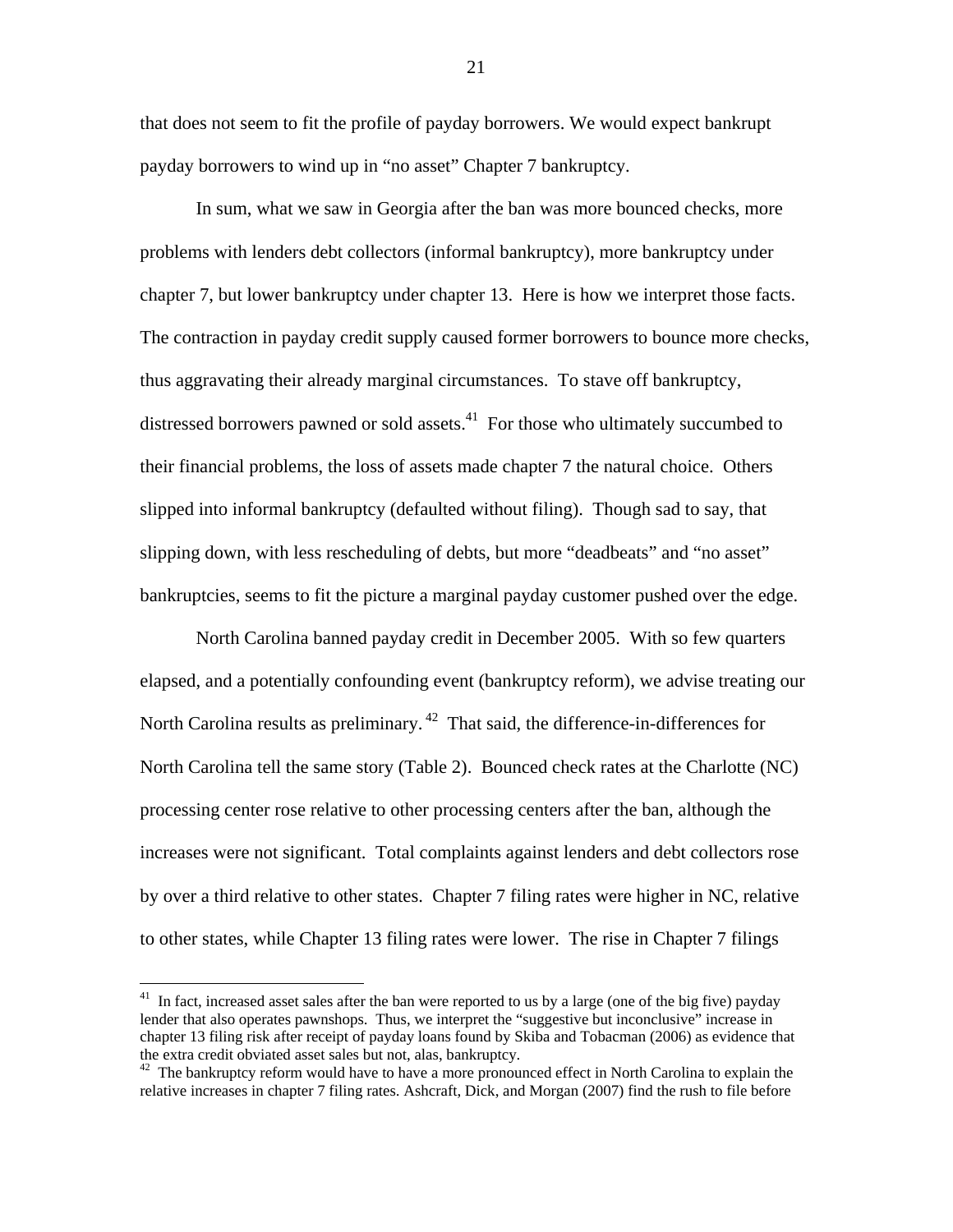exceeded the decline in Chapter 13 filings (unlike in Georgia), so total filings were higher after the ban in North Carolina. Overall, the results for North Carolina are mostly consistent with the results for Georgia, and mostly inconsistent with the debt trap hypothesis.

#### **Regression Analysis**

 We confirmed the results above using multivariate regression equations that control for unemployment and other differences between states:

$$
DEP \, VAR = a + a_s + a_t + bUR + cGA + dNC + ePOST-BAN_{GA} + fPOST-BAN_{NC} +
$$

$$
gGAxPOST-BAN_{GA} + nNCxPOST-BAN_{NC} + \varepsilon_{st}.
$$

DEP VAR (dependent variable) equals some debt problem in state *s* at time *t*  (subscripts omitted). The *a* measures the mean of DEP VAR over all *s* and *t*. The  $a_s$ measures any fixed (mean) differences between states, in case DEP VAR is always higher (or lower) in some states. Likewise, *at* allows for fixed differences between time period (year and quarter or month) due to national or seasonal effects. Including fixed state and time effects (standard with panel data) amounts to "demeaning" the data, i.e., subtracting off the state and time period means from all the other variables in the regression. *UR* denotes the unemployment rate in state *s* at *t.* The *ε(*error) represents all the other forces that influence DEP VAR. All the other variables are indicator (0 or 1) variables.<sup>43</sup> The *c* and *d* coefficients measure the difference between the mean of DEP VAR for Georgia and all other states and the difference between the mean for all states

the new law was higher in high exemption states and lower average credit scores. North Carolina has a relatively low (\$10,000) exemption, suggesting a less pronounced effect.

 $43$  For example, GA equals one if  $s =$  Georgia, zero otherwise. POST\_BAN\_GA equals one after May 2005, zero before.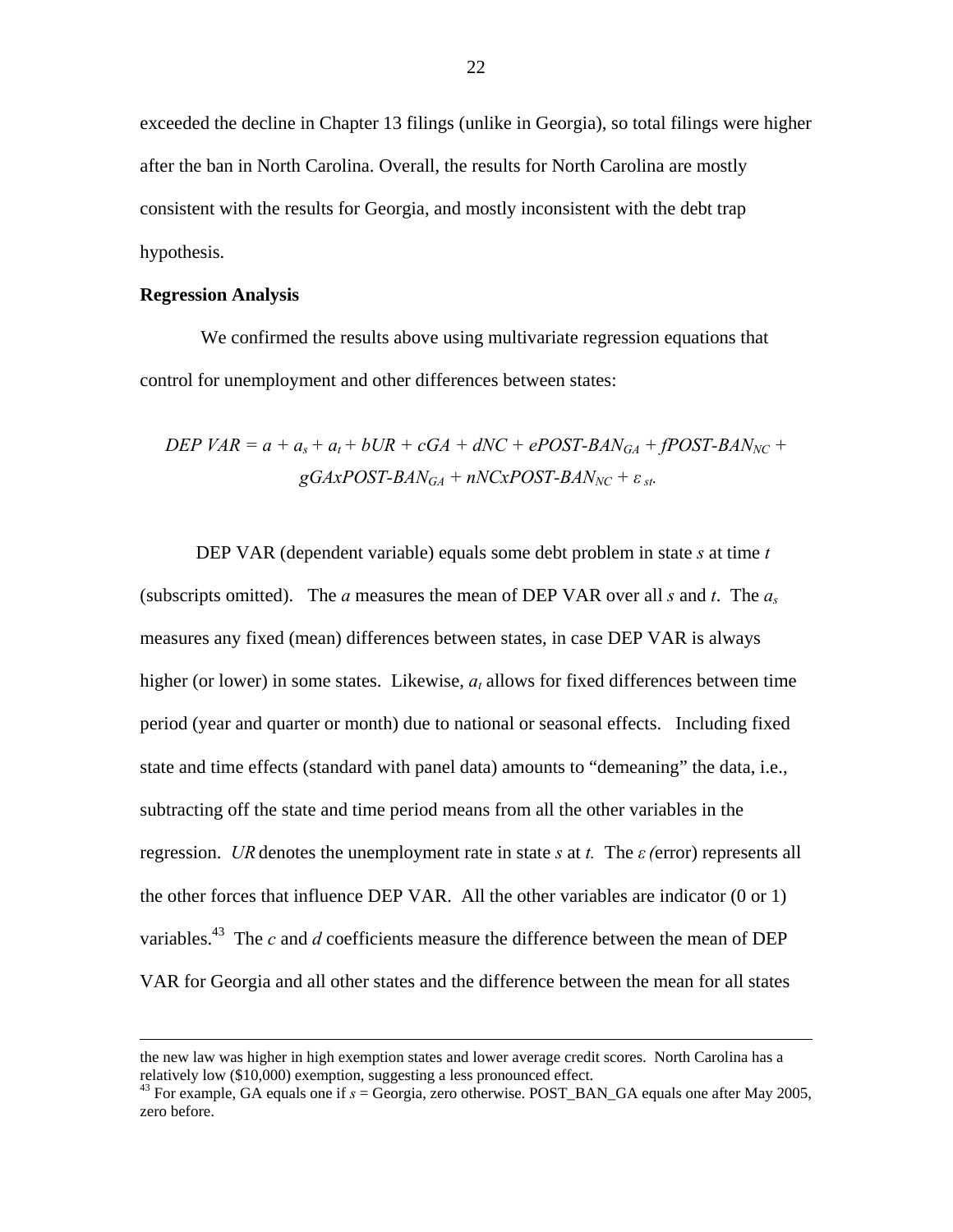before and after the ban. Likewise for *e* and *f.* We do not report those coefficients to keep the focus on *g* and *n:* those measure the difference-in-difference in problems between GA or NC and other states before the ban and after. The debt trap implies *g < 0*  and  $n < 0$ .

The results (Table 3) show that bankruptcy rates were positively related to unemployment, not surprisingly, but complaints against lenders and debt collectors (informal bankruptcy) were negatively related to unemployment. There could be two reasons for that negative correlation. Unemployed workers do not need protection from wage garnishment, for one. And perhaps debt collectors are less persistent with unemployed defaulters (whom they reach at home) because they believe unemployed defaulters who claim penury.

The other results confirm the diffs-in-diffs above. The Atlanta and Charlotte cpc returned more checks after the ban, though the latter was insignificant. Total complaints (against lenders and debt collectors) rose significantly after the ban. Chapter 7 filing rates were higher in Georgia after the ban, but Chapter 13 filings rates (and total filings) were lower. Chapter 7 *and* Chapter 13 filing rates rose in North Carolina.

#### **More payday Credit, More Problems? Not in Hawaii**

How do we know the problems associated with payday credit bans are not merely temporary "withdrawal" symptoms preceding a healthier, financial life lived without payday credit? For one, the extra problems were not temporary (Chart 5). As further evidence against the withdrawal/addiction hypothesis, we show that problems subside when larger "doses" of payday credit are allowed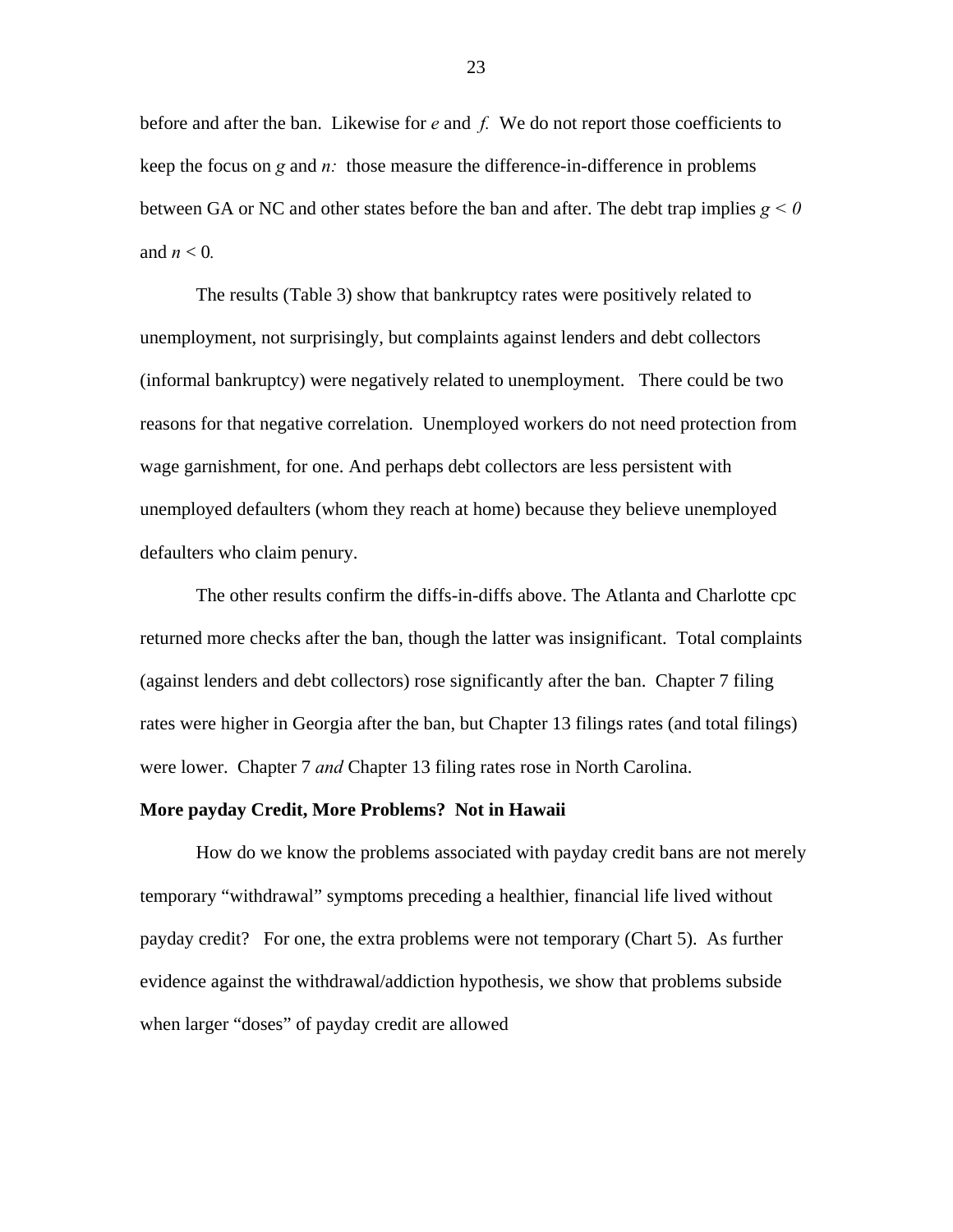In July 2003, Hawaii doubled the legal limit on payday loans to \$600 under law HB595.44 Though not as dramatic as a ban, a higher loan limit gives predatory payday lenders another hook: in addition to overcharging, they can also overlend. If the increased problems following a payday credit ban are just withdrawal symptoms, injections of payday credit should eventually lead to greater problems, once the rush ends.

Regressions results indicate just the opposite (Table 4).<sup>45</sup> Total complaints against lenders and debt collectors rose after Hawaii doubled the loan limit.<sup>46</sup> The diffin-diff in total complaints (0.3) represents a 50 percent decline compared to average before the limit doubled. Bankruptcy filings under chapter 13 rose, but filings under Chapter 7 fell by more, so total filings fells. The diff-in-diff for total filings (2.6) represents a decline of 27 percent relative to average before the limit was raised.

#### **Does Payday Credit Prolong Problems?**

 The results thus far suggest household credit problems go opposite the supply of payday credit: higher supply, lower problems. Here we test whether problems are more persistent when payday credit is more plentiful, as the debt trap hypothesis would suggest. The results are negative: problems appear less persistent when larger payday loans are available.

A simple dynamic model motivates the persistence tests. Suppose payday credit demand (*PCD)* this month depends on debt problems (*DP*) the month before*: PCD = aDP1 + s,* where *s* stands for all other factors affecting payday credit demand*.* We

<sup>&</sup>lt;sup>44</sup> Source: National Council of State Legislatures, Enacted payday lending legislation http://www.ncsl.org/programs/banking/PaydayLend\_2003.htm.<br><sup>45</sup> Hawaii does not have a Federal Reserve check processing center.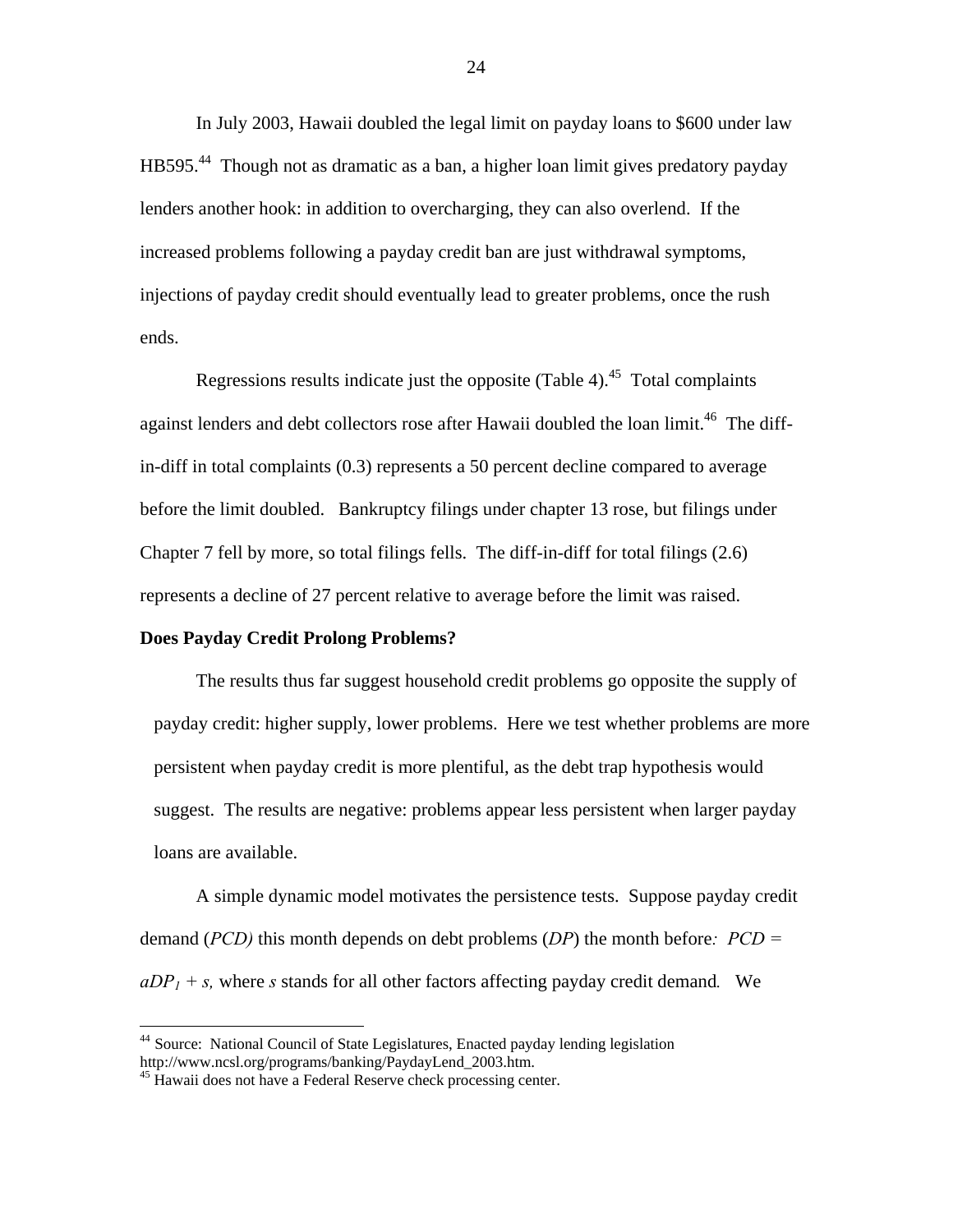maintain  $a > 0$  based on the finding in Stegman and Faris (2003) that payday credit demand is positively related to past debt problems. Debt problems, in turn, depend on past debt problems and past payday credit usage:  $DP = bDP_1 + cPCD_1 + e$ . Eliminating *PCD* from those two equations gives  $DP = bDP_1 + caDP_2 + cs + e$ . If  $c = 0$ , payday credit is irrelevant and problems are short-lived. If *c>0,* payday credit prolongs problems. If *c* is sufficiently large ( $> 1 - b^2/a$ ), temporary problems become permanent disasters: the use of payday credit compounds problems until they overwhelm the borrower.<sup>47</sup> That seems close to the notion of a debt trap. By contrast, if  $c \le 0$ , debt problems trail off sooner if payday credit is available; payday credit is part of the solution, not part of the problem.

 We implement the test by regressing total complaints against lenders and debt collectors in Hawaii on six lags of itself, then comparing the implied dynamics before and after the doubling.<sup>48</sup> That strategy entails splitting the sample then estimating seven numbers (six coefficients and a constant) over each sub-sample, so our degrees of freedom are limited. We study only the monthly series (complaints) and only in Hawaii, where we have sufficient post-event data. This ancillary test is limited: were Hawaiians' problems more chronic once they had access to larger payday loans?

 The results suggest just the opposite (Chart 6). Before the payday loan limit doubled, problems with (complaints against) debt collectors lasted about 7 months. After the doubling, such problems were over within the month.

 $46$  Complaints against lenders in Hawaii rose. We cannot say whether the extra complaints were against payday lenders but it is possible; once the loan limit doubled, payday lenders had more skin in the game.  $^{47}$  If  $-b^2$  < ac <  $1-b^2$ , problems are chronic, but not explosive. Those conditions on c follow from (1) calculating steady state problems where  $p^*$  is constant over time and (2) inspecting how  $p - p^*$  evolves.  $^{48}$  Simply estimating an AR(2) ( $2<sup>nd</sup>$  order auto-regression) and examining the  $DP<sub>2</sub>$  coefficient takes the particular model above too literally. In a model with more lags, *c* would be distributed elsewhere.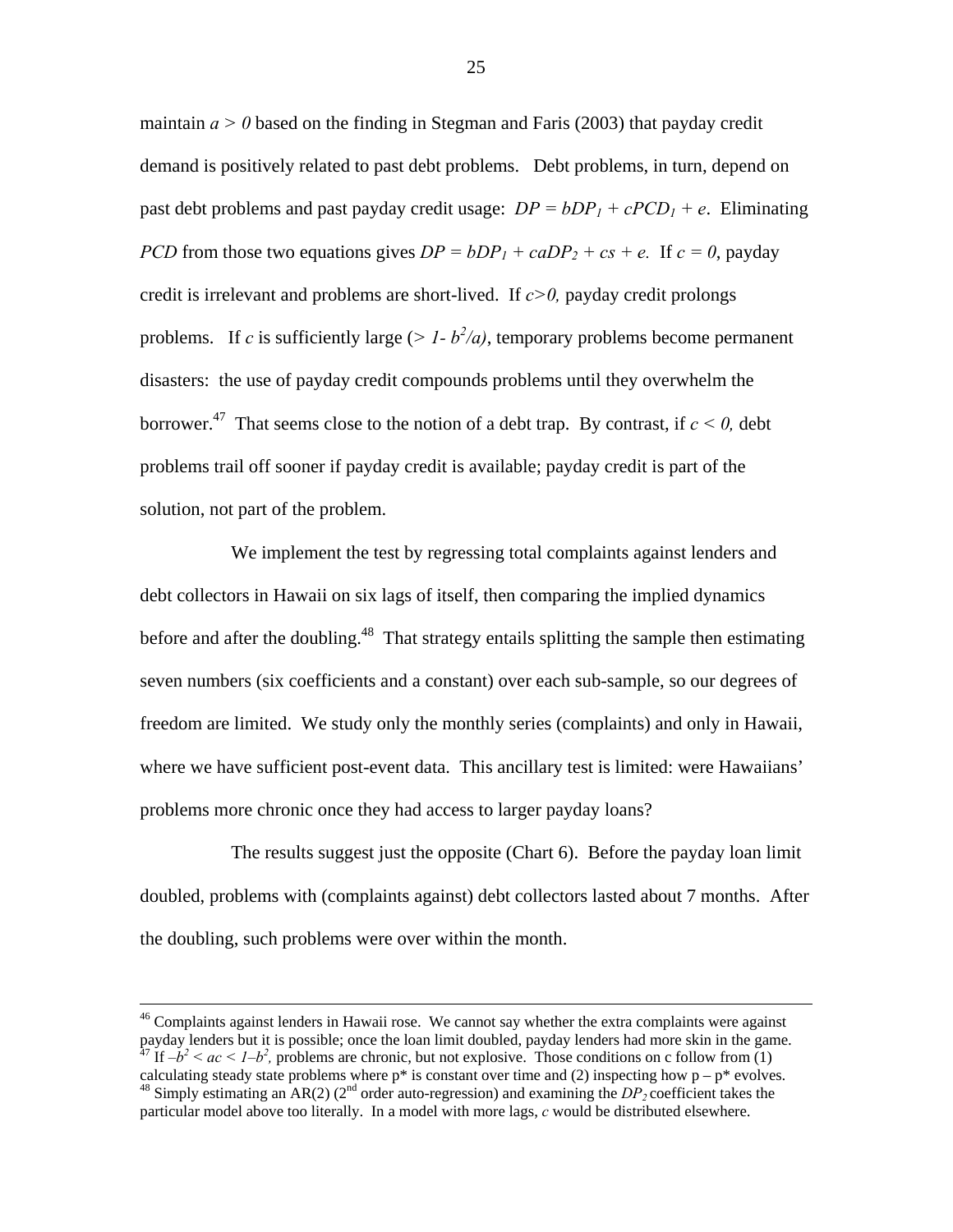#### **VI. Conclusion**

1

Georgians and North Carolinians do not seem better off since their states outlawed payday credit: they have bounced more checks, complained more about lenders and debt collectors, and have filed for Chapter 7 ("no asset") bankruptcy at a higher rate. The increase in bounced checks represents a potentially huge transfer from depositors to banks and credit unions. Banning payday loans did not save Georgian households \$154 million per year, as the CRL projected, it *cost* them millions per year in returned check fees.

The increased problems are not just "withdrawal" symptoms preceding a healthier financial life without payday credit. The problems do not appear temporary, for one, plus we find that Hawaiians had fewer and less chronic problems after the maximum legal "dose" of payday credit was doubled.

While our findings contradict the debt trap/addiction hypothesis against payday lending, they are consistent with alternative hypothesis that payday credit is cheaper than the bounce "protection" that earns millions for credit unions and banks.<sup>49</sup> Forcing households to replace costly credit with even costlier credit is bound to make them worse off.

<sup>&</sup>lt;sup>49</sup> Consider this pitch by for bounce protection in creditunion.com: "Today's economy has compelled many credit unions to pursue creative non-interest income solutions to address ailing bottom lines -- and overdraft payment services fit that need. For many credit unions, the situation has become critical" William Strunk, "Addressing Net Interest Income Erosion: A Matter of Survival." http://www.creditunions.com/home/articles/template.asp?article\_id=2282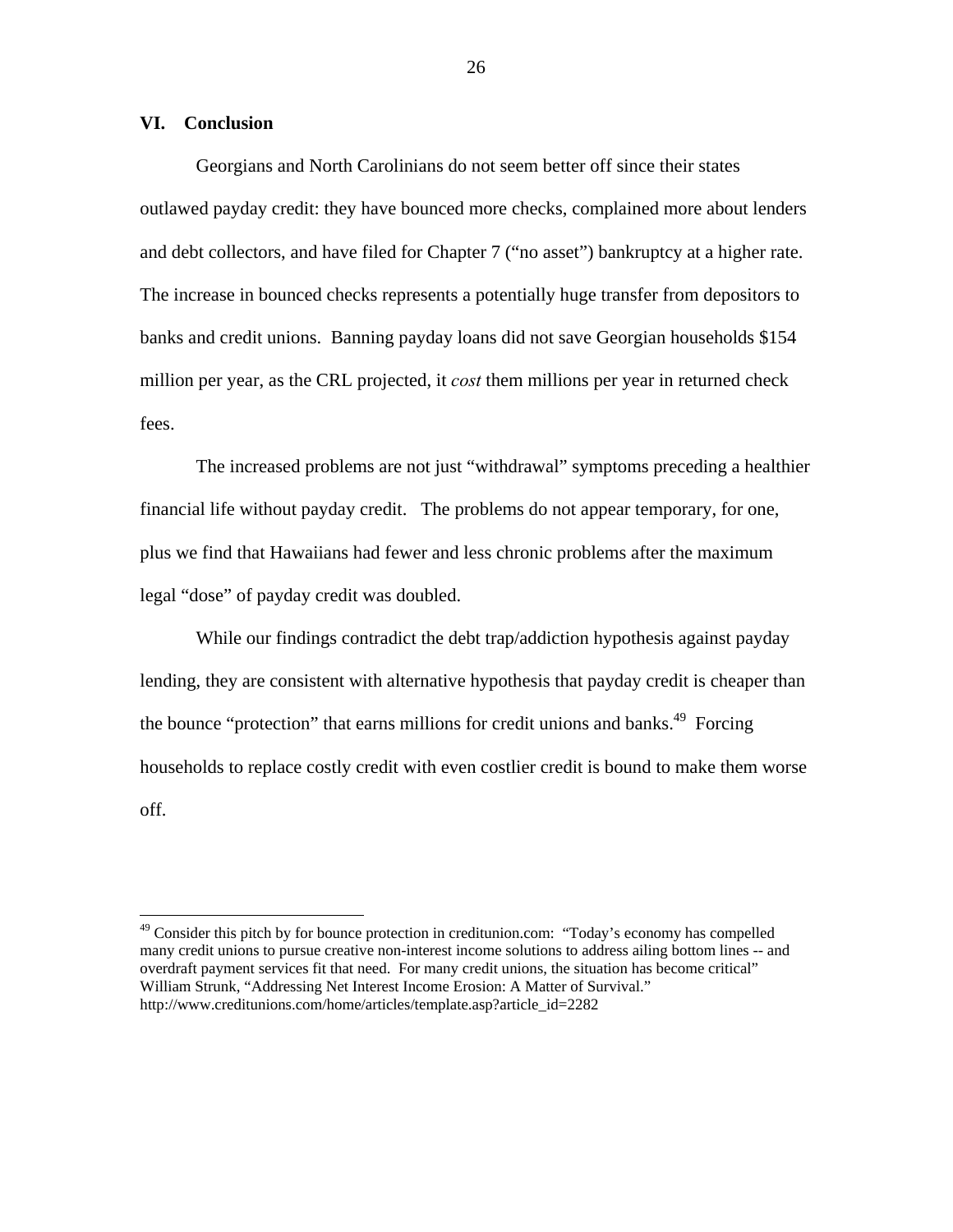Our findings raise obvious policy questions. Oregon and Pennsylvania recently banned payday credit. New York, New Jersey, and most New England states never let payday lenders enter. Should they reconsider? Progressives may call for something better than either payday credit and bounce protection. We are all for that, but banning payday loans is not the way to motivate competitors to lower prices or invent new products.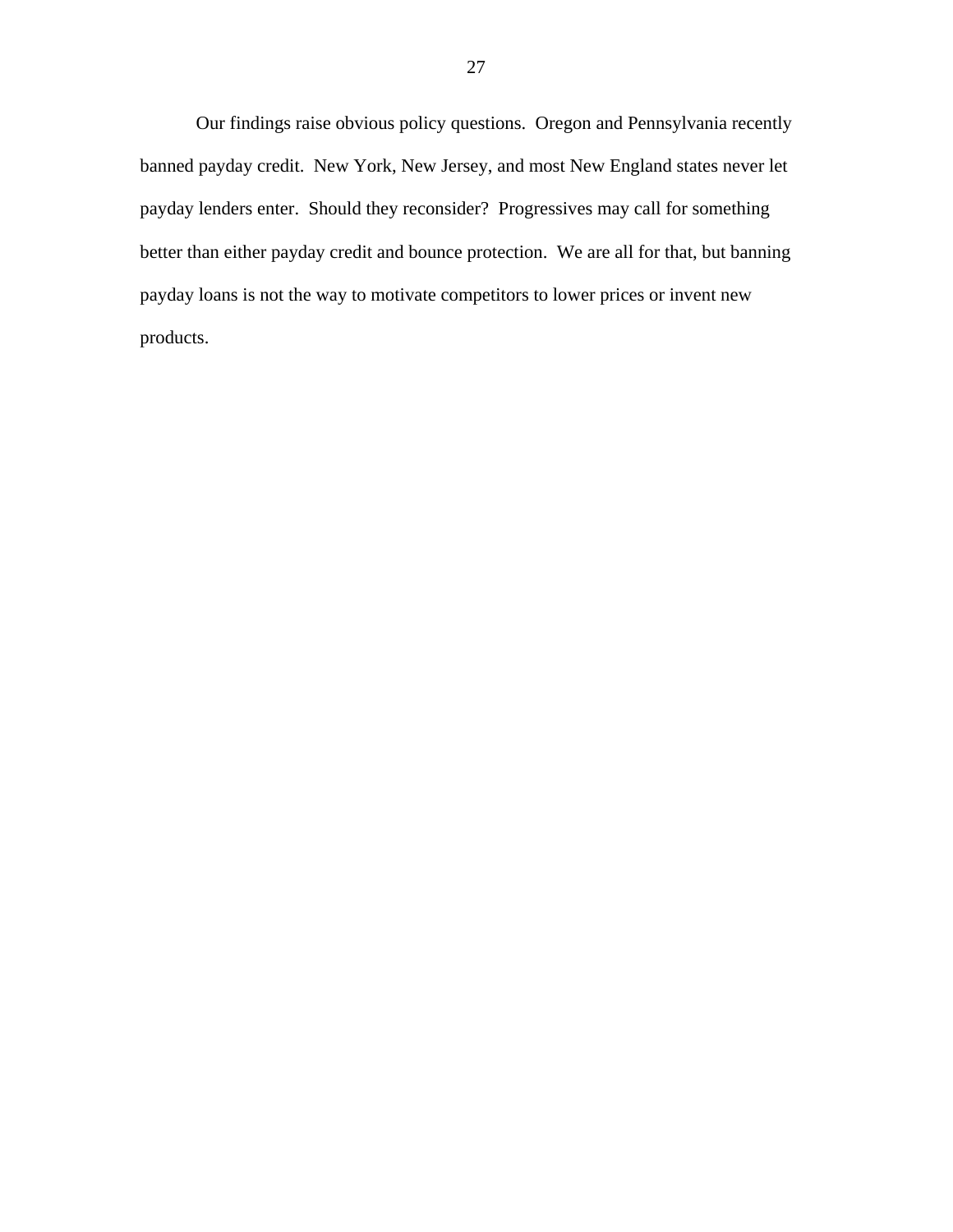### **References**

Appelbaum, Binyamin, "Finance Companies, Banks Vying to Fill Void when People Need Cash," *The Charlotte Observer*, March 5, 2006, p. 1D

Ashcraft, Adam, Astrid Dick, and Donald Morgan (2007), "Bankruptcy Abuse Prevention and Consumer Protection Act: Means Testing or Mean Spirited," Federal Reserve Bank of New York Staff Study no. 279.

Bertrand, Marianne; Duflo, Esther; and Sendhil Mullinathan (2004), "How Much Should We Trust Difference-in-Difference Estimates," *Quarterly Journal of Economics*

Bush, Malcolm and Thomas Westrich (October 2004), "Banking on Bounced Checks," *Woodstock Institute*

Bond, Philip; Musto, David; and Bilge Yilmaz (October 2006),"Predatory Lending in a Rational World", *University of Pennsylvania Working Paper*  http://finance.wharton.upenn.edu/~yilmaz/paper/Paper%208%20Predatory%20Lending% 20in%20a%20Rational%20World.pdf

Caskey, John (1994), Fringe Banking: Check-Cashing Outlets, Pawnshops and the Poor, New York: Russell Sage Foundation.

Dawsey, Amanda and Lawrence Ausubel (February 2002), "Informal Bankruptcy", *Twelfth Annual Utah Winter Finance Conference*

DeYoung, Robert and Ronnie Phillips (2006), "Strategic Pricing of Payday Loans: Evidence from Colorado, 2000-2005," *Networks Financial Institute Working Paper no. 05.*

Dick, Astrid and Andreas Lehnert (2007) "Personal Bankruptcy and Credit Market Competition," Federal Reserve Bank of New York Staff Study no. 271.

Elliehausen, G and Lawrence, E.C. (2001) "Payday Advance Credit in America: An analysis of Consumer Demand," Georgetown University, Credit Research Center Monograph No. 35

Ernst, Keith, Farris John, and Uriah King (December 18, 2003, revised February 24, 2004), "Quantifying the Economic Cost of Predatory Payday Lending," *Center for Responsible Lending*, http://www.responsiblelending.org/pdfs/CRLpaydaylendingstudy121803.pdf.

Federal Trade Commission Annual Report to Congress on Fair Debt Collection Practices Act, 2006

Flannery, Mark and Kathryn Samolyk, "Payday Lending: Do the Costs Justify the Price? "*FDIC Center for Financial Research Working Paper No. 2005/09*.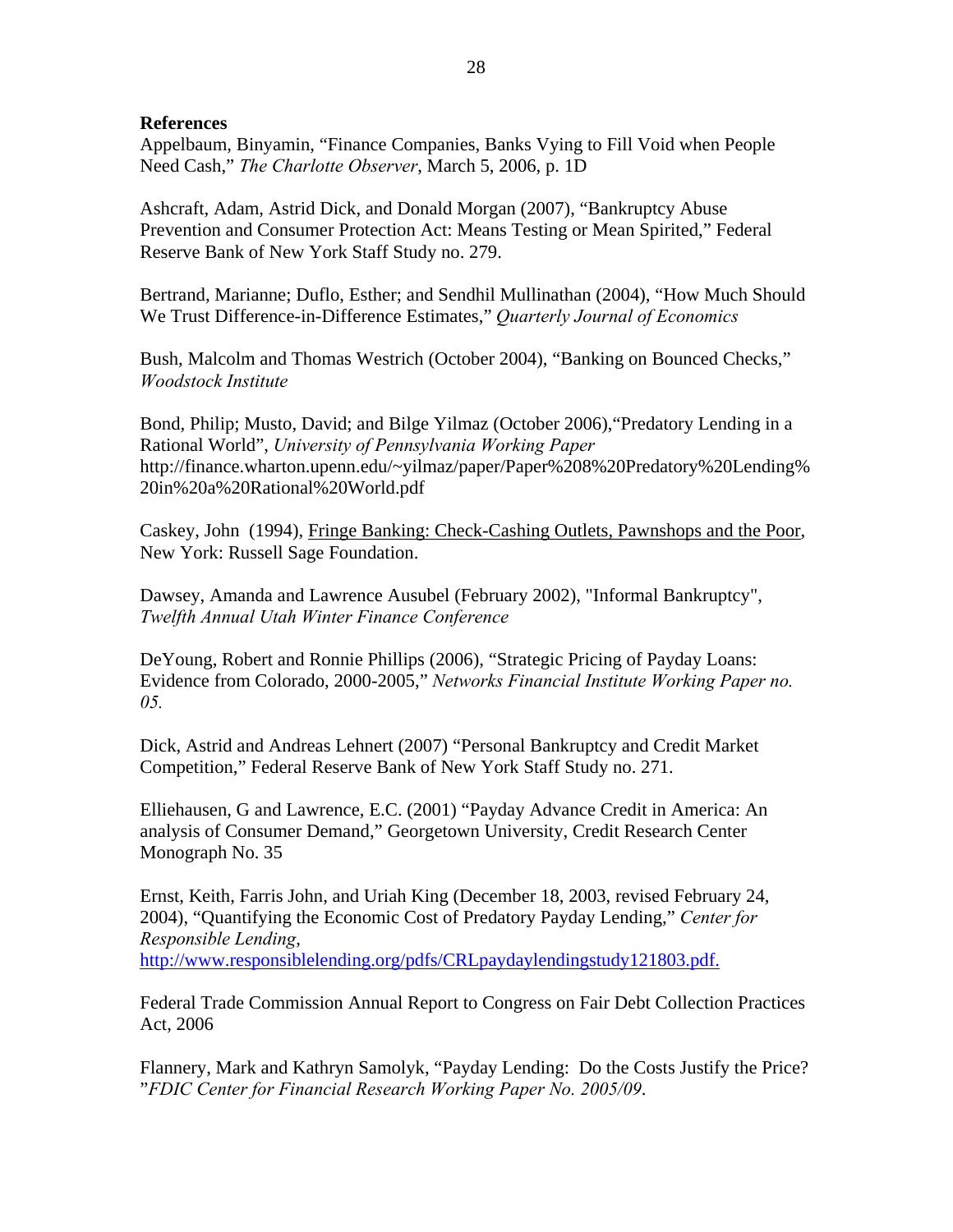Gerdes,Geoffrey R. and Jack K. Walton II, "The use of checks and other noncash payment instruments in the United States," Federal Reserve Bulletin, August, 2002, 360- 374.

Karlan, Dean and Jonathan Zinman, (December 2006) "Expanding Credit Access: Using Randomized Supply Decisions to Estimate The Impact," *Dartmouth College Working Paper*

King, Uriah, Parrish, Leslie, and Ozlem Tanik (November 30, 2006), "Financial Quicksand: Payday Lending Sinks Borrowers in Debt with \$4.2 billion in Predatory Fees Every Year," *Center for Responsible Lending*

"The Debt Trap of Payday Lending," Center for Responsible Lending Issue Brief No. 19, September 16, 2004, http://www.responsiblelending.org/pdfs/ib019-Women\_Payday-0904.pdf

Hefner, Scott, (2007, "Payday Lending in North Carolina: Now You See It, Now You Don't", *North Carolina Banking Institute*, Vol. 11. p. 263 – 288.

Lehman, Tom (2005), "Contrasting Payday Payday Loans to Bounced Check Fees," *Consumer Credit Research Foundation*

Mann, Ronald J. and Jim Hawkins (2007) "Just Until Payday," *UCLA Law Review*, Vol.54

Morgan, Donald (March 2007), "Defining and Detecting Predatory Lending", *Federal Reserve Bank of New York Staff Study 273*

Morse, Adair (2006), "Payday Lenders: Heroes or Villains", *University of Michigan Working paper*, http://sitemaker.umich.edu/adair.morse/files/morse\_payday061125.pdf

"Bounce Protection: How Banks Turn Rubber Into Gold By Enticing Consumers to Write Bad Checks," *Consumer Federation of American, National Consumer Law Center*

Sachs, Jeffrey (2002). "Resolving the Debt Crisis of Low-Income Countries," *Brookings Papers on Economic Activity*, 2002:1

Stegman, Michael (2007), "Payday Lending," *Journal of Economic Perspectives,* Vol. 21, # 1, p. 169-190.

Stegman, Michael and Robert Faris (2003), "Payday Lending: A Business Model that Encourages Chronic Borrowing," *Economic Development Quarterly,* 17(1), 8-32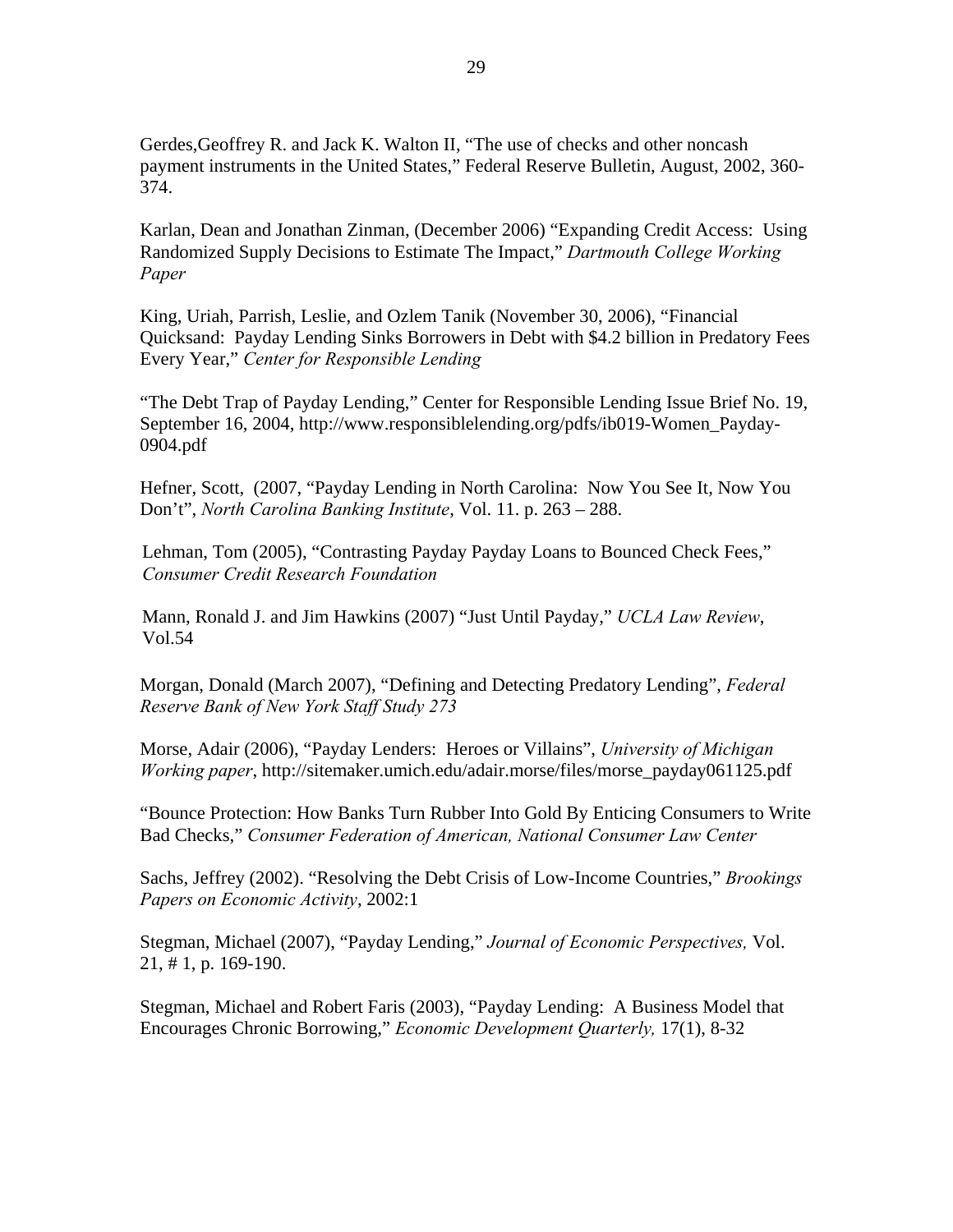|  |  |  |  |  | Table 1: Household Financial Problems in Georgia and Other States, Pre-Ban and Post-Ban |
|--|--|--|--|--|-----------------------------------------------------------------------------------------|
|--|--|--|--|--|-----------------------------------------------------------------------------------------|

Reported is mean (number of observations) before ban (5/2004) and after ban for Georgia and for all other states The final column (diff1- diff2) indicates whether the change in the mean in Georgia was larger or smaller than the change in the mean for other states, and whether the diff-in-diff was statistically significant.

|                              | Georgia       |               | Other states |                 |                |                   |                |
|------------------------------|---------------|---------------|--------------|-----------------|----------------|-------------------|----------------|
| Bankrutpcy per 10000         | Pre           | Post          | diff1        | Pre             | Post           | diff <sub>2</sub> | diff1-diff2    |
| Chapter 7                    | 8.16<br>(25)  | 8.02<br>(11)  | $-0.14$      | 9.14<br>(1250)  | 8.32<br>(550)  | $-0.83$           | $0.69***$      |
| Chapter 13                   | 11.90<br>(25) | 8.57<br>(11)  | $-3.33$      | 3.02<br>(1250)  | 2.50<br>(550)  | $-0.52$           | ***<br>$-2.81$ |
| $Ch.7 + Ch.13$               | 20.05<br>(25) | 16.58<br>(11) | $-3.47$      | 12.17<br>(1250) | 10.82<br>(550) | $-1.35$           | $-2.12$ ***    |
| Complaints per 100000        |               |               |              |                 |                |                   |                |
| Against lenders              | 0.28<br>(79)  | 0.39<br>(35)  | 0.11         | 0.21<br>(3179)  | 0.28<br>(1610) | 0.07              | $0.05***$      |
| Against debt collectors      | 1.11<br>(81)  | 2.91<br>(35)  | 1.80         | 0.54<br>(3783)  | 1.61<br>(1715) | 1.07              | $0.73$ ***     |
| <b>Total Complaints</b>      | 1.13<br>(79)  | 2.91<br>(35)  | 1.79         | 0.59<br>(3179)  | 1.64<br>(1610) | 1.05              | $0.74***$      |
| Returned checks <sup>§</sup> |               |               |              |                 |                |                   |                |
| Per 100 checks               | 1.13<br>(57)  | 1.14<br>(13)  | 0.02         | 1.33<br>(2561)  | 1.19<br>(359)  | $-0.14$           | $0.16***$      |
| Per \$100                    | 0.91<br>(53)  | 0.77<br>(13)  | $-0.14$      | 1.30<br>(2373)  | 1.01<br>(359)  | $-0.29$           | $0.15***$      |

\*\*\* Significant at 1 percent

§ Returned checks at Atlanta, GA check processing center versus all other check processing centers Authors' calculations. Data sources: Bankruptcy filings from American Bankruptcy Institute (2000-2007) and Dick and Lehnert (1998-2000). Bankruptcy filings scaled by Census population. Complaints from Federal Trade Commission. Returned Checks from Federal Reserve System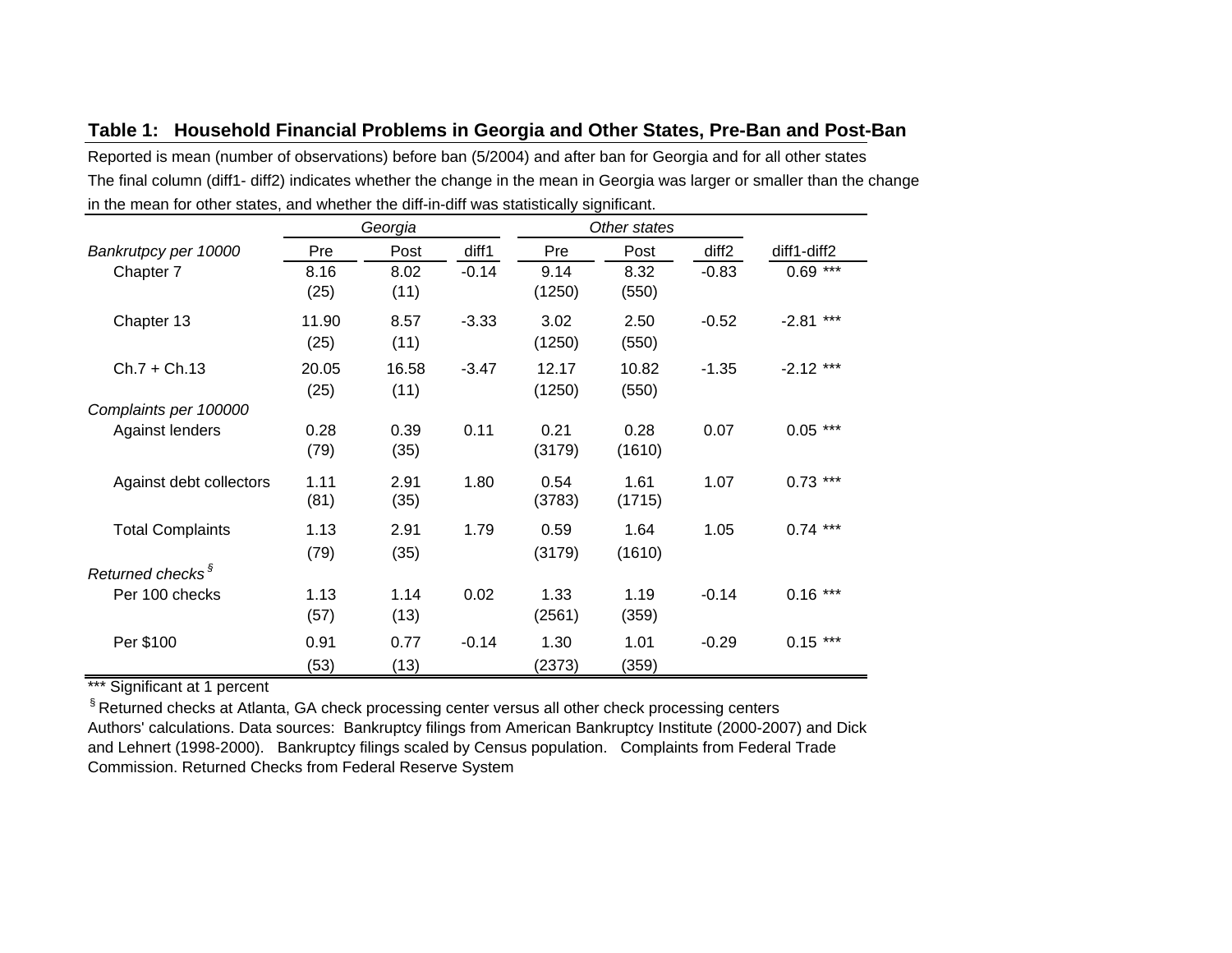| $\overline{a}$ are mean for other states, and whether the unit in unit was statistically significant. | <b>North Carolina</b> |      |         | Other states |       |                   |             |
|-------------------------------------------------------------------------------------------------------|-----------------------|------|---------|--------------|-------|-------------------|-------------|
| Bankrutpcy per 10000                                                                                  | Pre                   | Post | diff1   | Pre          | Post  | diff <sub>2</sub> | diff1-diff2 |
| Chapter 7                                                                                             | 4.84                  | 2.17 | $-2.66$ | 9.89         | 3.19  | $-6.70$           | $4.04***$   |
|                                                                                                       | (31)                  | (5)  |         | (1550)       | (250) |                   |             |
| Chapter 13                                                                                            | 5.11                  | 2.69 | $-2.42$ | 3.16         | 1.92  | $-1.23$           | $-1.19$ *** |
|                                                                                                       | (31)                  | (5)  |         | (1550)       | (250) |                   |             |
| $Ch.7 + Ch.13$                                                                                        | 9.94                  | 4.86 | $-5.08$ | 13.05        | 5.12  | $-7.94$           | $2.85***$   |
|                                                                                                       | (31)                  | (5)  |         | (1550)       | (250) |                   |             |
| Complaints per 100000                                                                                 |                       |      |         |              |       |                   |             |
| Against lenders                                                                                       | 0.19                  | 0.23 | 0.04    | 0.23         | 0.28  | 0.05              | $-0.02$ *   |
|                                                                                                       | (97)                  | (16) |         | (4051)       | (739) |                   |             |
| Against debt collectors                                                                               | 0.73                  | 1.92 | 1.20    | 0.76         | 1.71  | 0.96              | $0.24***$   |
|                                                                                                       | (99)                  | (16) |         | (4715)       | (784) |                   |             |
| <b>Total Complaints</b>                                                                               | 0.74                  | 1.92 | 1.18    | 0.82         | 1.75  | 0.92              | $0.26***$   |
|                                                                                                       | (97)                  | (16) |         | (4051)       | (739) |                   |             |
| Returned checks <sup>§</sup>                                                                          |                       |      |         |              |       |                   |             |
| Per 100 checks                                                                                        | 1.32                  | 1.40 | 0.08    | 1.31         | 1.28  | $-0.02$           | 0.10        |
|                                                                                                       | (64)                  | (6)  |         | (2789)       | (131) |                   |             |
| Per \$100                                                                                             | 0.75                  | 0.61 | $-0.14$ | 1.27         | 1.09  | $-0.18$           | 0.04        |
|                                                                                                       | (60)                  | (6)  |         | (2601)       | (131) |                   |             |

**Table 2: Household Financial Problems in N. Carolina and Other States, Pre-Ban and Post-Ban** 

Reported is mean (number of observations) before ban (12/2005) and after ban for North Carolina and for all other states The final column (diff1- diff2) indicates whether the change in the mean in N. Carolina was larger or smaller than the change in the mean for other states, and whether the diff-in-diff was statistically significant.

\*\*\* Significant at 1 percent. \* Significant at 10 percent

<sup>§</sup> Returned checks at Charlotte, NC check processing center versus all other check processing centers Authors' calculations. Data sources: Bankruptcy filings from American Bankruptcy Institute (2000-2007) and Dick and Lehnert (1998-2000). Bankruptcy filings scaled by Census population. Complaints from Federal Trade Commission. Returned Checks from Federal Reserve System.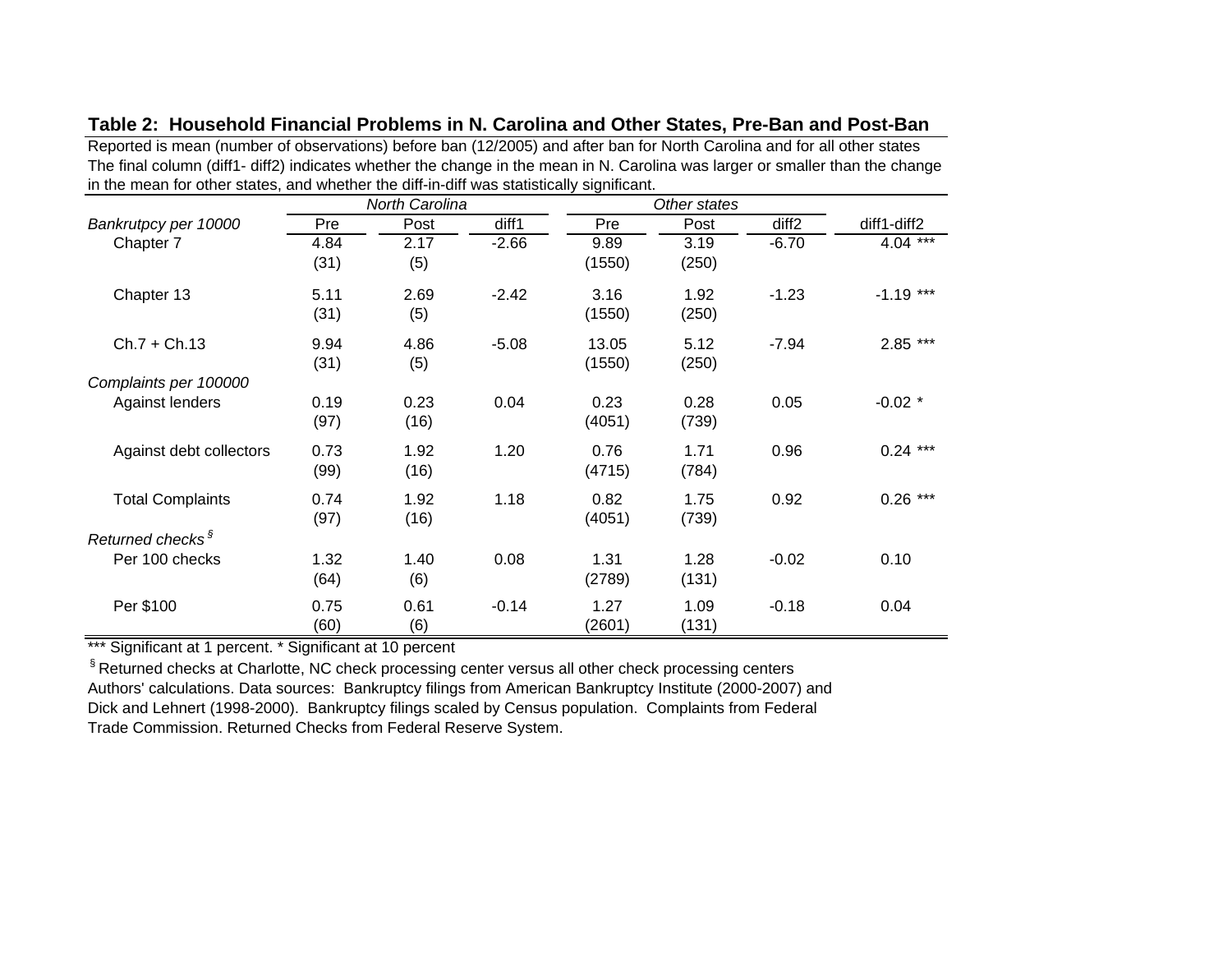# **Table 3: Do Payday Loan Bans Reduce Household Debt Problems?**

Reported are regression coefficients (st. errors). GA = 1 for GA (zero for other state). POST-BAN\_GA equals 1 after GA banned payday loans (May, 2005) (zero if not) Coefficient on GAxPOST-BAN\_GA measures difference-in-difference in Dependent Variable after the ban relative to all other states. NCxPOST-BAN\_NC interpreted equivalently. Standard errors are adjusted for clustering at state or check processing center level. Regressions include all dummy variables, and state, year, and quarterly or month fixed effects.

|                          | Dependent variable:            |                                         |                                      |                                   |                                    |                              |                                   |                                         |  |
|--------------------------|--------------------------------|-----------------------------------------|--------------------------------------|-----------------------------------|------------------------------------|------------------------------|-----------------------------------|-----------------------------------------|--|
|                          | Complaints per 100,000 against |                                         |                                      |                                   | Returned checks per                |                              | Bankruptcy filings per 1,000      |                                         |  |
| GAxPOST-BAN GA           | Lenders<br>0.02<br>$(0.00)$ ** | Debt collectors<br>0.74<br>$(0.05)$ *** | <b>Total</b><br>0.70<br>$(0.05)$ *** | 100 checks<br>0.18<br>$(0.08)$ ** | 100 dollars<br>0.19<br>$(0.08)$ ** | Ch. 7<br>0.44<br>$(0.23)$ ** | Ch. 13<br>$-3.00$<br>$(0.11)$ *** | <b>Total</b><br>$-2.56$<br>$(0.30)$ *** |  |
| NCxPOST BAN NC           | $-0.03$<br>$(0.00)$ **         | 0.23<br>$(0.05)$ ***                    | 0.20<br>$(0.05)$ ***                 | 0.14<br>(0.10)                    | 0.09<br>(0.09)                     | 4.03<br>$(0.29)$ ***         | $-1.25$<br>$(0.17)$ ***           | 2.78<br>$(0.36)$ ***                    |  |
| <b>Unemployment Rate</b> | 0.00<br>(0.00)                 | $-0.05$<br>$(0.03)^*$                   | $-0.06$<br>$(0.03)$ **               | 0.02<br>(0.03)                    | 0.04<br>(0.04)                     | 0.43<br>$(0.23)^{*}$         | 0.28<br>$(0.08)$ ***              | 0.71<br>$(0.25)$ ***                    |  |
| <b>Observations</b>      | 4903                           | 5614                                    | 4903                                 | 2991                              | 2799                               | 1836                         | 1836                              | 1836                                    |  |
| R-squared                | 0.58                           | 0.82                                    | 0.83                                 | 0.49                              | 0.5                                | 0.8                          | 0.95                              | 0.85                                    |  |

\*\*\* significant at 1%. \*\* significant at 5%. \*significant at 10%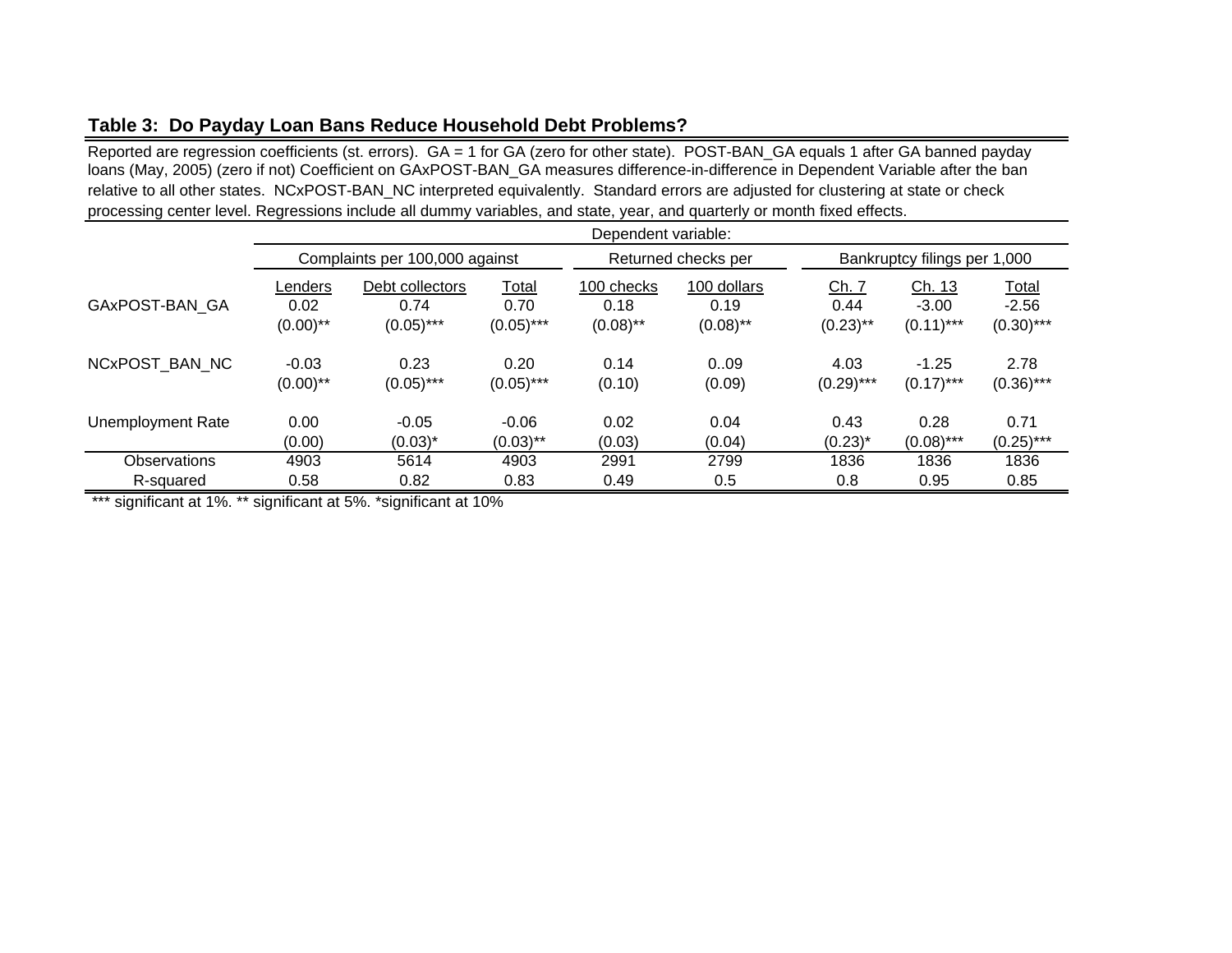# **Table 4: Do Payday Loan Bans Reduce Household Debt Problems?**

Reported are regression coefficient (standard errors). Coefficient on HIxPOST-DOUBLE measures difference-in-difference in Dependent Variable after Hawaii doubled payday loan limit in June, 2007. Regressions include all dummy variables and state, year, and quarter fixed effects. Standard errors adjusted for clustering at state level. ÷,

|                   | Dependent variable: |                                |              |              |                              |              |  |  |
|-------------------|---------------------|--------------------------------|--------------|--------------|------------------------------|--------------|--|--|
|                   |                     | Complaints per 100,000 against |              |              | Bankruptcy filings per 1,000 |              |  |  |
| HIxPOST-DOUBLE    | Lenders             | Debt collectors                | <b>Total</b> | <u>Ch. 7</u> | <u>Ch. 13</u>                | <u>Total</u> |  |  |
|                   | 0.06                | $-0.22$                        | $-0.30$      | $-3.09$      | 0.46                         | $-2.63$      |  |  |
|                   | $(0.02)$ ***        | $(0.09)$ **                    | $(0.09)$ *** | $(0.42)$ *** | $(0.21)$ **                  | $(0.54)$ *** |  |  |
| GAxPOST-BAN GA    | 0.02                | 0.74                           | 0.70         | 0.46         | $-3.00$                      | $-2.55$      |  |  |
|                   | $(0.01)$ ***        | $(0.05)$ ***                   | $(0.05)$ *** | $(0.23)$ **  | $(0.11)$ ***                 | $(0.30)$ *** |  |  |
| NCxPOST-BAN NC    | $-0.03$             | 0.23                           | 0.20         | 3.99         | $-1.24$                      | 2.75         |  |  |
|                   | $(0.01)$ ***        | $(0.05)$ ***                   | $(0.05)$ *** | $(0.30)$ *** | $(0.17)$ ***                 | $(0.37)$ *** |  |  |
| Unemployment Rate | 0.00                | $-0.05$                        | $-0.07$      | 0.33         | 0.29                         | 0.62         |  |  |
|                   | (0.01)              | (0.03)                         | $(0.03)$ **  | $(0.20)^*$   | $(0.08)$ ***                 | $(0.24)$ **  |  |  |
| Observations      | 4903                | 5614                           | 4903         | 1836         | 1836                         | 1836         |  |  |
| R-squared         | 0.58                | 0.83                           | 0.84         | 0.8          | 0.95                         | 0.85         |  |  |

\*\*\* significant at 1%. \*\* significant at 5%. \*significant at 10%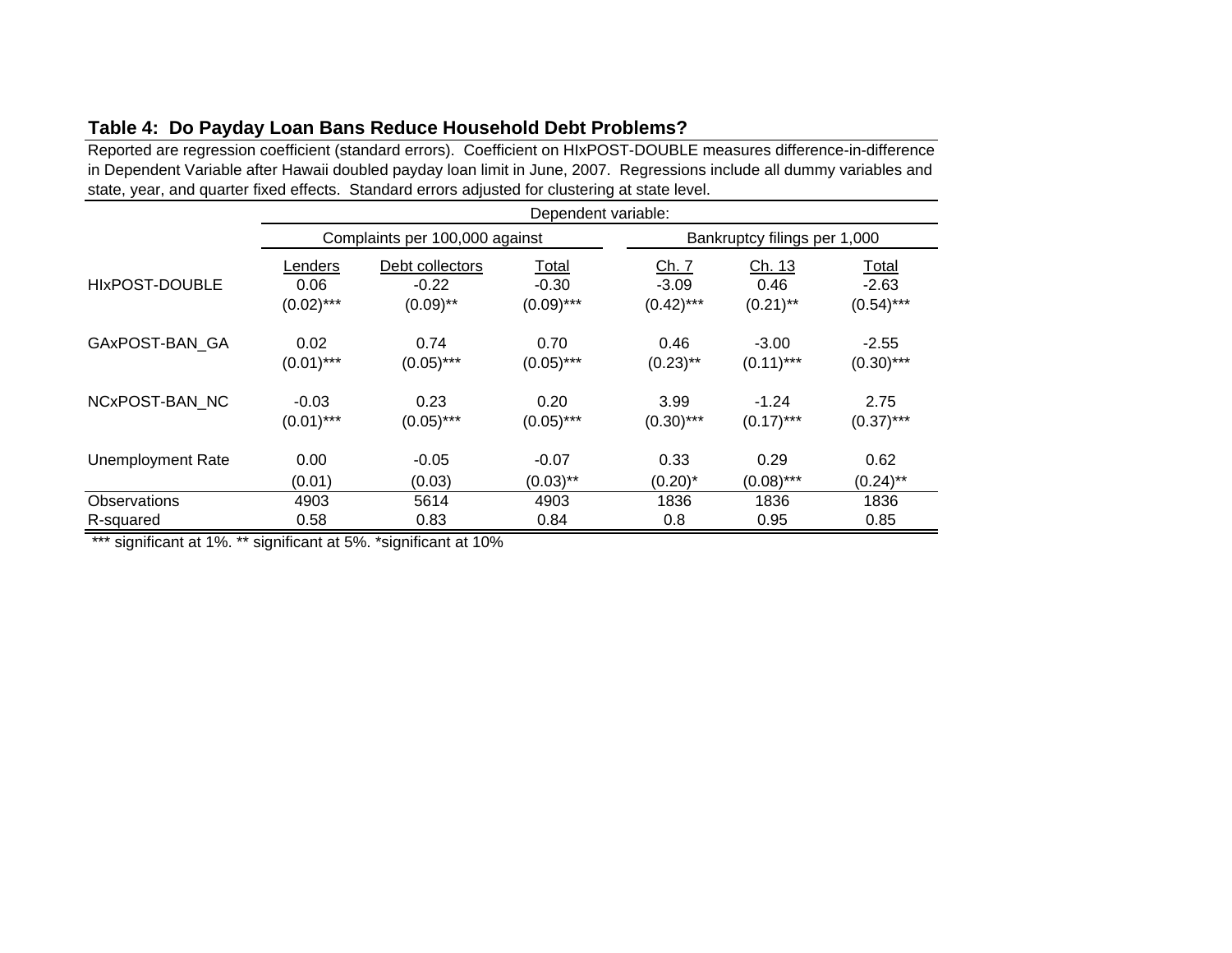

**Chart 1 Number of stores operated by five big payday lenders in Georgia and North Carolina** 

Store counts provided to authors by five large, multistate payday firms.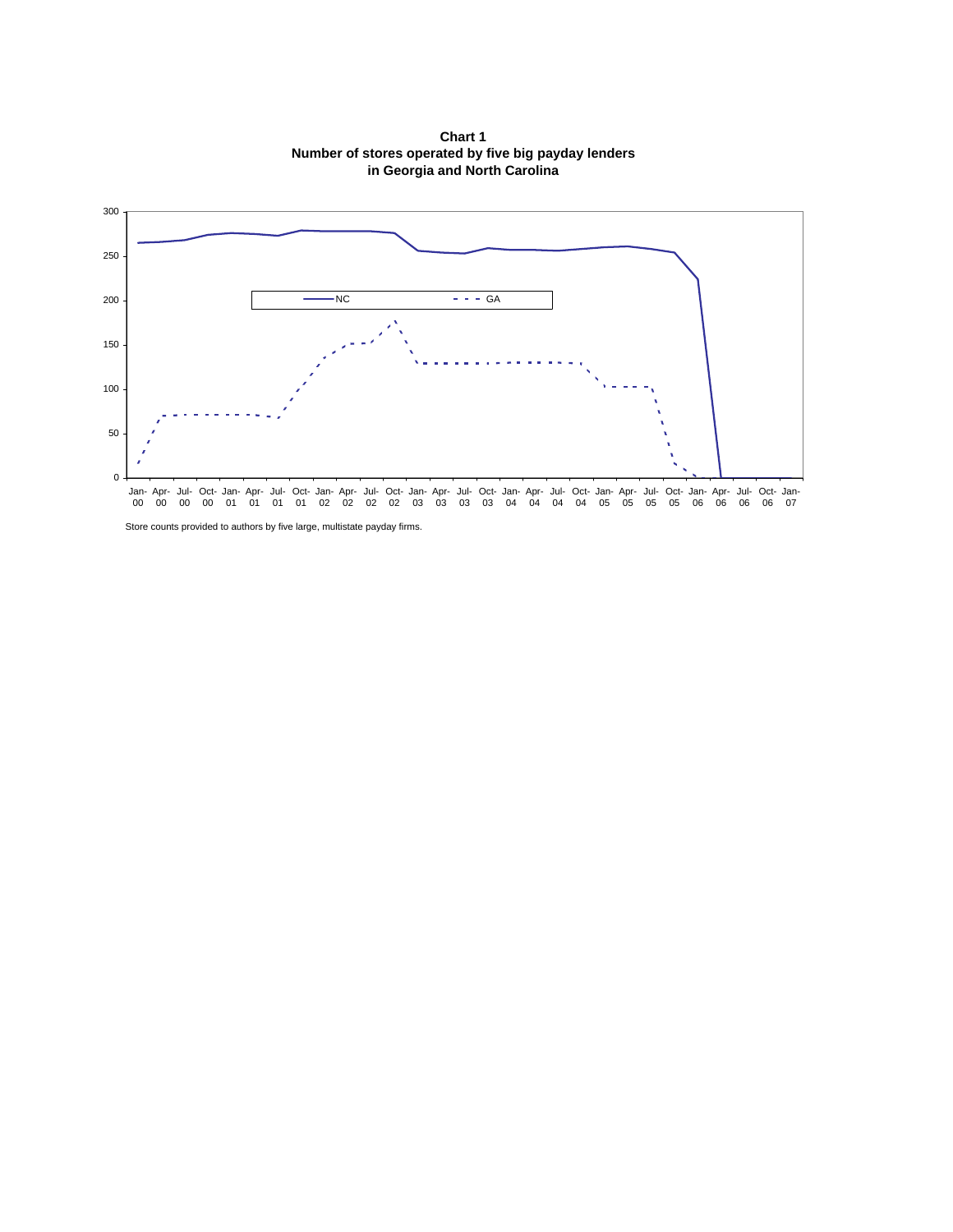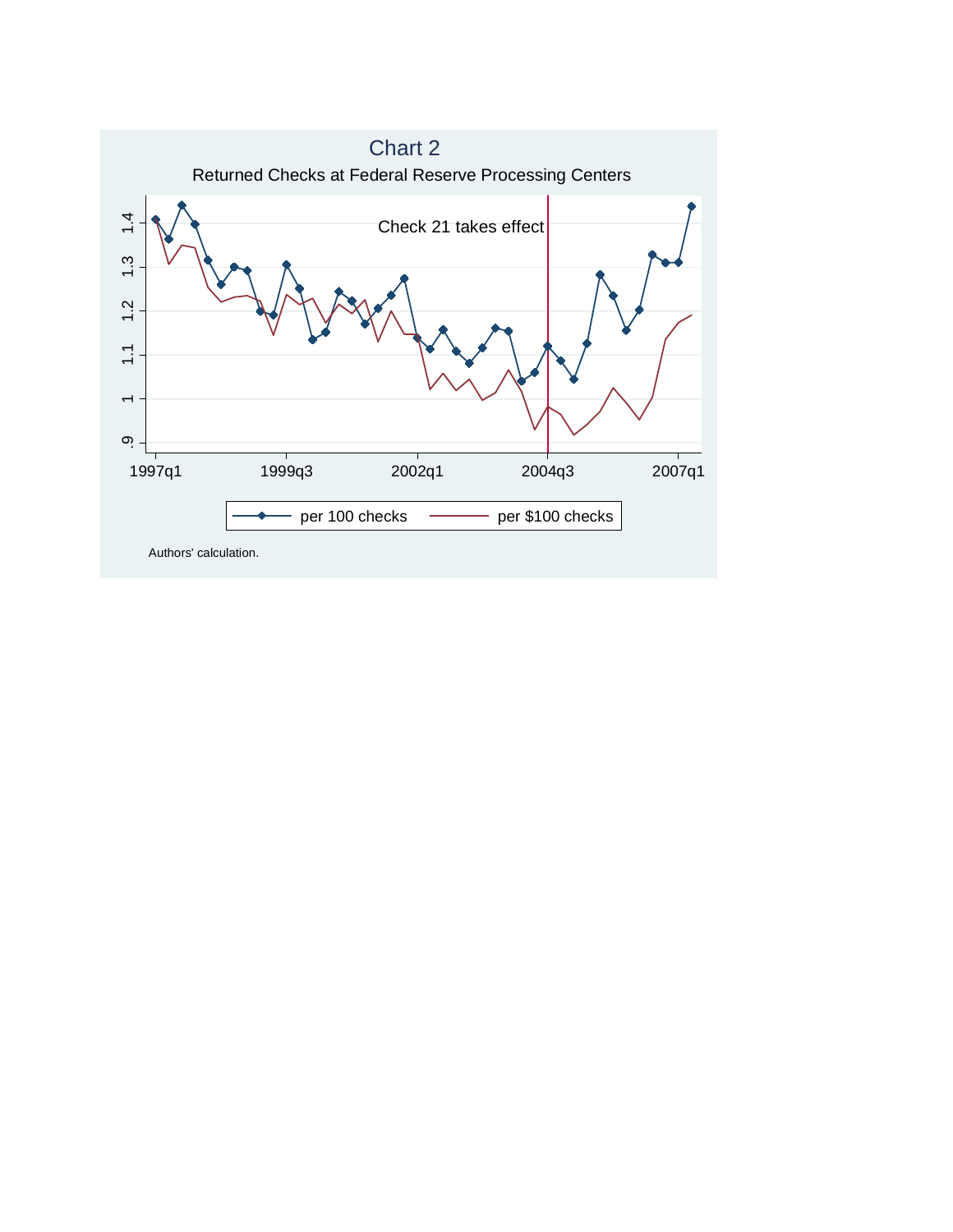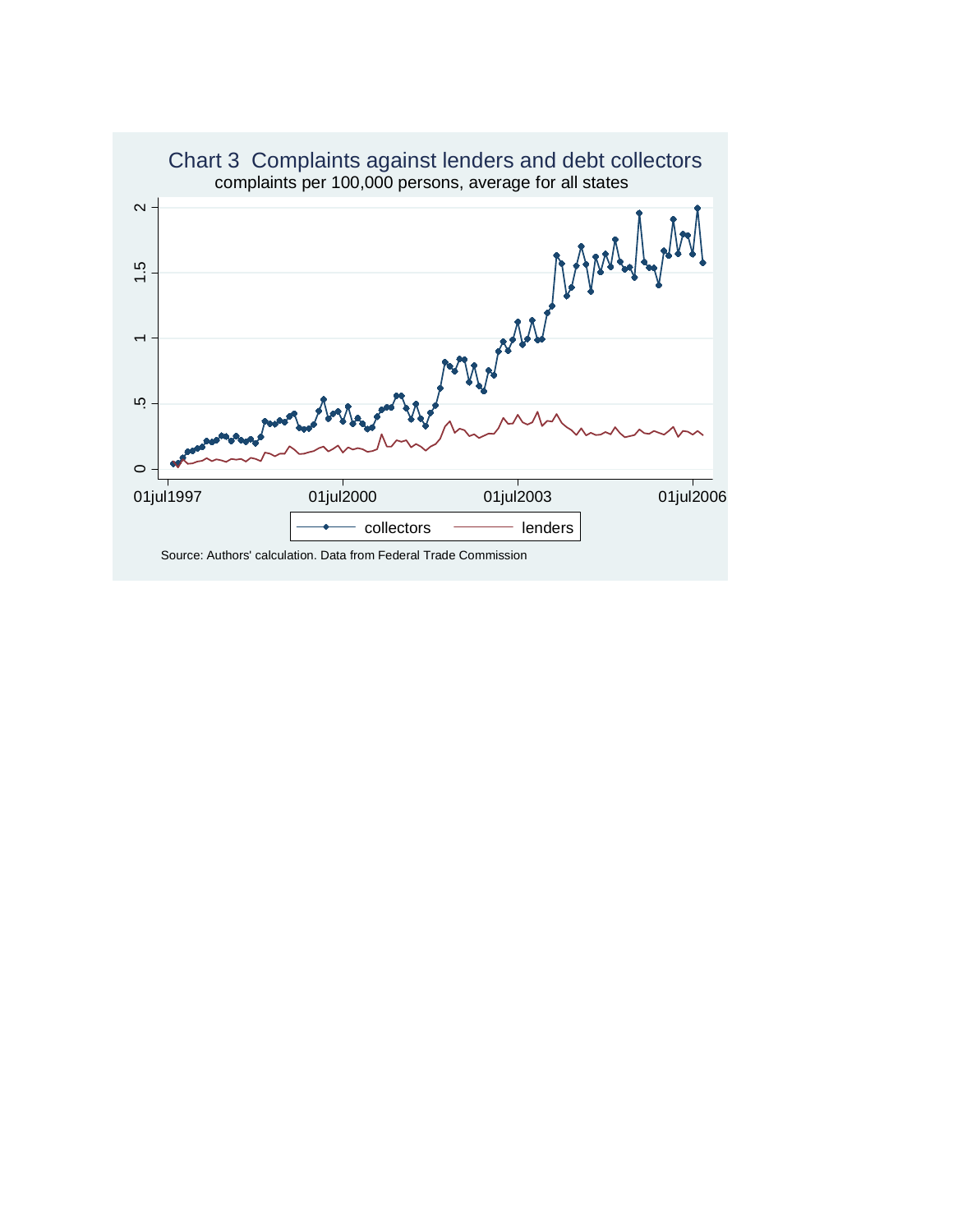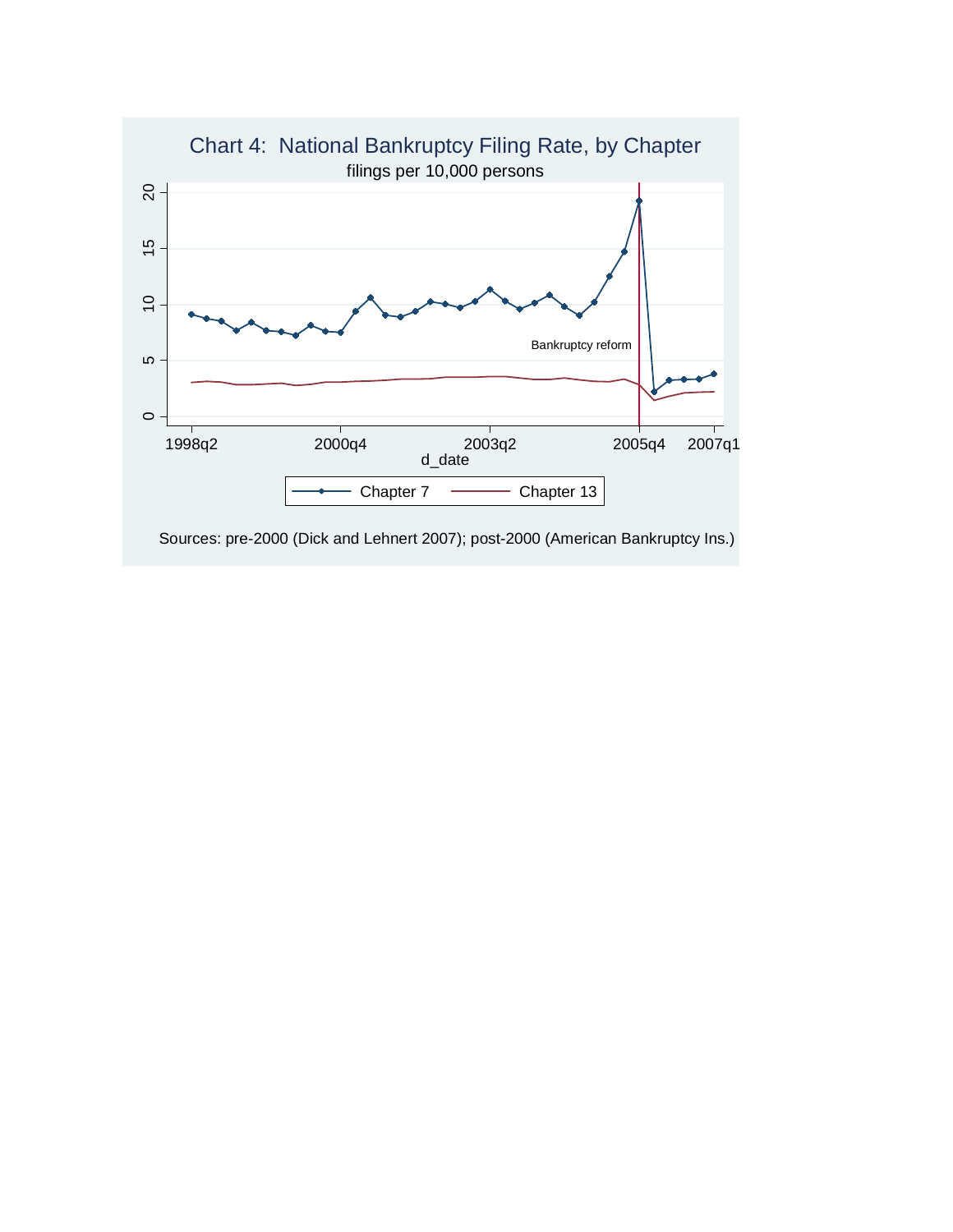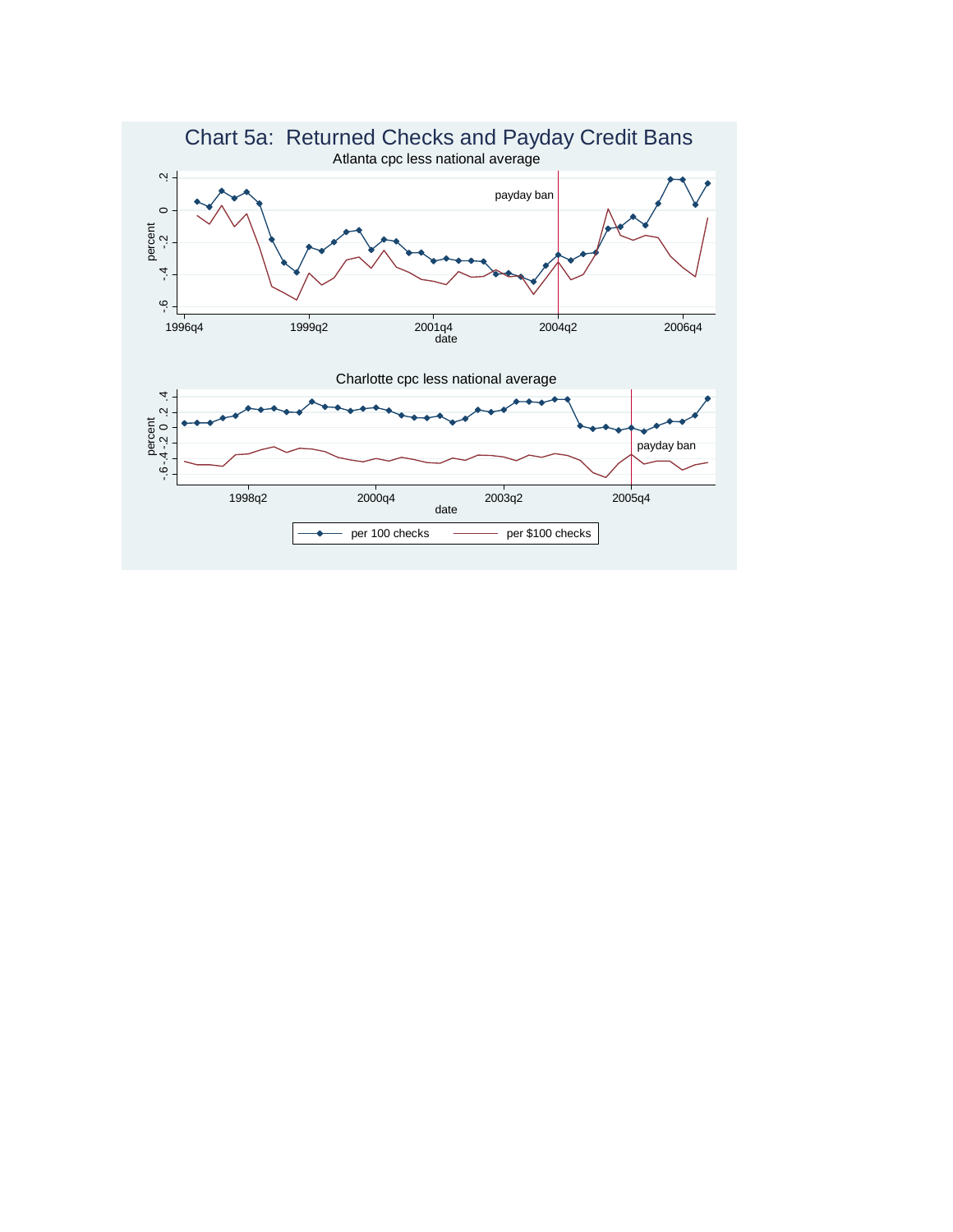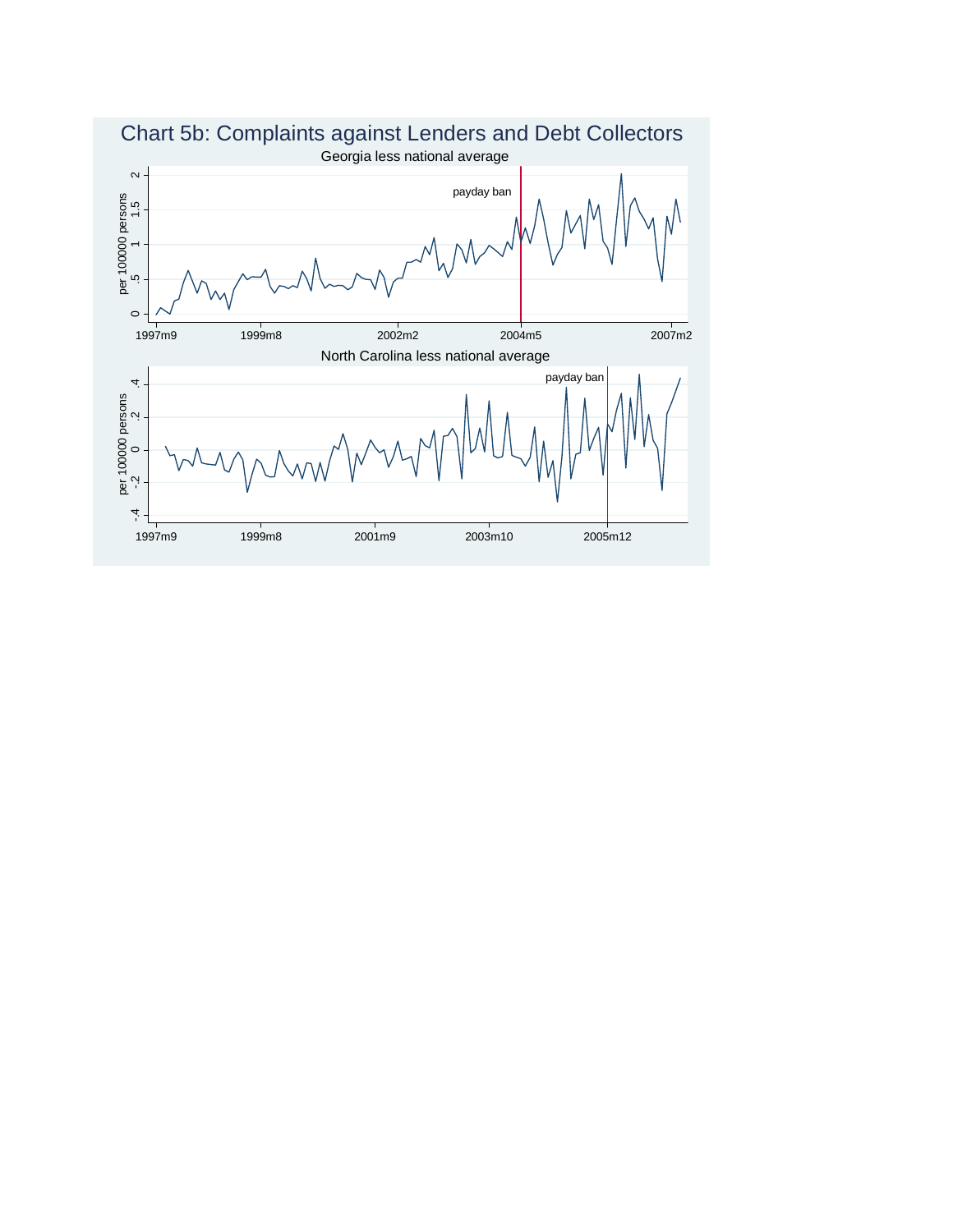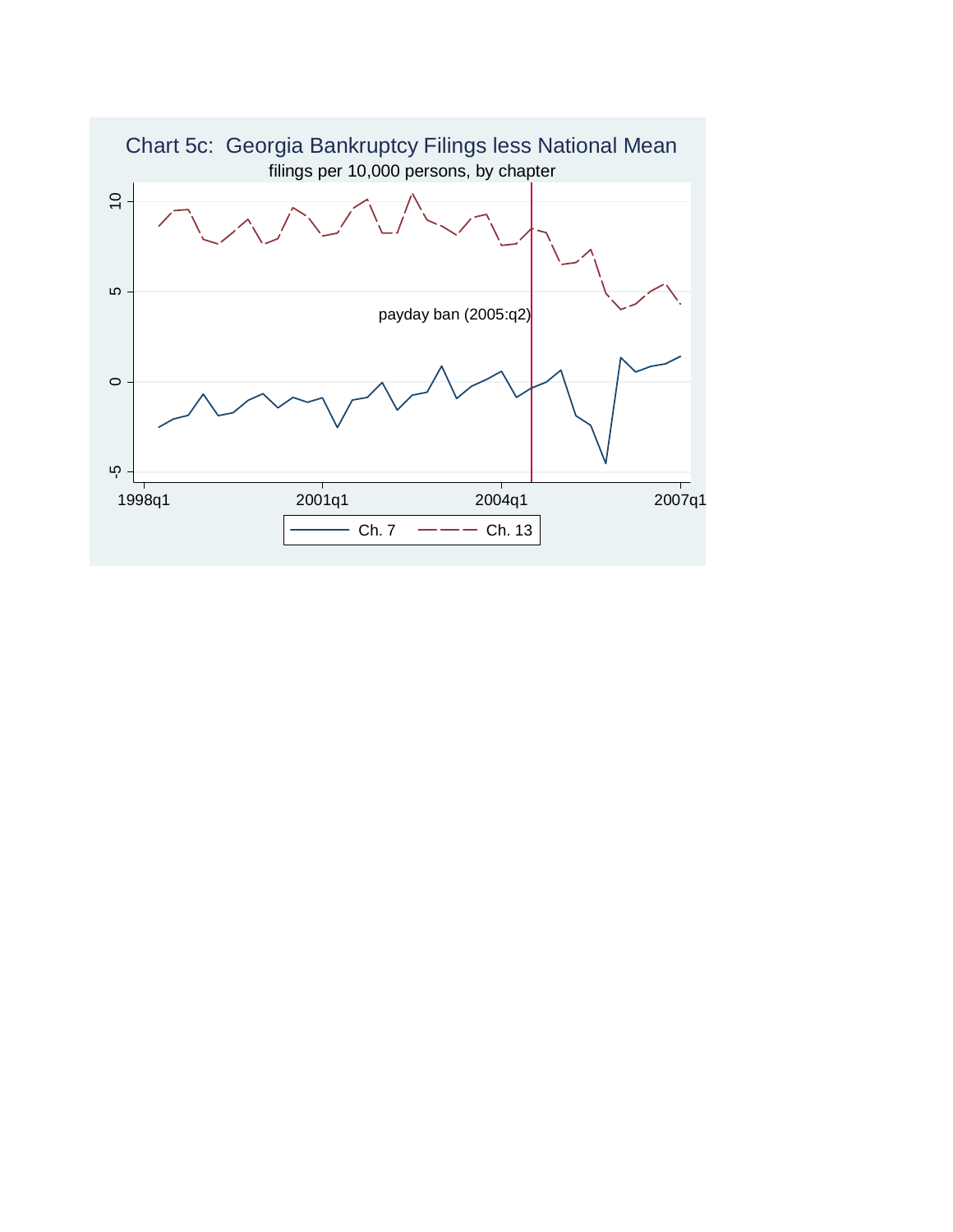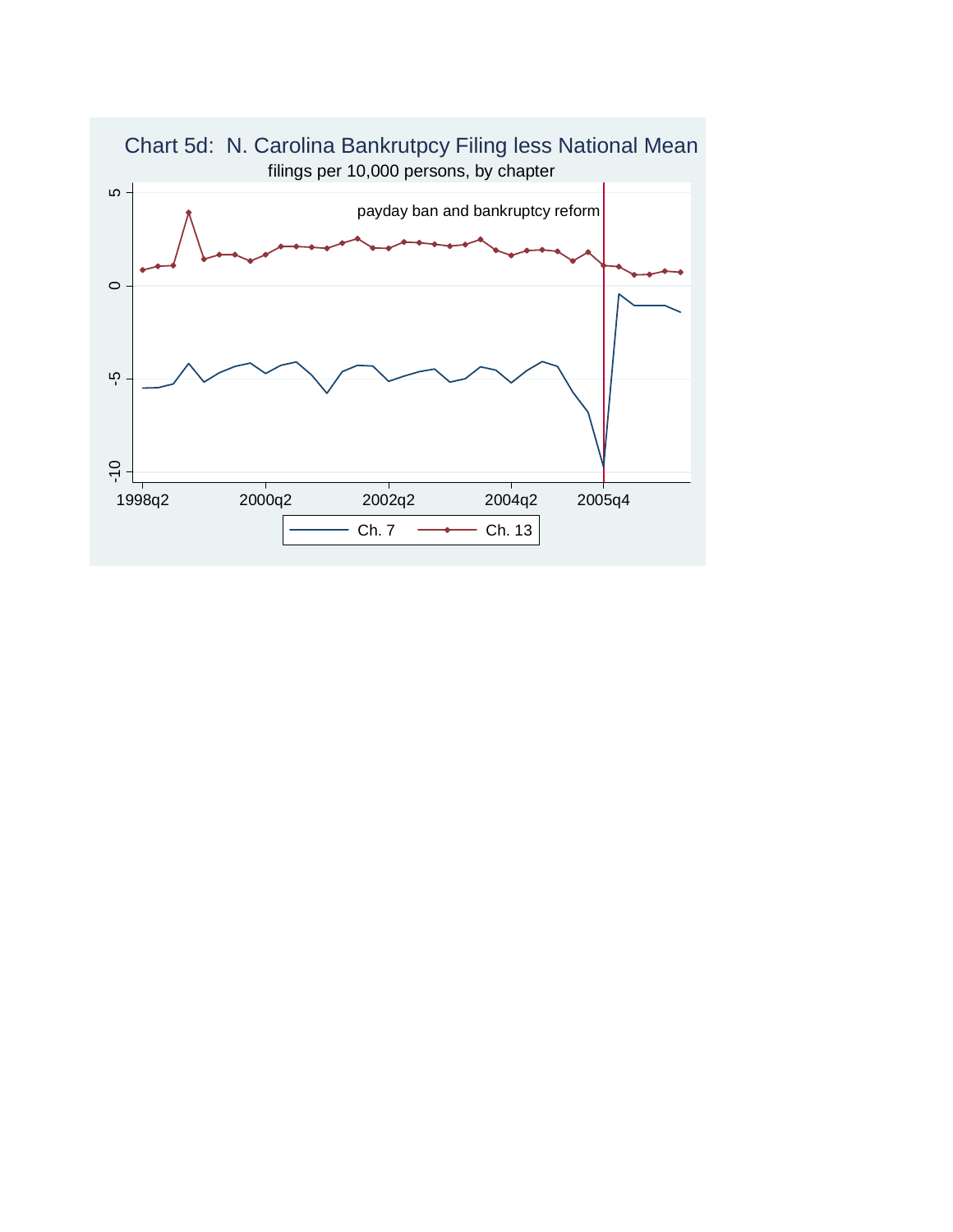# **Chart 6: Were Hawaiians' Problems More Chronic After Payday Limit Doubled?**

Plotted is response of complaints against debt collectors to random (standard deviation) change in complaints at time zero and 95 percent confidence band. Response derived from regressions of complaints on six lags of complaints over two sub-periods: 7/1997-6/2003 (\$300 limit) and 7/2003-4/2007 (\$600 limit) Complaints were less persistent after payday loan limit doubled.

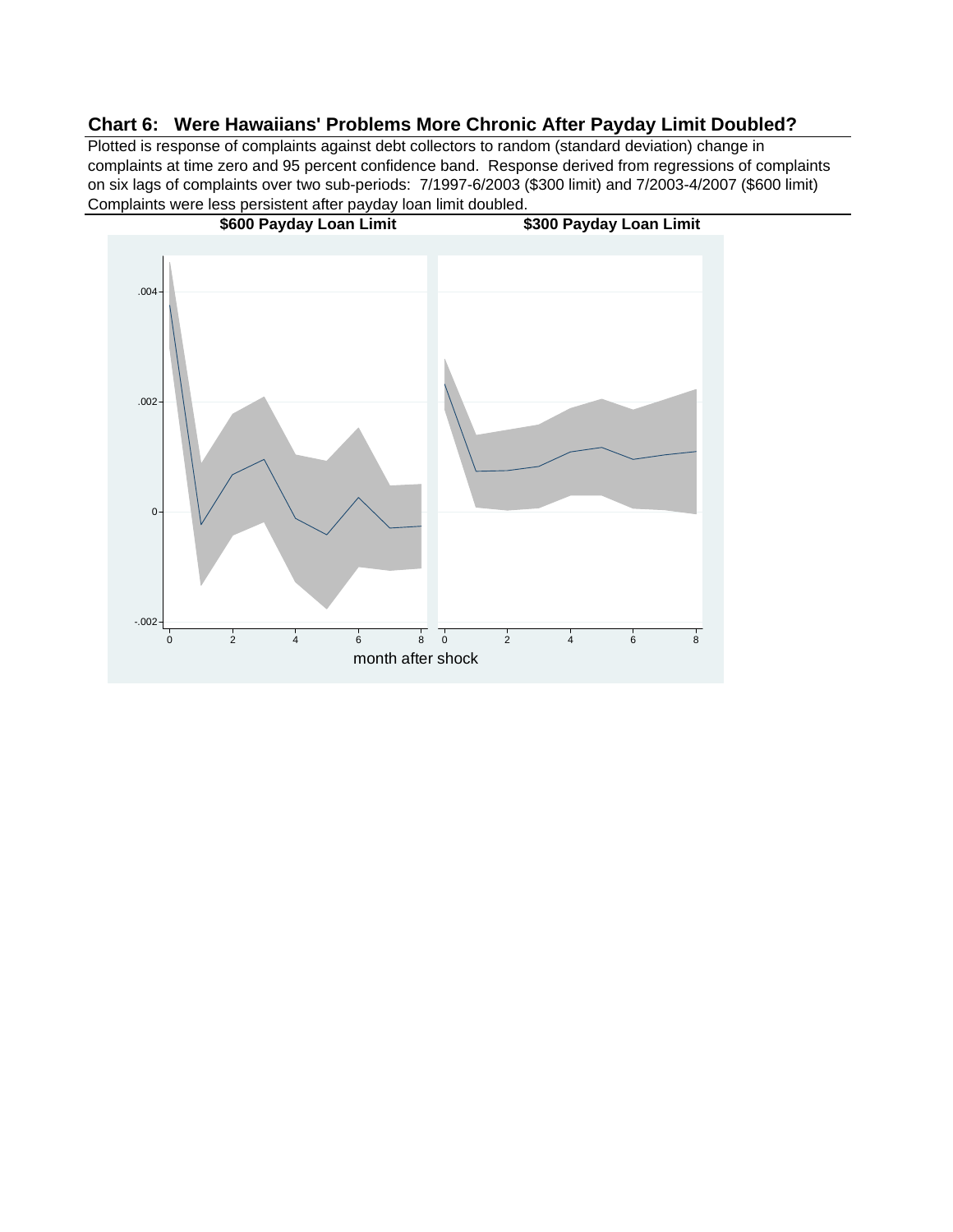# **Reply to comments by the CRL (Center for Responsible Lending) on "Payday Holiday: How Households Fare after Payday Loan Bans."**

Donald P. Morgan and Michael R. Strain December 13, 2007

We thank the Center for Responsible Lending for their comments on our paper (http://www.responsiblelending.org/pdfs/crl-morgan-critique-12-10.pdf.). Working papers are intended to stimulate discussion, and our working paper has accomplished that. We respectfully reply to their key comments below.

# **CRL:**

1. Overall, when the authors compare the "credit problems" for households in Georgia and North Carolina to the national average for households in the United States, they fail to note that the national averages include, during the time period reviewed, at least ten states (with one-quarter of the U.S. population) that-like North Carolina and Georgia-do not authorize payday lending. This confusion of "payday versus non-payday" states was also exhibited in previous research by Morgan.<sup>1</sup>

**REPLY:** Because the treatment we study is the *withdrawal* of payday credit, the sign (positive or negative) of the difference-in-differences that we estimate (that is, the change in problems in NC or GA minus the change in other states) does not depend on the status of payday lending in other states. To see that, consider two extreme cases. First suppose all other states prohibit payday loans. Assuming the debt trap hypothesis to be true and all else equal, problems in GA and NC would be above average for other states before the ban, but below average after. Now suppose all other states permit payday lending. Then problems in GA and NC would be average before the ban, but below average after. In either case, if the debt trap hypothesis is correct, the withdrawal of payday credit should show up as a decline in problems in GA or NC compared to other states, that is, a negative difference-in-difference.<sup>3</sup> We found just the opposite.

1 Our views do not necessarily reflect those of the Federal Reserve Bank of New York or the Federal Reserve System or Cornell University.  $\frac{3}{4}$  As a practical matter, identifying the states with payday lending from states without is problematic because payday lenders have operated in states without explicit authorizing legislation (*via* the bank agency model). The CRL made that point clear in their discussion of Morgan (2007). Morgan and Strain (2007) used all other states as the control group precisely because we were *not* confused.<sup>3</sup> If the difference in problems per capita per period between permitting and prohibiting states is constant, the sign and the *size* of the difference-indifference are invariant to the definition of the control group. We prove that here. Denote the mean of some problems in Georgia before and after the ban by MGB and MGA. Denote the mean for other states before after the date of the ban by MoB and MoA. The difference-indifference in problem (the change in the mean in Georgia minus the change in the mean in other states) is

MGA - MGB - [MOA - MOB].

If the fraction of other states that permit payday lending is *f,* the difference for other states equals the weighted average of the means for states that *per*mit payday lending and the mean for states that *pro*hibit it: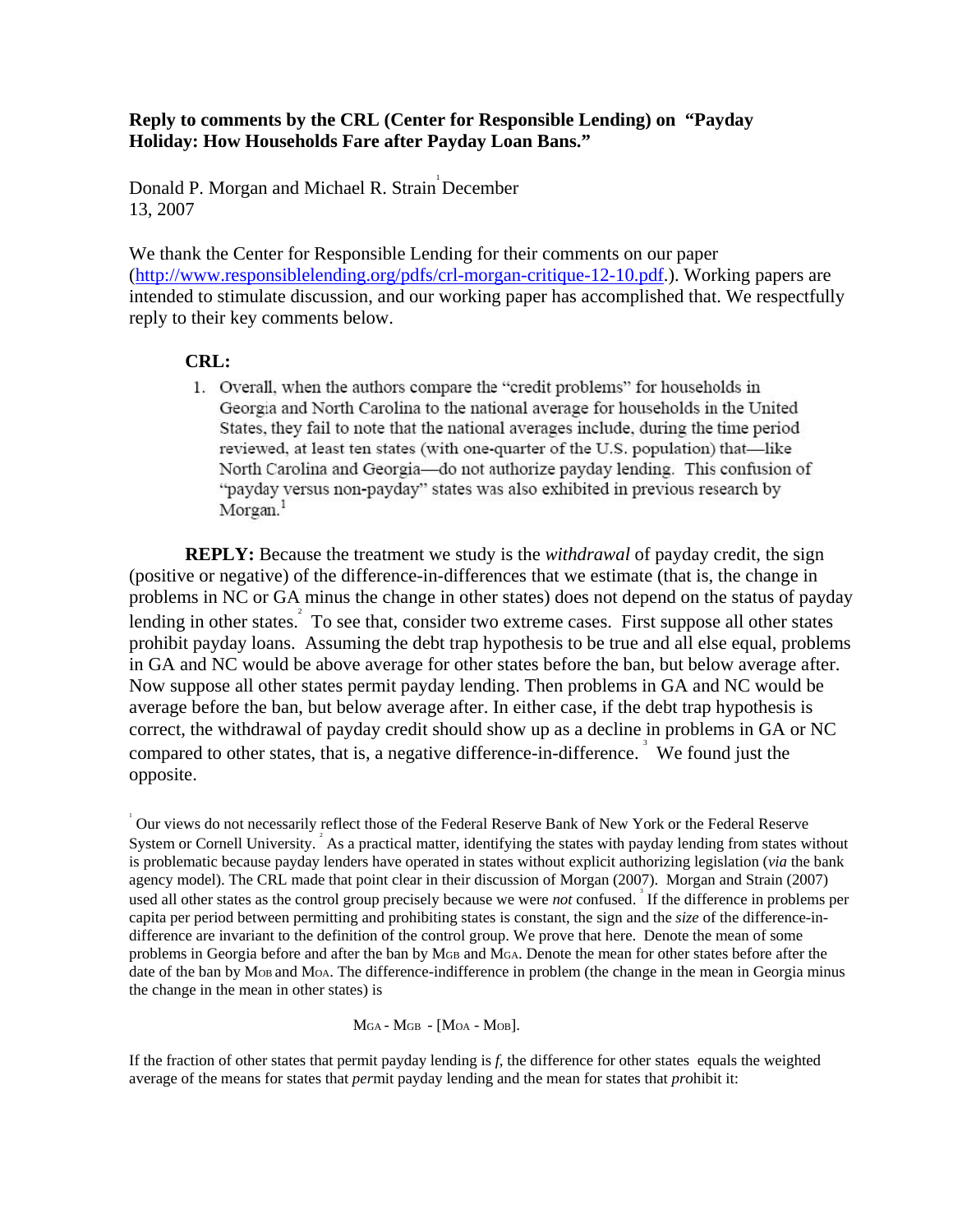$M$ OA -  $M$ OB =  $f$  $M$ O<sub>\_</sub>perA +  $(I-f)$  $M$ O\_proA -  $\{f$  $M$ O\_perB +  $(I-f)$  $M$ O\_proB $\}$ 

**CRL:** 

2. In analyzing returned checks, the authors use data from the Federal Reserve's regional check processing centers (CPCs) as proxies for state credit markets. However, the regional CPCs in Atlanta and Charlotte handle checks for other states besides Georgia or North Carolina, including states that allow payday lending. For example, more than half of the checks processed at the Charlotte center come from states which allow payday loans. Similarly, during the aftermath of Hurricane Katrina, checks from households in Louisiana (which also allows payday lending) began to be processed in the Atlanta center. Because the CPC data includes returned checks for states that authorize payday lending, it is incorrect to use this data as representative of "non-authorizing" states like Georgia and North Carolina.

**REPLY:** Morgan and Strain (2007) acknowledged that the Atlanta CPC handles checks from Tennessee and that the Charlotte CPC handles checks from Columbia. Indeed, we were the source of the "more than half" figure the CRL mentions above. As we explained, the larger the fraction of checks drawn on institutions outside of NC (say), the smaller the estimated impact of the payday ban on returned checks at the Charlotte CPC. To take an absurd example, how much would we expect the payday ban in NC to affect the returned check rate at the San Francisco check processing center? Having to use "regional" CPC data makes our estimates of the impact of the bans on returned checks in Georgia and North Carolina less precise (i.e., increases the standard errors of the estimates). Indeed, the fact that the out-of-state fraction is larger at the Charlotte CPC (than at the Atlanta CPC) may explain why the large effect we found in Charlotte was not statistically significant.

If the difference in problems per capita per period between permitting and prohibiting states is some constant *P > 0*, then  $MO_{per}A = MO_{per} + P$  and  $MO_{per}B = MO_{pro} + P$ . Substituting those equations into the equation above and collecting like terms implies

$$
MOA - MOB = fMO_{\text{per}A} + (1-f)(MO_{\text{per}A} - P) - \{fMO_{\text{per}B} + (1-f)(MO_{\text{per}B} - P)\}
$$
  
= MO\_{\text{per}A - MO\_{\text{per}B}.

Thus, as claimed, the difference-difference between GA and all other states equals the difference-indifference between GA and only others states that permit payday lending

 $M<sub>GA</sub> - M<sub>GB</sub> - [M<sub>OA</sub> - M<sub>OB</sub>] = M<sub>GA</sub> - M<sub>GB</sub> - [M<sub>O-perB</sub>]$ .

If the debt problems caused by payday lending (under the debt trap hypothesis) compound over time, the sign of the difference-in-difference will probably depend on whether the control group comprises sets of states. We have not sorted out.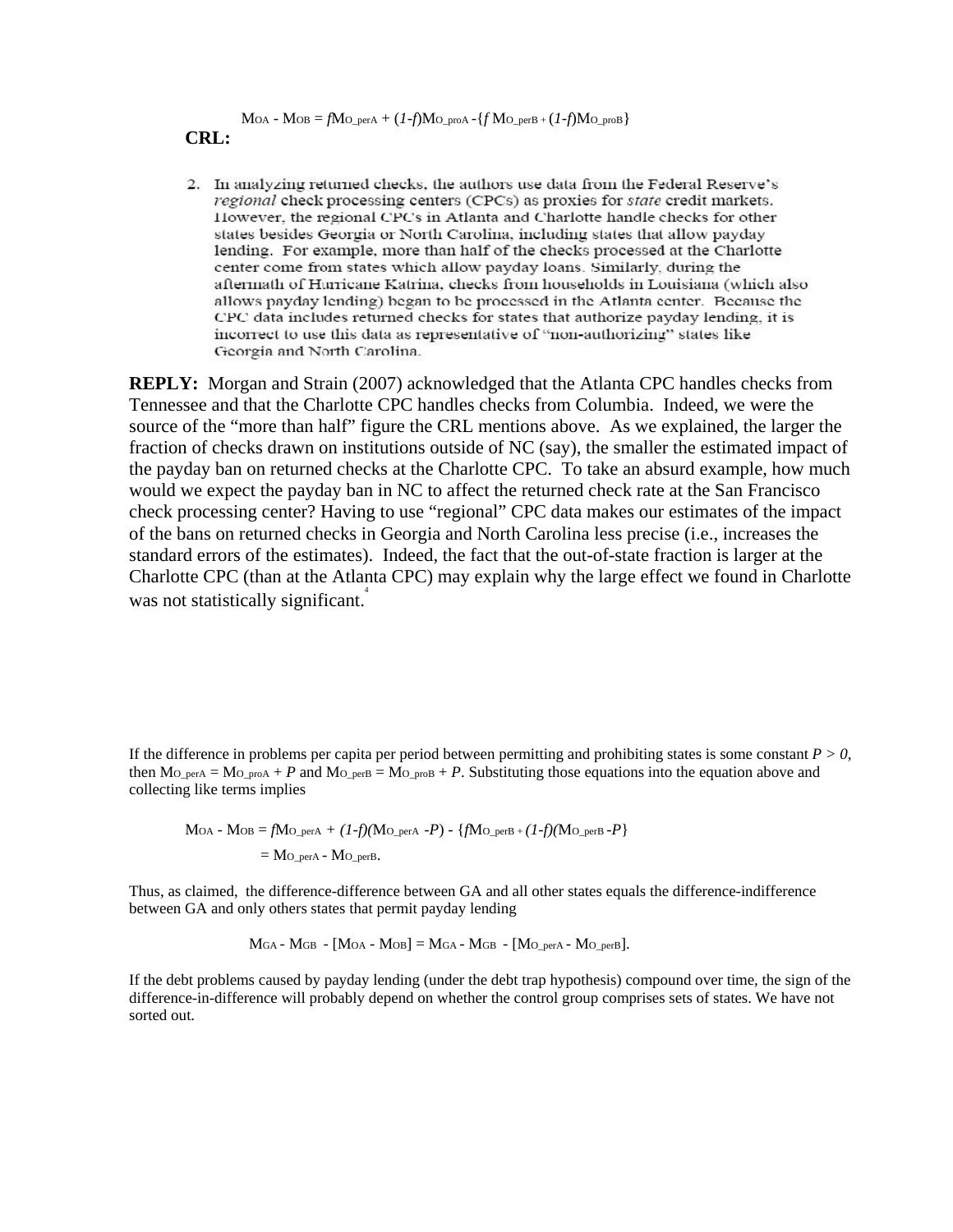About 2/3 of checks processed at the Atlanta CPC are estimated (by Atlanta CPC staff) to be drawn on Georgia financial institutions.

### **CRL:**

Finally, the authors erroneously assume that bounced checks are the only substitute for a payday loan: "Of course, households in Georgia and North Carolina had only one choice once payday credit was banned. If we observe higher bounced checks afterwards, it tells us payday credit was the preferred choice..." But a recent study by the University of North Carolina Center for Community Capital found that former payday borrowers use a host of options to cover financial shortfalls, such as working out delayed payments with creditors; borrowing from family, friends, or employers; dipping into savings; or delaying a purchase for a short period of time.<sup>2</sup>

**REPLY:** It is reassuring to know that former payday borrowers can count on the kindness of creditors, friends, family, and employers, or just dip into savings (then why are they borrowing?), or postpone purchases. However, the question is whether those options are preferable to payday credit. If they were, then why didn't borrowers use them before the ban? More to the point, if the other options were as good or better than payday credit, bounced checks rates, complaint rates, and bankruptcy rates would have been unchanged or lower (relative to other states) after the ban. Instead, those problems increased.

### **CRL:**

Moreover, the authors admit that the rate of FTC complaints from households in North Carolina is not higher than complaint rates in other states.

**REPLY:** We show that per capita complaints in NC rose (relative to other states) after the ban; complaints by North Carolinians (to the FTC) about debt collectors were below average before the ban, but above average after.

### **CRL:**

the jurisdiction with the highest

complaint rate was the District of Columbia. Yet during the time period for this research, the District of Columbia had some of the loosest restrictions on payday loans of any state. This appears to refute the authors' attempt to develop a causeeffect relationship between the absence of payday lending and FTC complaints.

**REPLY:** The high complaint rate in D.C. does not contradict our argument. *Demand* for payday credit is driven by "pre-existing" debt problems, namely bounced checks and contact by debt collectors (Stegman and Faris 2003). Morgan and Strain (2007)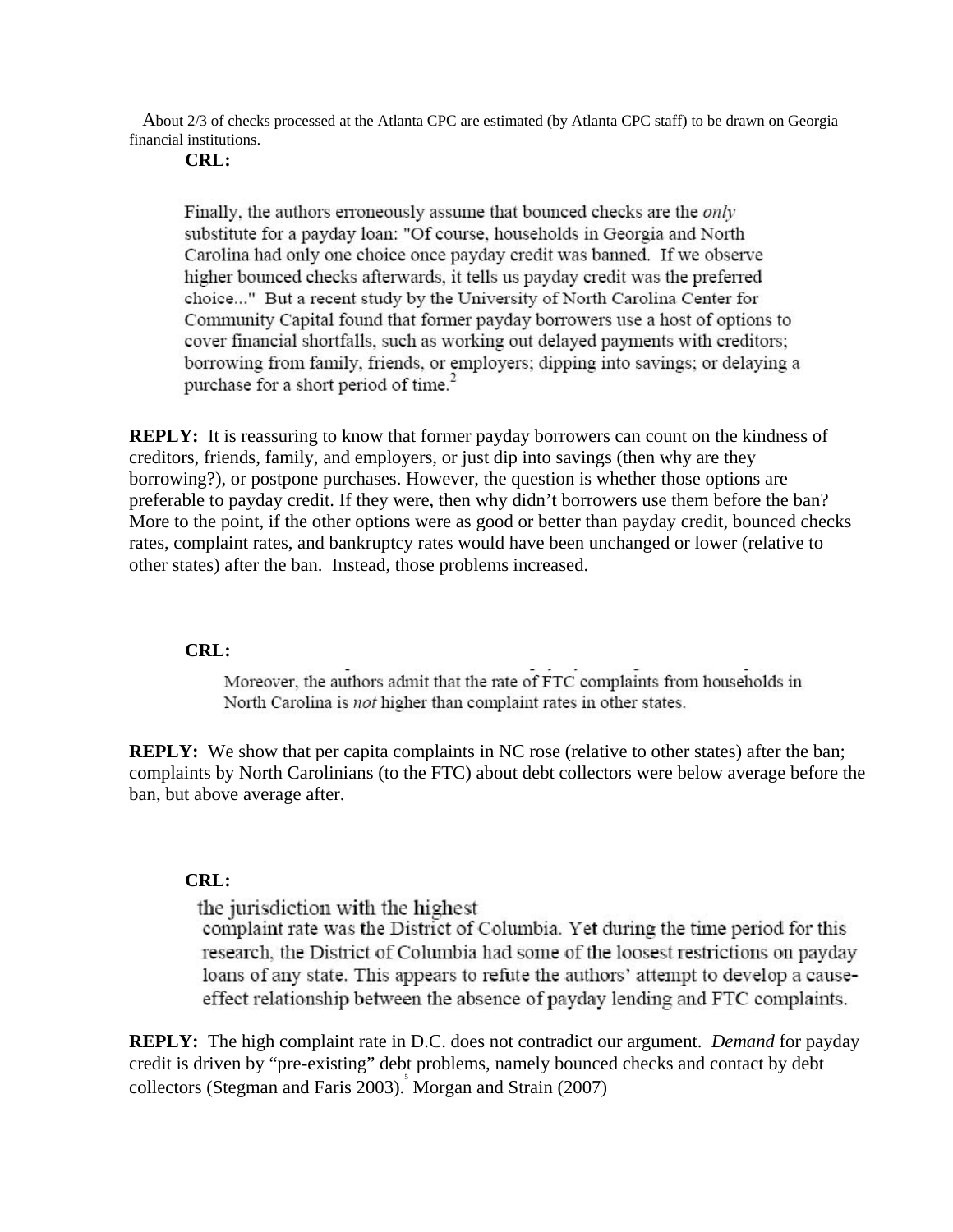5 Stegman and Faris, "Payday Lending: A Business Model that Encourages Chronic Borrowing," *Economic Development Quarterly,* 17 (1), 8-32.

investigates whether reducing the *supply* of payday credit (by banning it) cause problems to go down. We find the opposite.

### **CRL:**

The data does show a steady national increase in FTC complaints for some time but especially since 2001. Many experts have attributed this to rise of identity theft; this is confirmed by the FTC as over 40 percent of all complaints involve challenging the actual validity of the debt. We are not aware of even a potentially plausible relationship between payday lending and ID theft.

**REPLY:** Morgan and Strain (2007) noted that ID theft was the most likely reason behind the national upward trend in complaints against debt collectors. We did not suggest that ID theft was related to payday lending, nor do any of our findings require a relationship between them.

### **CRL**:

4. In analyzing variances in bankruptcy rates among states, the authors fail to account for several factors which greatly influence a person's chances of filing for bankruptcy protection. These factors include health insurance coverage. mortgage foreclosures, divorce rates, demographic factors such as income, and broader economic factors. Yet the only factor which the authors control for is unemployment rates.

**REPLY:** We agree that unemployment is not the only cause of bankruptcy, but the question is whether omitting income or some other variable cause us to overestimate the impact of the ban on bankruptcy rates in Georgia and North. We doubt it.<sup>7</sup> We allowed average bankruptcy rates for each state to vary due to fixed differences in, say, insurance coverage or divorce rates. Thus, the omitted variable, call it *Z*, would have to vary *just* so to unravel the negative link we found between payday credit supply and bankruptcy (and other problems): *Z* would need to change in Georgia relative to other states in May 2004,

<sup>6</sup>  Failure to distinguish between supply and demand often leads to fallacious conclusions, e.g., sick people are found at (demand) hospitals, so doctors must supply sickness instead of cures.

Omitted variable bias is a perennial concern when the data under study were produced on the street, so to say, instead of in a laboratory setting with perfectly controlled conditions. The experiments run by Professors Dean Karlan (Yale) and Jonathon Zinman (Dartmouth) approximate laboratory conditions, and their results support our findings: access to credit, even expensive credit, does not make poor people worse off, it makes them better less likely to go hungry or unemployed. See

http://www.dartmouth.edu/~jzinman/Papers/Karlan&Zinman\_ExpandingCreditAccess\_nov07.pdf The forthcoming revised version of Morgan and Stain (2007) controls for state income along with unemployment rates. Bankruptcy rates do fall when income rises, as CRL predicted in their comment, but our main results do not change if we hold income constant (actually, some results get stronger). The revised version includes new findings: bankruptcy rates and bounced check rates at the Boston check processing center decreased, in relative terms, after New Hampshire and Rhode Island liberalized their laws against payday lending.